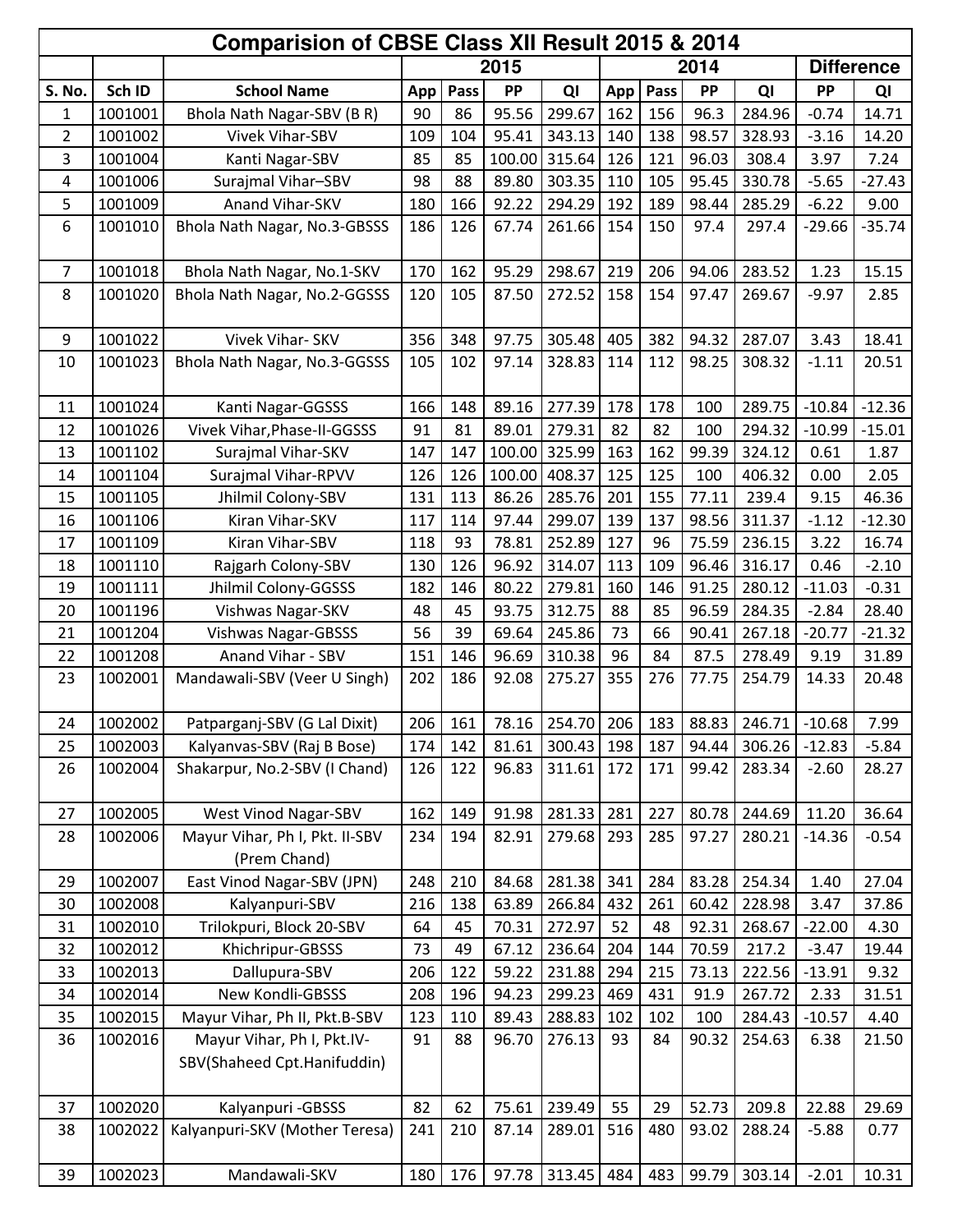|               | Comparision of CBSE Class XII Result 2015 & 2014 |                                            |     |      |        |               |     |      |       |              |           |                   |  |
|---------------|--------------------------------------------------|--------------------------------------------|-----|------|--------|---------------|-----|------|-------|--------------|-----------|-------------------|--|
|               |                                                  |                                            |     |      | 2015   |               |     |      | 2014  |              |           | <b>Difference</b> |  |
| <b>S. No.</b> | Sch ID                                           | <b>School Name</b>                         | App | Pass | PP     | QI            | App | Pass | PP    | QI           | <b>PP</b> | QI                |  |
| 40            | 1002024                                          | Trilokpuri, Block 27-SKV                   | 339 | 285  | 84.07  | 272.14        | 525 | 454  | 86.48 | 258.66       | $-2.41$   | 13.48             |  |
| 41            | 1002025                                          | Trilokpuri, Blk 20-SKV (S.Sen)             | 272 | 272  | 100.00 | 329.02        | 182 | 182  | 100   | 333.78       | 0.00      | $-4.77$           |  |
| 42            | 1002026                                          | Kondli-SKV (Jeeja Bai)                     | 318 | 279  | 87.74  | 290.54        | 262 | 257  | 98.09 | 306.39       | $-10.35$  | $-15.85$          |  |
| 43            | 1002027                                          | Dallupura-SKV                              | 198 | 174  | 87.88  | 301.66        | 237 | 221  | 93.25 | 295.97       | $-5.37$   | 5.69              |  |
| 44            | 1002028                                          | East Vinod Nagar-SKV (Ravindra             | 308 | 307  | 99.68  | 353.81        | 308 | 308  | 100   | 345.92       | $-0.33$   | 7.89              |  |
|               |                                                  | Thakur)                                    |     |      |        |               |     |      |       |              |           |                   |  |
| 45            | 1002029                                          | Mayur Vihar, Ph II, Pkt.B-SKV              | 126 | 105  | 83.33  | 275.52        | 96  | 90   | 93.75 | 275.69       | $-10.42$  | $-0.17$           |  |
|               |                                                  | (Annie Besant)                             |     |      |        |               |     |      |       |              |           |                   |  |
| 46            | 1002031                                          | Patparganj-SKV                             | 204 | 195  | 95.59  | 316.50        | 188 | 186  | 98.94 | 271.67       | $-3.35$   | 44.83             |  |
| 47            | 1002032                                          | West Vinod Nagar-SKV                       | 367 | 342  | 93.19  | 308.52        | 456 | 424  | 92.98 | 284.61       | 0.21      | 23.91             |  |
| 48            | 1002033                                          | KalyanVas-SKV                              | 200 | 199  | 99.50  | 336.96        | 222 | 222  | 100   | 335.36       | $-0.50$   | 1.60              |  |
| 49            | 1002034                                          | Mayur Vihar, Ph I, Pkt.II-SKV              | 298 | 269  | 90.27  | 294.09        | 442 | 388  | 87.78 | 286.91       | 2.49      | 7.18              |  |
|               |                                                  | (Janaki Devi)                              |     |      |        |               |     |      |       |              |           |                   |  |
| 50            | 1002036                                          | Mayur Vihar, Phase I, Pkt.IV-SKV           | 87  | 87   |        | 100.00 310.45 | 143 | 143  | 100   | 294.21       | 0.00      | 16.24             |  |
|               |                                                  |                                            |     |      |        |               |     |      |       |              |           |                   |  |
| 51            | 1002037                                          | Khichripur-GGSSS                           | 85  | 72   | 84.71  | 275.20        | 169 | 167  | 98.82 | 288.71       | $-14.11$  | $-13.51$          |  |
| 52            | 1002039                                          | Kalyanpuri-GGSSS                           | 73  | 71   | 97.26  | 302.51        | 16  | 13   | 81.25 | 267          | 16.01     | 35.51             |  |
| 53            | 1002177                                          | Trilokpuri, Block 27-SBV                   | 274 | 146  | 53.29  | 217.63        | 655 | 312  | 47.63 | 192.99       | 5.66      | 24.64             |  |
| 54            |                                                  | 1002180 West Vinod Nagar, Block E-G(Co-    | 100 | 29   | 29.00  | 192.42        |     |      |       |              | 29.00     | 192.42            |  |
|               |                                                  | ed)SSS                                     |     |      |        |               |     |      |       |              |           |                   |  |
| 55            | 1002181                                          | Joshi Colony-GBSSS                         | 92  | 71   | 77.17  | 258.87        | 149 | 95   | 63.76 | 235.26       | 13.41     | 23.61             |  |
| 56            |                                                  | 1002182 Mayur Vihar, Phase I, Chilla Gaon- | 199 | 193  | 96.99  | 308.55        | 249 | 246  | 98.8  | 279.29       | $-1.82$   | 29.26             |  |
|               |                                                  | G(Co-ed)SSS                                |     |      |        |               |     |      |       |              |           |                   |  |
| 57            | 1002183                                          | New Ashok Nagar-SKV                        | 182 | 175  | 96.15  | 299.31        | 324 | 318  | 98.15 | 295.73       | $-2.00$   | 3.58              |  |
| 58            | 1002184                                          | Gazipur-SKV                                | 81  | 81   |        | 100.00 321.09 | 132 | 127  | 96.21 | 304.16       | 3.79      | 16.93             |  |
| 59            | 1002185                                          | Vasundhra Enclave-GGSSS                    | 265 | 255  | 96.23  | 287.66        | 208 | 202  | 97.12 | 278.86       | $-0.89$   | 8.80              |  |
| 60            | 1002186                                          | New Kondli-GGSSS                           | 428 | 423  | 98.83  | 314.74        | 539 | 507  | 94.06 | 284.04       | 4.77      | 30.70             |  |
| 61            | 1002187                                          | New Ashok Nagar-GBSSS                      | 137 | 121  |        | 88.32 274.37  | 148 | 139  |       | 93.92 261.07 | $-5.60$   | 13.30             |  |
| 62            | 1002190                                          | Mandawali, No.3 - SKV                      | 119 | 112  | 94.12  | 287.49        |     |      |       |              | 94.12     | 287.49            |  |
| 63            | 1002191                                          | Shakarpur, School Block-GGSSS              | 82  | 74   | 90.24  | 287.61        | 124 | 107  | 86.29 | 255.19       | 3.95      | 32.42             |  |
|               |                                                  |                                            |     |      |        |               |     |      |       |              |           |                   |  |
| 64            | 1002192                                          | Shakarpur, No.1-SBV                        | 113 | 97   | 85.84  | 258.74        | 157 | 144  | 91.72 | 257.92       | $-5.88$   | 0.82              |  |
| 65            | 1002193                                          | Shakarpur, No.2-SKV                        | 181 | 175  | 96.69  | 312.02        | 247 | 242  | 97.98 | 295.48       | $-1.30$   | 16.54             |  |
| 66            | 1002195                                          | Shakarpur, School Block-SBV                | 41  | 38   | 92.68  | 274.20        | 71  | 64   | 90.14 | 275.04       | 2.54      | $-0.85$           |  |
| 67            | 1002196                                          | Shakarpur, No.1-SKV                        | 135 | 134  | 99.26  | 330.12        | 152 | 150  | 98.68 | 292.55       | 0.58      | 37.57             |  |
| 68            | 1002198                                          | Kondli-SBV                                 | 197 | 162  | 82.23  | 254.01        | 219 | 194  | 88.58 | 251.65       | $-6.35$   | 2.36              |  |
| 69            | 1002351                                          | Preet Vihar, Govt. Co-Ed Senior            | 69  | 65   | 94.20  | 302.71        | 89  | 80   | 89.89 | 259.6        | 4.31      | 43.11             |  |
|               |                                                  | Secondary School                           |     |      |        |               |     |      |       |              |           |                   |  |
| 70            | 1002360                                          | Khichari Pur Village , J.J Colony -        | 81  | 41   | 50.62  | 216.19        |     |      |       |              | 50.62     | 216.19            |  |
|               |                                                  | <b>SKV</b>                                 |     |      |        |               |     |      |       |              |           |                   |  |
| 71            | 1002362                                          | Vasundhra Enclave-GBSSS                    | 243 | 161  | 66.26  | 248.91        | 316 | 252  | 79.75 | 241.88       | $-13.50$  | 7.03              |  |
| 72            | 1002363                                          | Gazipur-GBSSS                              | 76  | 66   | 86.84  | 273.87        | 149 | 123  | 82.55 | 229.29       | 4.29      | 44.58             |  |
| 73            | 1002367                                          | Mandawali, No.2 - SBV                      | 131 | 97   | 74.05  | 244.56        |     |      |       |              | 74.05     | 244.56            |  |
| 74            | 1002368                                          | Mandawali, No.2- SKV                       | 197 | 181  | 91.88  | 278.39        |     |      |       |              | 91.88     | 278.39            |  |
| 75            | 1002369                                          | Khichripur Village, J.J.Colony-            | 18  | 14   | 77.78  | 262.94        | 28  | 3    | 10.71 | 127.11       | 67.07     | 135.83            |  |
|               |                                                  | SBV                                        |     |      |        |               |     |      |       |              |           |                   |  |
| 76            | 1003001                                          | Laxmi Nagar-SBV                            | 167 | 150  | 89.82  | 286.98 156    |     | 154  | 98.72 | 320.98       | $-8.90$   | $-34.00$          |  |
| 77            | 1003002                                          | Rani Garden-SBV                            | 86  | 84   | 97.67  | 304.16        | 116 | 115  | 99.14 | 274.86       | $-1.47$   | 29.30             |  |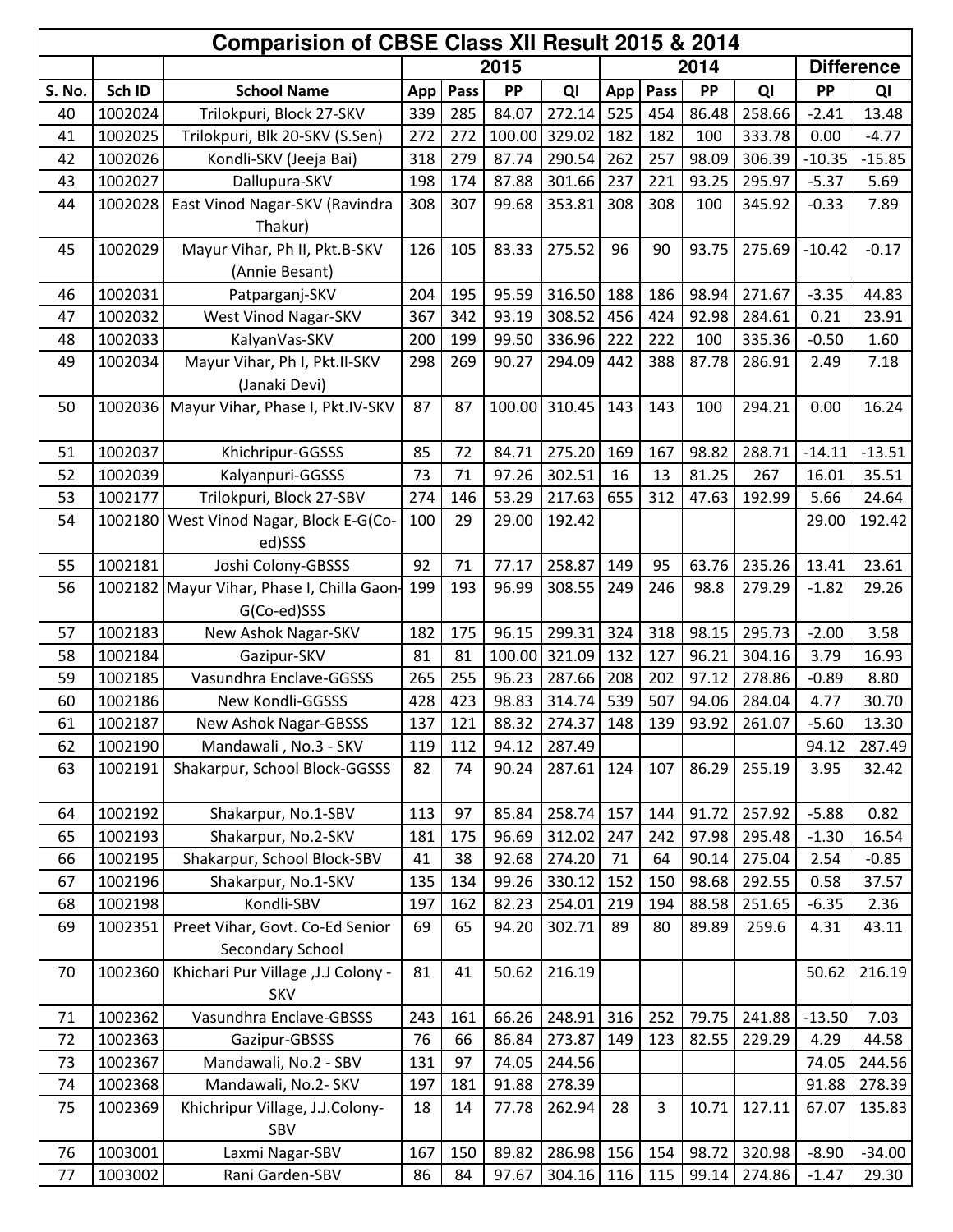|        | Comparision of CBSE Class XII Result 2015 & 2014<br><b>Difference</b> |                                         |     |      |        |               |     |      |       |                                   |          |          |  |  |
|--------|-----------------------------------------------------------------------|-----------------------------------------|-----|------|--------|---------------|-----|------|-------|-----------------------------------|----------|----------|--|--|
|        |                                                                       |                                         |     |      | 2015   |               |     |      | 2014  |                                   |          |          |  |  |
| S. No. | Sch ID                                                                | <b>School Name</b>                      | App | Pass | PP     | QI            | App | Pass | PP    | QI                                | PP       | QI       |  |  |
| 78     | 1003003                                                               | Jheel Khurenja, No.1-SBV                | 89  | 83   | 93.26  | 294.03        | 187 | 147  | 78.61 | 249.61                            | 14.65    | 44.42    |  |  |
| 79     | 1003004                                                               | Kailash Nagar-SBV                       | 74  | 57   | 77.03  | 235.66        | 88  | 67   | 76.14 | 229.66                            | 0.89     | 6.00     |  |  |
| 80     | 1003007                                                               | <b>Chander Nagar-GBSSS</b>              | 99  | 84   | 84.85  | 271.80        | 154 | 145  | 94.16 | 282.15                            | $-9.31$  | $-10.35$ |  |  |
| 81     | 1003009                                                               | Geeta Colony, Block 13-GBSSS            | 112 | 98   | 87.50  | 280.81        | 181 | 172  | 95.03 | 270.06                            | $-7.53$  | 10.75    |  |  |
| 82     | 1003012                                                               | Gandhi Nagar-SBV                        | 81  | 75   | 92.59  | 301.78        | 171 | 157  | 91.81 | 264.53                            | 0.78     | 37.25    |  |  |
| 83     | 1003013                                                               | Krishna Nagar-SBV                       | 133 | 131  | 98.50  | 314.38        | 180 | 179  | 99.44 | 296.74                            | $-0.94$  | 17.64    |  |  |
| 84     | 1003024                                                               | Geeta Colony, Block 13-SKV              | 164 | 161  | 98.17  | 332.36        | 217 | 202  | 93.09 | 283.94                            | 5.08     | 48.42    |  |  |
| 85     | 1003025                                                               | Chander Nagar-SKV                       | 131 | 126  | 96.18  | 304.85        | 144 | 144  | 100   | 290.22                            | $-3.82$  | 14.63    |  |  |
| 86     | 1003026                                                               | Shankar Nagar-SKV                       | 96  | 95   | 98.96  | 346.95        | 115 | 111  | 96.52 | 308.51                            | 2.44     | 38.44    |  |  |
| 87     | 1003027                                                               | Gandhi Nagar, No.1-SKV                  | 214 | 213  | 99.53  | 338.67        | 205 | 204  | 99.51 | 338.49                            | 0.02     | 0.18     |  |  |
| 88     | 1003028                                                               | Laxmi Nagar-SKV                         | 234 | 221  | 94.44  | 307.02        | 296 | 286  | 96.62 | 294.83                            | $-2.18$  | 12.19    |  |  |
| 89     | 1003030                                                               | Rani Garden-GGSSS                       | 155 | 147  | 94.84  | 304.46        | 234 | 220  | 94.02 | 292.82                            | 0.82     | 11.64    |  |  |
| 90     | 1003033                                                               | Kailash Nagar-GGSSS                     | 84  | 83   | 98.81  | 293.19        | 95  | 89   | 93.68 | 277.93                            | 5.13     | 15.26    |  |  |
| 91     | 1003034                                                               | Gandhi Nagar, No.2-GGSSS                | 73  | 71   | 97.26  | 326.44        | 74  | 73   | 98.65 | 337.07                            | $-1.39$  | $-10.63$ |  |  |
| 92     | 1003035                                                               | Gandhi Nagar, No.3-GGSSS                | 103 | 90   | 87.38  | 294.61        | 163 | 152  | 93.25 | 282.95                            | $-5.87$  | 11.66    |  |  |
| 93     | 1003036                                                               | Krishna Nagar-SKV                       | 174 | 171  | 98.28  | 328.26        | 215 | 213  | 99.07 | 318.92                            | $-0.79$  | 9.34     |  |  |
| 94     | 1003152                                                               | Radhey Shyam Park-SBV                   | 96  | 80   | 83.33  | 269.08        | 136 | 124  | 91.18 | 254.07                            | $-7.85$  | 15.01    |  |  |
| 95     | 1003153                                                               | Radhey Shyam Park- SKV                  | 237 | 221  | 93.25  | 301.90        | 248 | 241  | 97.18 | 300.94                            | $-3.93$  | 0.96     |  |  |
| 96     | 1003204                                                               | Old Seelampur-SKV                       | 25  | 18   | 72.00  | 263.36        |     |      |       |                                   | 72.00    | 263.36   |  |  |
| 97     | 1003205                                                               | Shivpuri-G(Co-ed)SSS                    | 45  | 43   | 95.56  | 277.64        |     |      |       |                                   | 95.56    | 277.64   |  |  |
| 98     | 1003260                                                               | Lalita Park-GGSSS                       | 93  | 81   | 87.10  | 273.53        | 132 | 116  | 87.88 | 254.76                            | $-0.78$  | 18.77    |  |  |
| 99     | 1003261                                                               | Gandhi Nagar-RPVV                       | 134 | 134  | 100.00 | 406.48        | 124 | 124  | 100   | 384.86                            | 0.00     | 21.62    |  |  |
| 100    | 1003264                                                               | Lalita Park-GBSSS                       | 113 | 77   | 68.14  | 238.19        | 159 | 94   | 59.12 | 218.17                            | 9.02     | 20.02    |  |  |
| 101    | 1003265                                                               | Old Seelampur -SBV                      | 29  | 29   |        | 100.00 283.17 |     |      |       |                                   | 100.00   | 283.17   |  |  |
| 102    | 1104001                                                               | Yamuna Vihar, Block B, No.1-SBV         | 493 | 425  | 86.21  | 279.93        | 520 | 513  | 98.65 | 287.26                            | $-12.44$ | $-7.33$  |  |  |
| 103    | 1104002                                                               | Khajoori Khas-SBV                       | 271 | 253  |        |               |     |      |       | 93.36 295.28 240 225 93.75 276.99 | $-0.39$  | 18.29    |  |  |
| 104    |                                                                       | 1104003 Yamuna Vihar, Block B, No.2-SBV | 388 | 362  | 93.30  | 277.79        | 246 | 229  | 93.09 | 283.6                             | 0.21     | $-5.81$  |  |  |
| 105    | 1104004                                                               | <b>Gokalpur Village-GBSSS</b>           | 370 | 341  | 92.16  | 284.31        | 156 | 154  | 98.72 | 316.47                            | $-6.56$  | $-32.16$ |  |  |
| 106    | 1104005                                                               | Gokalpuri-GBSSS                         | 330 | 275  | 83.33  | 273.11        | 437 | 353  | 80.78 | 248.01                            | 2.55     | 25.10    |  |  |
| 107    | 1104006                                                               | Ghonda, No.1-GBSSS                      | 175 | 165  | 94.29  | 294.49        | 194 | 192  | 98.97 | 291.94                            | $-4.68$  | 2.55     |  |  |
| 108    | 1104007                                                               | Ghonda, No.2-GBSSS                      | 228 | 163  | 71.49  | 241.19        | 155 | 136  | 87.74 | 256.23                            | $-16.25$ | $-15.04$ |  |  |
| 109    |                                                                       | 1104008 Yamuna Vihar, Blk C, No.2-GBSSS | 334 | 223  | 66.77  | 247.66        | 416 | 341  | 81.97 | 264.5                             | $-15.20$ | $-16.84$ |  |  |
| 110    |                                                                       | 1104009 Yamuna Vihar, Blk C, No.1-GBSSS | 408 | 396  | 97.06  | 318.46        | 367 | 362  | 98.64 | 317.23                            | $-1.58$  | 1.23     |  |  |
| 111    | 1104010                                                               | Dayalpur-GBSSS                          | 369 | 349  | 94.58  | 292.80        | 374 | 330  | 88.24 | 277.82                            | 6.34     | 14.98    |  |  |
| 112    | 1104011                                                               | Sabhapur-GGSSS                          | 139 | 102  | 73.38  | 252.72        | 175 | 144  | 82.29 | 249.66                            | $-8.91$  | 3.06     |  |  |
| 113    | 1104012                                                               | Bhajanpura-G(Co-ed)SSS (RDJK)           | 177 | 173  | 97.74  | 313.57        | 259 | 242  | 93.44 | 287.8                             | 4.30     | 25.77    |  |  |
| 114    | 1104015                                                               | Khajoori Khas-GBSSS                     | 322 | 207  | 64.29  | 238.53        | 346 | 307  | 88.73 | 249.49                            | $-24.44$ | $-10.96$ |  |  |
| 115    | 1104018                                                               | Yamuna Vihar, Block C, No.1-SKV         | 583 | 540  | 92.62  | 304.56        | 631 | 574  | 90.97 | 296.65                            | 1.65     | 7.91     |  |  |
| 116    | 1104019                                                               | Ghonda, No.2-SKV                        | 126 | 111  | 88.10  | 305.48        | 141 | 141  | 100   | 293.8                             | $-11.91$ | 11.68    |  |  |
| 117    | 1104020                                                               | Gokalpuri-SKV                           | 487 | 420  | 86.24  | 292.02        | 656 | 594  | 90.55 | 279.05                            | $-4.31$  | 12.97    |  |  |
| 118    | 1104021                                                               | Gokalpur Village-SKV                    | 598 | 454  | 75.92  | 275.33        | 653 | 643  | 98.47 | 299.43                            | $-22.55$ | $-24.10$ |  |  |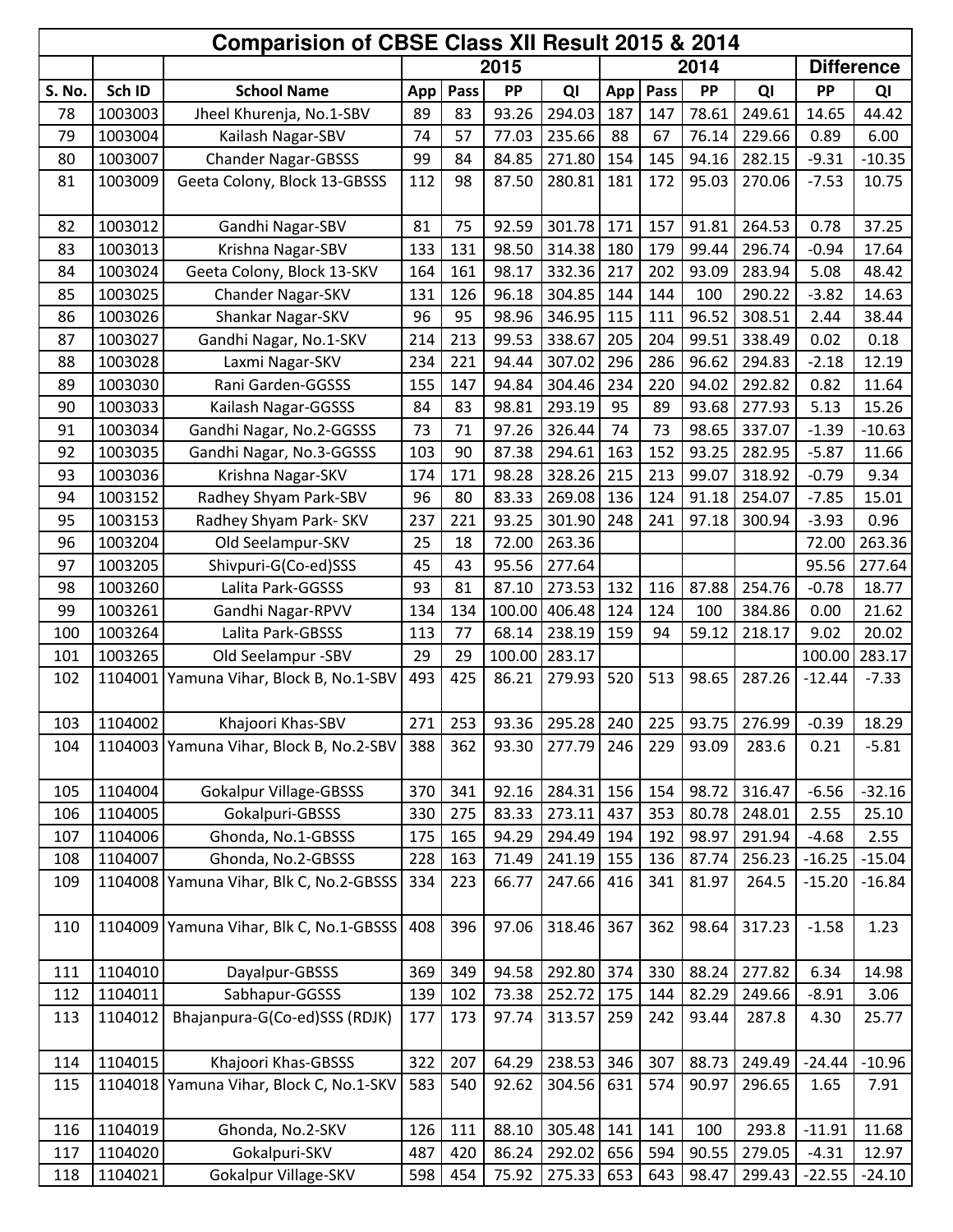|        |         | Comparision of CBSE Class XII Result 2015 & 2014       |     |      |        |                      |     |      |       |              |           |                   |
|--------|---------|--------------------------------------------------------|-----|------|--------|----------------------|-----|------|-------|--------------|-----------|-------------------|
|        |         |                                                        |     |      | 2015   |                      |     |      | 2014  |              |           | <b>Difference</b> |
| S. No. | Sch ID  | <b>School Name</b>                                     | App | Pass | PP     | QI                   | App | Pass | PP    | QI           | <b>PP</b> | QI                |
| 119    | 1104022 | Khajoori Khas-SKV                                      | 211 | 204  | 96.68  | 320.73               | 200 | 180  | 90    | 289.44       | 6.68      | 31.29             |
| 120    |         | 1104023 Yamuna Vihar, Blk B, No.1-GGSSS                | 531 | 526  | 99.06  | 322.98               | 391 | 387  | 98.98 | 334.85       | 0.08      | $-11.87$          |
| 121    | 1104024 | Yamuna Vihar, Block C, No.2-SKV                        | 385 | 352  | 91.43  | 290.57               | 473 | 441  | 93.23 | 282.31       | $-1.80$   | 8.26              |
| 122    | 1104025 | Ghonda, No.1-GGSSS                                     | 197 | 193  | 97.97  | 302.83               | 239 | 234  | 97.91 | 306.79       | 0.06      | $-3.96$           |
| 123    | 1104026 | Dayalpur-GGSSS                                         | 589 | 492  | 83.53  | 273.22               | 793 | 670  | 84.49 | 265.13       | $-0.96$   | 8.09              |
| 124    | 1104027 | Yamuna Vihar, Blk B, No.2-GGSSS                        | 391 | 388  | 99.23  | 348.39               | 386 | 373  | 96.63 | 310.46       | 2.60      | 37.93             |
| 125    | 1104029 | Vijay Park-GGSSS                                       | 259 | 245  | 94.60  | 299.98               | 215 | 204  | 94.88 | 267.5        | $-0.29$   | 32.48             |
| 126    | 1104142 | Karawal Nagar-GGSSS                                    | 823 | 566  | 68.77  | 248.97               | 860 | 601  | 69.88 | 242.7        | $-1.11$   | 6.27              |
| 127    | 1104143 | <b>Karawal Nagar-GBSSS</b>                             | 449 | 396  | 88.20  | 281.81               | 442 | 388  | 87.78 | 266.71       | 0.42      | 15.10             |
| 128    | 1104149 | Yamuna Vihar, Block B-RPVV                             | 135 | 135  | 100.00 | 403.79               | 135 | 134  | 99.26 | 388.01       | 0.74      | 15.78             |
| 129    | 1104150 | Bhajanpura-GBSSS (RDJK)                                | 103 | 54   | 52.43  | 229.64               | 168 | 150  | 89.29 | 248.97       | $-36.86$  | $-19.33$          |
| 130    | 1104151 | <b>Vijay Park-GBSSS</b>                                | 134 | 111  | 82.84  | 256.79               | 104 | 80   | 76.92 | 247.83       | 5.92      | 8.96              |
| 131    | 1104153 | Khajoori Khas-GGSSS                                    | 380 | 342  | 90.00  | 287.44               | 401 | 383  | 95.51 | 297.33       | $-5.51$   | $-9.89$           |
| 132    | 1104261 | Tukhmirpur-GBSSS                                       | 229 | 171  | 74.67  | 263.35               | 144 | 106  | 73.61 | 231.76       | 1.06      | 31.59             |
| 133    | 1104262 | Tukhmirpur-GGSSS                                       | 202 | 185  | 91.58  | 292.98               | 339 | 292  | 86.14 | 267.22       | 5.44      | 25.76             |
| 134    | 1104335 | Sonia Vihar-GGSSS                                      | 421 | 376  | 89.31  | 294.44               | 475 | 399  | 84    | 274.3        | 5.31      | 20.14             |
| 135    | 1104336 | Sonia Vihar-GBSSS                                      | 264 | 210  | 79.55  | 256.90               | 313 | 214  | 68.37 | 227.17       | 11.18     | 29.73             |
| 136    | 1104400 | LONI ROAD, EAST                                        | 180 | 169  | 93.89  | 294.19               | 251 | 235  | 93.63 | 272.26       | 0.26      | 21.93             |
|        |         | GOKULPUR, GGSSS                                        |     |      |        |                      |     |      |       |              |           |                   |
| 137    | 1104406 | Loni Road, East Gokul Pur, Govt.<br>Boys Sr.Sec.School | 236 | 181  | 76.70  | 244.01               | 321 | 242  | 75.39 | 223.63       | 1.31      | 20.38             |
| 138    | 1104417 | SABHAPUR-GOVT. BOYS S.S.S.                             | 129 | 118  | 91.47  | 274.95               | 365 | 212  | 58.08 | 214.48       | 33.39     | 60.47             |
|        |         |                                                        |     |      |        |                      |     |      |       |              |           |                   |
| 139    | 1104419 | Tukhmirpur, No.2 - GGSSS                               | 551 | 400  | 72.60  | 250.14               | 325 | 237  | 72.92 | 240.38       | $-0.33$   | 9.76              |
| 140    | 1104420 | Tukhmirpur, No.2- GBSSS                                | 368 | 189  |        | 51.36 219.92 246 143 |     |      |       | 58.13 231.37 | $-6.77$   | $-11.45$          |
| 141    | 1105001 | Shahadara, G.T. Road-SBV<br>(Gandhi Memorial)          | 140 | 140  |        | 100.00 321.89        | 196 | 191  | 97.45 | 293.39       | 2.55      | 28.50             |
| 142    | 1105002 | Gautam Puri-SBV                                        | 137 | 115  | 83.94  | 259.85               | 407 | 359  | 88.21 | 263.98       | $-4.27$   | $-4.13$           |
| 143    | 1105003 | Brahmpuri-SBV                                          | 167 | 161  | 96.41  | 312.40               | 264 | 242  | 91.67 | 261.88       | 4.74      | 50.52             |
| 144    | 1105004 | New Seelampur, No.1-SBV                                | 108 | 73   | 67.59  | 237.62               | 160 | 116  | 72.5  | 231.59       | $-4.91$   | 6.03              |
| 145    | 1105005 | Shahadara, Shivaji Park-GBSSS                          | 121 | 114  | 94.22  | 298.59               | 115 | 104  | 90.43 | 261.71       | 3.79      | 36.88             |
| 146    | 1105006 | Shahadara, G.T. Road-GBSSS                             | 193 | 186  | 96.37  | 287.94               | 239 | 192  | 80.33 | 250.02       | 16.04     | 37.92             |
| 147    | 1105007 | Babarpur-GBSSS                                         | 181 | 177  | 97.79  | 290.41               | 266 | 264  | 99.25 | 290.5        | $-1.46$   | $-0.09$           |
| 148    | 1105008 | Jafrabad-SBV                                           | 190 | 170  | 89.47  | 288.32               | 316 | 288  | 91.14 | 254.16       | $-1.67$   | 34.16             |
| 149    | 1105009 | New Seelampur, No.2-GBSSS                              | 125 | 111  | 88.80  | 283.30               | 119 | 85   | 71.43 | 240.28       | 17.37     | 43.02             |
| 150    | 1105011 | Shastri Park-GBSSS                                     | 168 | 116  | 69.05  | 267.96               | 173 | 165  | 95.38 | 274.55       | $-26.33$  | $-6.59$           |
| 151    | 1105017 | Jafrabad Extn.-GBSSS                                   | 33  | 32   | 96.97  | 282.97               |     |      |       |              | 96.97     | 282.97            |
| 152    | 1105018 | Jafrabad, Zeenat Mahal(Urdu                            | 538 | 525  | 97.58  | 331.68               | 624 | 585  | 93.75 | 294.08       | 3.83      | 37.60             |
|        |         | Medium)-SKV                                            |     |      |        |                      |     |      |       |              |           |                   |
| 153    | 1105019 | Babarpur-SKV                                           | 247 | 217  | 87.85  | 283.48               | 377 | 299  | 79.31 | 254.74       | 8.54      | 28.74             |
| 154    | 1105020 | New Seelampur, No.1-SKV                                | 124 | 121  | 97.58  | 330.41               | 126 | 124  | 98.41 | 319.37       | $-0.83$   | 11.04             |
|        |         | (C.R.Dass)                                             |     |      |        |                      |     |      |       |              |           |                   |
| 155    | 1105021 | Shastri Park-SKV                                       | 201 | 162  | 80.60  | 269.66               | 176 | 168  | 95.45 | 284.43       | $-14.85$  | $-14.77$          |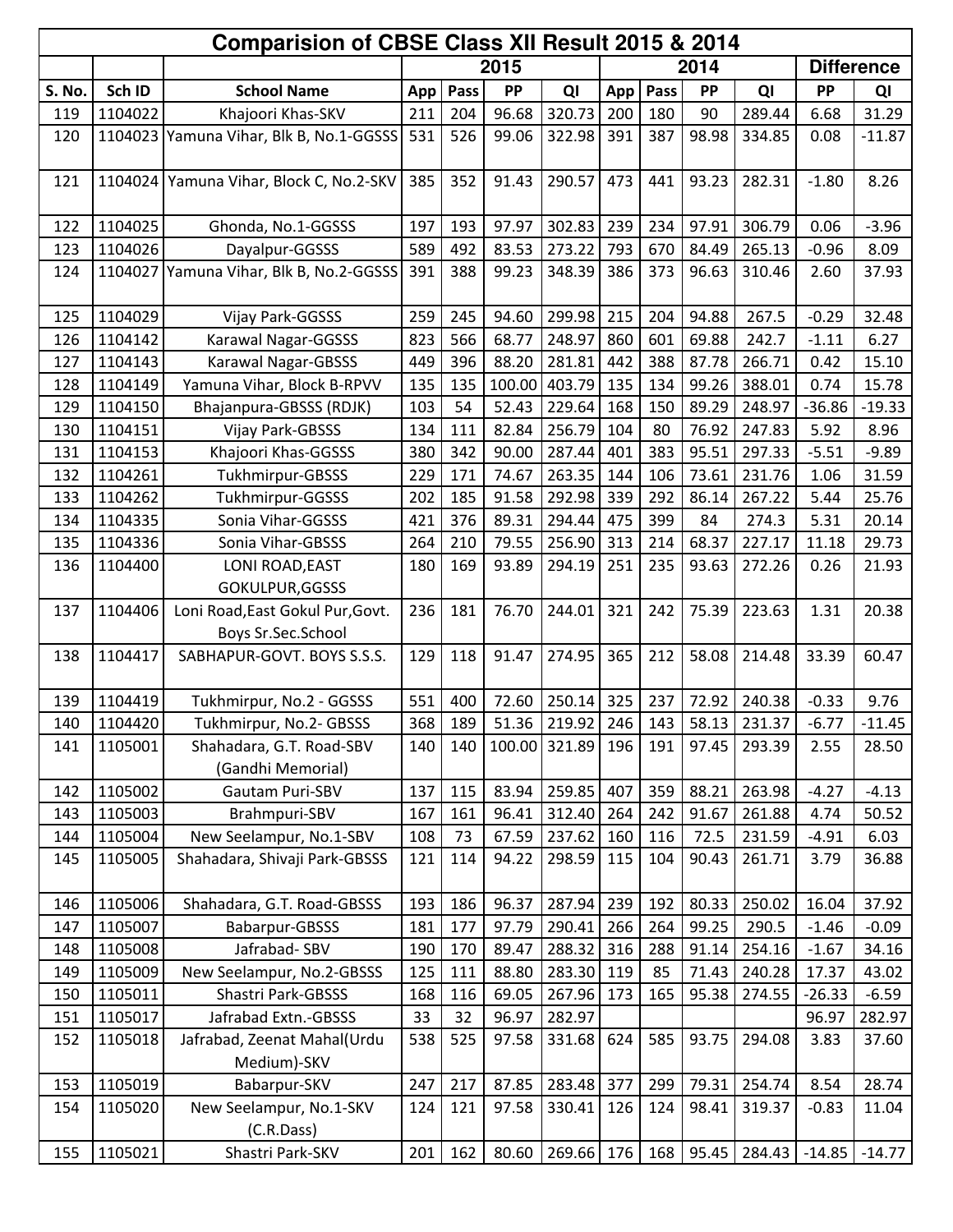|        | Comparision of CBSE Class XII Result 2015 & 2014 |                                                            |     |      |        |                  |     |      |       |        |          |                   |  |
|--------|--------------------------------------------------|------------------------------------------------------------|-----|------|--------|------------------|-----|------|-------|--------|----------|-------------------|--|
|        |                                                  |                                                            |     |      | 2015   |                  |     |      | 2014  |        |          | <b>Difference</b> |  |
| S. No. | Sch ID                                           | <b>School Name</b>                                         | App | Pass | PP     | QI               | App | Pass | PP    | QI     | PP       | QI                |  |
| 156    | 1105022                                          | Shahadara, Shivaji Park-GGSSS                              | 184 | 165  | 89.67  | 286.46           | 232 | 226  | 97.41 | 284.05 | $-7.74$  | 2.41              |  |
| 157    | 1105023                                          | <b>Gautam Puri-GGSSS</b>                                   | 152 | 147  | 96.71  | 309.36           | 243 | 238  | 97.94 | 316.58 | $-1.23$  | $-7.23$           |  |
| 158    | 1105024                                          | Shahadara, G.T.Road-SKV                                    | 227 | 223  | 98.24  | 290.21           | 225 | 218  | 96.89 | 290.96 | 1.35     | $-0.75$           |  |
| 159    | 1105025                                          | New Seelampur, No.2-GGSSS                                  | 196 | 192  | 97.96  | 291.76           | 159 | 159  | 100   | 291.77 | $-2.04$  | $-0.01$           |  |
| 160    | 1105026                                          | Brahampuri-GGSSS                                           | 334 | 327  | 97.90  | 318.78           | 310 | 308  | 99.35 | 316.86 | $-1.45$  | 1.92              |  |
| 161    | 1105107                                          | New Usmanpur(Gautam Puri)-<br><b>GBSSS</b>                 | 100 | 84   | 84.00  | 278.43           |     |      |       |        | 84.00    | 278.43            |  |
| 162    | 1105109                                          | <b>West Jyoti Nagar-GBSSS</b>                              | 103 | 102  | 99.03  | 303.55           | 109 | 108  | 99.08 | 295.58 | $-0.05$  | 7.97              |  |
| 163    | 1105110                                          | Shahadara, G.T. Road-SKV (Mani<br>Ben Patel Bharti Mahila) | 330 | 328  | 99.39  | 321.56           | 335 | 330  | 98.51 | 295.67 | 0.88     | 25.89             |  |
| 164    | 1105111                                          | West Jyoti Nagar-GGSSS                                     | 138 | 135  | 97.83  | 327.80           | 195 | 195  | 100   | 308.3  | $-2.17$  | 19.50             |  |
| 165    | 1105113                                          | Brahmpuri-GBSSS                                            | 86  | 86   | 100.00 | 304.86           | 148 | 90   | 60.81 | 221.74 | 39.19    | 83.12             |  |
| 166    | 1105114                                          | Jafrabad Extn.-GGSSS                                       | 118 | 97   | 82.20  | 257.88           |     |      |       |        | 82.20    | 257.88            |  |
| 167    | 1105116                                          | Brahmpuri-GGSSS                                            | 100 | 97   | 97.00  | 306.25           | 100 | 99   | 99    | 302.26 | $-2.00$  | 3.99              |  |
| 168    | 1105117                                          | New Usmanpur(Gautam Puri)-<br>GGSSS                        | 214 | 179  | 83.65  | 270.12           | 226 | 221  | 97.79 | 265.03 | $-14.15$ | 5.09              |  |
| 169    | 1105229                                          | Brahmpuri, GGSSS Block-X                                   | 60  | 59   | 98.33  | 305.85           | 78  | 73   | 93.59 | 256.9  | 4.74     | 48.95             |  |
| 170    | 1105239                                          | New Jafrabad-G(Co-ed)SSS                                   | 40  | 33   | 82.50  | 279.98           |     |      |       |        | 82.50    | 279.98            |  |
| 171    | 1105241                                          | Brahmpuri, GBSSS, X- BLOCK                                 | 26  | 20   | 76.92  | 242.69           | 62  | 61   | 98.39 | 264.58 | $-21.47$ | $-21.89$          |  |
| 172    | 1106001                                          | Nand Nagri, Block B-SBV (B.P)                              | 458 | 365  | 79.69  | 260.47           | 544 | 421  | 77.39 | 243.76 | 2.30     | 16.71             |  |
| 173    | 1106002                                          | Dilshad Garden, Block C-SBV                                | 345 | 261  | 75.65  | 279.84           | 505 | 325  | 64.36 | 233.61 | 11.29    | 46.23             |  |
| 174    | 1106003                                          | Nand Nagri, Block E-SBV                                    | 358 | 292  | 81.56  | 266.99           | 502 | 329  | 65.54 | 239.9  | 16.02    | 27.09             |  |
| 175    | 1106004                                          | Nand Nagri, Janta Flats-GBSSS                              | 332 | 283  | 85.24  | 266.15           | 357 | 329  | 92.16 | 265.55 | $-6.92$  | 0.60              |  |
| 176    | 1106005                                          | Mandoli-GBSSS                                              | 910 | 478  |        | 52.53 226.58 998 |     | 499  | 50    | 200.26 | 2.53     | 26.32             |  |
| 177    | 1106006                                          | Shahdara, Mansarovar Park,<br>No.1-GBSSS                   | 270 | 152  | 56.30  | 252.86           | 263 | 223  | 84.79 | 258.76 | $-28.49$ | $-5.90$           |  |
| 178    | 1106007                                          | Shahdara, Mansarovar Park,<br>No.2-GBSSS                   | 170 | 97   | 57.06  | 240.08           | 252 | 212  | 84.13 | 271.46 | $-27.07$ | $-31.38$          |  |
| 179    | 1106009                                          | Seemapuri-GBSSS                                            | 315 | 159  | 50.48  | 216.61           | 316 | 162  | 51.27 | 190.91 | $-0.79$  | 25.70             |  |
| 180    | 1106011                                          | New Seemapuri-GBSSS                                        | 136 | 130  | 95.59  | 312.99           | 261 | 217  | 83.14 | 266.56 | 12.45    | 46.43             |  |
| 181    |                                                  | 1106012 Dilshad Garden, Block J&K-GBSSS                    | 267 | 252  | 94.38  | 302.65           | 236 | 204  | 86.44 | 270.68 | 7.94     | 31.97             |  |
| 182    | 1106018                                          | New Seemapuri-SKV                                          | 317 | 274  | 86.44  | 278.38           | 394 | 295  | 74.87 | 236.78 | 11.57    | 41.60             |  |
| 183    | 1106019                                          | Mandoli-SKV                                                | 539 | 397  | 73.66  | 254.45           | 714 | 586  | 82.07 | 261.87 | $-8.42$  | $-7.43$           |  |
| 184    | 1106020                                          | Shahdara, Mansarovar Park,<br>No.1-SKV                     | 185 | 179  | 96.76  | 291.65           | 243 | 233  | 95.88 | 287.47 | 0.88     | 4.18              |  |
| 185    | 1106021                                          | Seemapuri-SKV (Vishwamitra)                                | 310 | 265  | 85.48  | 288.65           | 293 | 267  | 91.13 | 289.64 | $-5.65$  | $-1.00$           |  |
| 186    | 1106022                                          | Nand Nagri, Block B-SKV (Raja<br>Ravi Verma)               | 240 | 178  | 74.17  | 272.98           | 362 | 319  | 88.12 | 270.87 | $-13.95$ | 2.11              |  |
| 187    | 1106023                                          | Dilshad Garden, Block J&K-SKV<br>(St. Eknath)              | 399 | 392  | 98.25  | 293.66           | 442 | 433  | 97.96 | 302.03 | 0.29     | $-8.37$           |  |
| 188    | 1106024                                          | East of Loni Road, DDA Flats-SKV                           | 633 | 591  | 93.37  | 305.35           | 617 | 605  | 98.06 | 294.85 | $-4.70$  | 10.50             |  |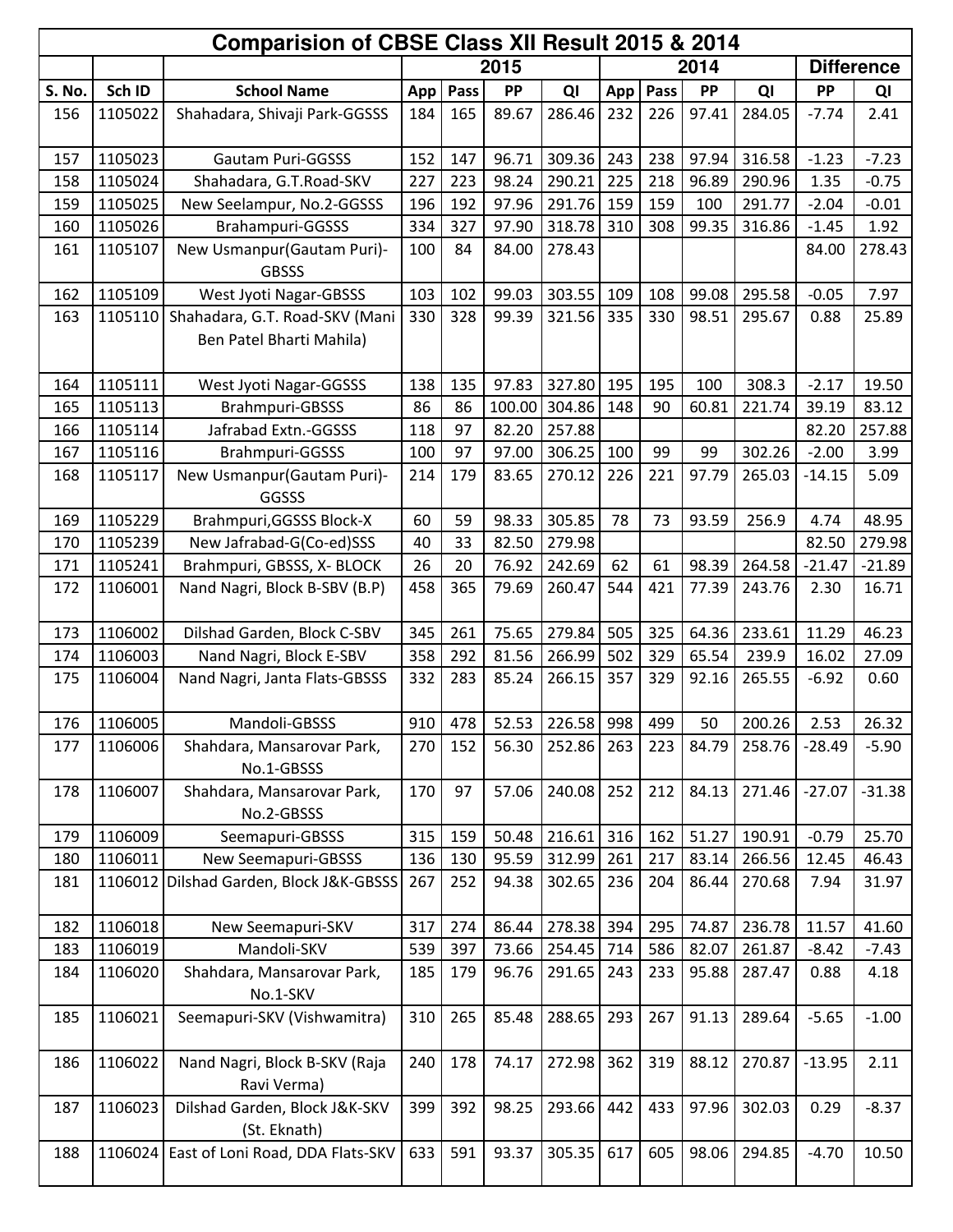|        | Comparision of CBSE Class XII Result 2015 & 2014 |                                                                            |     |      |        |              |     |      |       |                                  |          |                   |
|--------|--------------------------------------------------|----------------------------------------------------------------------------|-----|------|--------|--------------|-----|------|-------|----------------------------------|----------|-------------------|
|        |                                                  |                                                                            |     |      | 2015   |              |     |      | 2014  |                                  |          | <b>Difference</b> |
| S. No. | Sch ID                                           | <b>School Name</b>                                                         | App | Pass | PP     | QI           | App | Pass | PP    | QI                               | PP       | QI                |
| 189    | 1106025                                          | Dilshad Garden, Block C-GGSSS                                              | 464 | 438  | 94.40  | 295.90       | 452 | 420  | 92.92 | 289.92                           | 1.48     | 5.98              |
| 190    | 1106113                                          | Nand Nagri, Block E-SKV                                                    | 525 | 493  | 93.91  | 302.14       | 593 | 526  | 88.7  | 273.68                           | 5.21     | 28.46             |
| 191    | 1106114                                          | Shahdara, Mansarover Park,<br>No.2-SKV                                     | 246 | 191  | 77.64  | 279.58       | 402 | 370  | 92.04 | 270.36                           | $-14.40$ | 9.22              |
| 192    | 1106115                                          | Nand Nagri, Janta Flats-GGSSS                                              | 432 | 426  | 98.61  | 291.36       | 354 | 341  | 96.33 | 282.79                           | 2.28     | 8.57              |
| 193    | 1106116                                          | Nand Nagri, Block A-GGSSS                                                  | 230 | 175  | 76.09  | 252.80       | 540 | 501  | 92.78 | 256.88                           | $-16.69$ | $-4.08$           |
| 194    | 1106118                                          | East of Loni Road, DDA Flats-<br><b>GBSSS</b>                              | 390 | 368  | 94.36  | 291.30       | 239 | 231  | 96.65 | 308.6                            | $-2.29$  | $-17.30$          |
| 195    | 1106119                                          | Nand Nagri, Block A-GBSSS                                                  | 207 | 101  | 48.79  | 216.72       | 405 | 192  | 47.41 | 192.98                           | 1.38     | 23.74             |
| 196    | 1106252                                          | Nand Nagri, Block D-RPVV                                                   | 85  | 85   | 100.00 | 421.80       | 96  | 96   | 100   | 393.3                            | 0.00     | 28.50             |
| 197    | 1106259                                          | <b>Mandoli Extension-GGSSS</b>                                             | 228 | 187  | 82.02  | 269.97       |     |      |       |                                  | 82.02    | 269.97            |
| 198    | 1106264                                          | Sunder Nagri, G(co-ed) SSS                                                 | 359 | 210  | 58.50  | 212.62       |     |      |       |                                  | 58.50    | 212.62            |
| 199    | 1106265                                          | <b>Mandoli Extension-GBSSS</b>                                             | 157 | 107  | 68.15  | 247.99       |     |      |       |                                  | 68.15    | 247.99            |
| 200    | 1207004                                          | Nehru Vihar-SKV                                                            | 301 | 245  | 81.40  | 259.29       | 317 | 283  | 89.27 | 260.38                           | $-7.88$  | $-1.09$           |
| 201    | 1207008                                          | Shankaracharya Marg, Shahed<br><b>Bhai Bal Mukand-SV</b>                   | 160 | 159  | 99.38  | 325.33       | 178 | 174  | 97.75 | 325.39                           | 1.63     | $-0.06$           |
| 202    | 1207009                                          | <b>Burari-SBV</b>                                                          | 421 | 321  | 76.25  | 284.13       | 326 | 299  | 91.72 | 283.95                           | $-15.47$ | 0.18              |
| 203    | 1207011                                          | Shakti Nagar, No.3-S(Co-ed)SSS                                             | 72  | 64   | 88.89  | 250.35       | 61  | 58   | 95.08 | 281.95                           | $-6.19$  | $-31.60$          |
| 204    | 1207012                                          | Timar Pur-SBV                                                              | 137 | 130  | 94.89  | 288.40       | 142 | 142  | 100   | 318.05                           | $-5.11$  | $-29.65$          |
| 205    | 1207013                                          | Roop Nagar, RSV NO-4                                                       | 94  | 93   | 98.94  | 323.27       | 95  | 94   | 98.95 | 294.4                            | $-0.01$  | 28.87             |
| 206    | 1207014                                          | Gokhle Marg-SBV                                                            | 79  | 59   | 74.68  | 272.65       | 100 | 92   | 92    | 265.95                           | $-17.32$ | 6.70              |
| 207    | 1207015                                          | Roshanara Road-SBV                                                         | 61  | 42   | 68.85  | 238.64       | 59  | 56   | 94.92 | 259.61                           | $-26.07$ | $-20.97$          |
| 208    | 1207016                                          | Roop Nagar, No.2-GBSSS                                                     | 160 | 148  | 92.50  | 302.39       | 146 | 140  | 95.89 | 299.42                           | $-3.39$  | 2.97              |
| 209    | 1207017                                          | Roop Nagar, No.1-GBSSS                                                     | 171 | 122  |        | 71.35 270.69 | 193 | 189  |       | 97.93   299.52   -26.59   -28.83 |          |                   |
| 210    | 1207019                                          | Shakti Nagar, No.1-GBSSS                                                   | 166 | 158  | 95.18  | 325.34       | 150 | 150  | 100   | 327.29                           | $-4.82$  | $-1.95$           |
| 211    | 1207022                                          | Mori Gate, No.1-SBV                                                        | 184 | 161  | 87.50  | 296.41       | 274 | 193  | 70.44 | 255.26                           | 17.06    | 41.15             |
| 212    | 1207032                                          | Lancer Road-SV                                                             | 108 | 105  | 97.22  | 305.88       | 140 | 126  | 90    | 271.69                           | 7.22     | 34.19             |
| 213    | 1207033                                          | Sabzi Mandi, Kedar Building,<br>Amar Shaheed Matadeen Lodha-<br><b>SKV</b> | 105 | 93   | 88.57  | 288.90       | 115 | 114  | 99.13 | 288.21                           | $-10.56$ | 0.69              |
| 214    | 1207034                                          | Timar Pur-SKV                                                              | 231 | 206  | 89.18  | 296.70       | 215 | 213  | 99.07 | 301.38                           | $-9.89$  | $-4.68$           |
| 215    | 1207035                                          | Malka Ganj-SKV                                                             | 102 | 95   | 93.14  | 283.89       | 166 | 164  | 98.8  | 287.04                           | $-5.66$  | $-3.15$           |
| 216    | 1207036                                          | Burari-SKV                                                                 | 592 | 557  | 94.09  | 314.98       | 642 | 613  | 95.48 | 293.26                           | $-1.39$  | 21.72             |
| 217    | 1207037                                          | Shakti Nagar, No.1-SKV                                                     | 232 | 226  | 97.41  | 347.01       | 283 | 280  | 98.94 | 347.58                           | $-1.53$  | $-0.57$           |
| 218    | 1207038                                          | Shakti Nagar, No.2-GGSSS                                                   | 84  | 79   | 94.05  | 323.89       | 64  | 64   | 100   | 338.73                           | $-5.95$  | $-14.84$          |
| 219    | 1207039                                          | Roop Nagar, No.1-GGSSS                                                     | 224 | 207  | 92.41  | 334.67       | 198 | 194  | 97.98 | 345.31                           | $-5.57$  | $-10.64$          |
| 220    | 1207041                                          | Roop Nagar, No.3-GGSSS                                                     | 66  | 66   | 100.00 | 325.38       | 120 | 113  | 94.17 | 286.54                           | 5.83     | 38.84             |
| 221    | 1207042                                          | Chabi Ganj, Kashmiri Gate-GGSSS                                            | 80  | 79   | 98.75  | 321.78       | 92  | 87   | 94.57 | 290.86                           | 4.18     | 30.92             |
| 222    | 1207043                                          | Nicholson Road-GGSSS                                                       | 38  | 28   | 73.68  | 250.87       | 44  | 43   | 97.73 | 305.57                           | $-24.05$ | $-54.70$          |
| 223    | 1207107                                          | Sham Nath Marg, Shaheed Amir<br>Chand-SV                                   | 104 | 102  | 98.08  | 331.40       | 188 | 185  | 98.4  | 318.15                           | $-0.32$  | 13.25             |
| 224    | 1207108                                          | Raj Niwas Marg, RPVV                                                       | 148 | 148  | 100.00 | 374.94       | 147 | 145  | 98.64 | 367.84                           | 1.36     | 7.10              |
| 225    | 1207109                                          | <b>Magazine Road-GBSSS</b>                                                 | 88  | 61   | 69.32  | 256.47       | 113 | 92   | 81.42 | 242.24                           | $-12.10$ | 14.23             |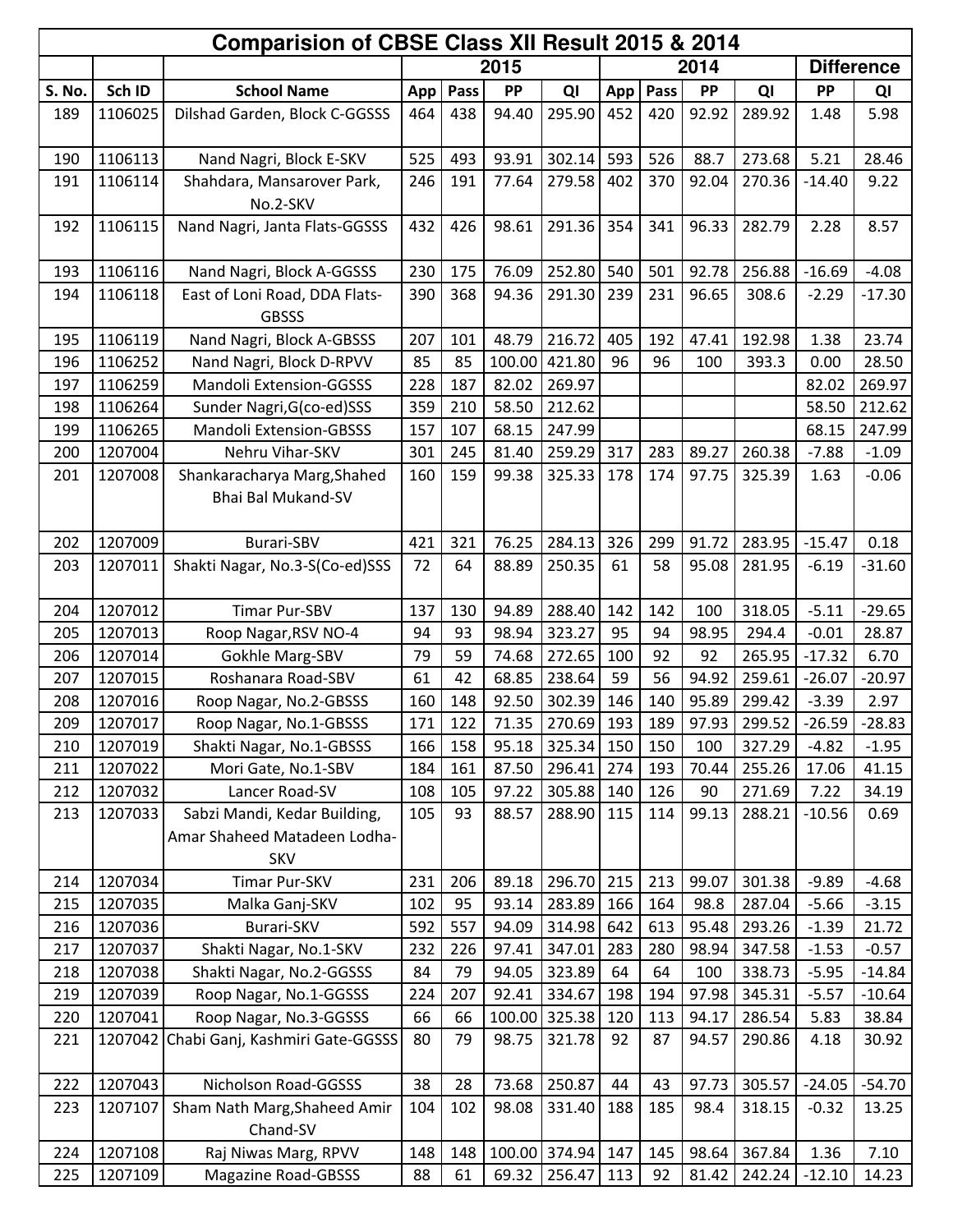|        | Comparision of CBSE Class XII Result 2015 & 2014 |                               |     |      |        |                      |     |      |       |        |          |                   |  |  |
|--------|--------------------------------------------------|-------------------------------|-----|------|--------|----------------------|-----|------|-------|--------|----------|-------------------|--|--|
|        |                                                  |                               |     |      | 2015   |                      |     |      | 2014  |        |          | <b>Difference</b> |  |  |
| S. No. | Sch ID                                           | <b>School Name</b>            | App | Pass | PP     | QI                   | App | Pass | PP    | QI     | PP       | QI                |  |  |
| 226    | 1207110                                          | Nathupura-GBSSS               | 173 | 165  | 95.38  | 294.64               | 238 | 222  | 93.28 | 278.42 | 2.10     | 16.22             |  |  |
| 227    | 1207111                                          | Nathupura-GGSSS               | 308 | 302  | 98.05  | 313.82               | 259 | 256  | 98.84 | 311.74 | $-0.79$  | 2.08              |  |  |
| 228    | 1207112                                          | Magazine Road-SKV             | 104 | 92   | 88.46  | 290.34               | 162 | 130  | 80.25 | 231.56 | 8.21     | 58.78             |  |  |
| 229    | 1207113                                          | Civil Lines, RPVV             | 162 | 162  |        | 100.00 373.78        | 173 | 173  | 100   | 367.63 | 0.00     | 6.15              |  |  |
| 230    | 1207114                                          | Lancer Road-GBSSS             | 23  | 9    | 39.13  | 225.52               |     |      |       |        | 39.13    | 225.52            |  |  |
| 231    | 1208001                                          | Gulabi Bagh-SBV               | 59  | 46   | 77.97  | 280.86               | 139 | 86   | 61.87 | 230.3  | 16.10    | 50.56             |  |  |
| 232    | 1208002                                          | Qutab Road-SBV                | 52  | 18   | 34.62  | 218.23               | 71  | 67   | 94.37 | 266.11 | $-59.76$ | $-47.88$          |  |  |
| 233    | 1208004                                          | Sarai Rohilla-GBSSS           | 166 | 134  | 80.72  | 255.26               | 138 | 125  | 90.58 | 269.11 | $-9.86$  | $-13.85$          |  |  |
| 234    | 1208006                                          | Padam Nagar-GBSSS             | 79  | 74   | 93.67  | 265.25               | 99  | 95   | 95.96 | 268.89 | $-2.29$  | $-3.64$           |  |  |
| 235    | 1208013                                          | Gulabi Bagh-SKV               | 89  | 75   | 84.27  | 287.34               | 97  | 85   | 87.63 | 265.66 | $-3.36$  | 21.68             |  |  |
| 236    | 1208014                                          | Partap Nagar- SKV             | 63  | 52   | 82.54  | 277.30               | 151 | 140  | 92.72 | 275.24 | $-10.18$ | 2.06              |  |  |
| 237    | 1208015                                          | Sarai Rohilla-SKV             | 147 | 141  | 95.92  | 293.33               | 152 | 151  | 99.34 | 318.89 | $-3.42$  | $-25.56$          |  |  |
| 238    | 1208016                                          | Idgah Road-SKV                | 78  | 76   | 97.44  | 314.04               | 117 | 111  | 94.87 | 281.9  | 2.57     | 32.14             |  |  |
| 239    | 1208018                                          | Padam Nagar-SKV               | 66  | 64   | 96.97  | 331.00               | 99  | 99   | 100   | 321.49 | $-3.03$  | 9.51              |  |  |
| 240    | 1208021                                          | <b>Tulsi Nagar-GGSSS</b>      | 72  | 56   | 77.78  | 253.74               | 190 | 164  | 86.32 | 251.82 | $-8.54$  | 1.92              |  |  |
| 241    | 1208023                                          | Kinari Bazar, Gali Barf Wali- | 27  | 22   | 81.48  | 258.26               | 25  | 22   | 88    | 282.88 | $-6.52$  | $-24.62$          |  |  |
|        |                                                  | GGSSS                         |     |      |        |                      |     |      |       |        |          |                   |  |  |
| 242    | 1208025                                          | Pul Bangash-SKV               | 20  | 20   |        | 100.00 355.25        | 25  | 25   | 100   | 360.04 | 0.00     | $-4.79$           |  |  |
| 243    | 1208090                                          | Inder Lok-SKV                 | 59  | 59   | 100.00 | 319.80               |     |      |       |        | 100.00   | 319.80            |  |  |
| 244    | 1208092                                          | Kishan Ganj-RPVV              | 74  | 74   | 100.00 | 398.51               | 71  | 71   | 100   | 366.65 | 0.00     | 31.86             |  |  |
| 245    | 1208095                                          | Shastri Nagar-SKV             | 157 | 150  | 95.54  | 308.76               | 166 | 164  | 98.8  | 295.48 | $-3.26$  | 13.28             |  |  |
| 246    | 1208219                                          | Tulsi Nagar- GBSSS            | 49  | 24   | 48.98  | 244.57               |     |      |       |        | 48.98    | 244.57            |  |  |
| 247    | 1208232                                          | Pratap Nagar-GBSSS            | 72  | 56   | 77.78  | 262.00               |     |      |       |        | 77.78    | 262.00            |  |  |
| 248    | 1309001                                          | C.C. Colony-SBV               | 137 | 112  | 81.75  | 257.81               | 163 | 150  | 92.02 | 276.94 | $-10.27$ | $-19.13$          |  |  |
| 249    | 1309002                                          | Shalimar Bagh, Block B(AH)-   | 100 | 82   | 82.00  | 252.95               | 66  | 66   | 100   | 293.73 | $-18.00$ | $-40.78$          |  |  |
|        |                                                  | <b>GBSSS</b>                  |     |      |        |                      |     |      |       |        |          |                   |  |  |
| 250    | 1309003                                          | Dr. Mukharjee Nagar-GBSSS     | 447 | 260  | 58.17  | 239.55               | 436 | 326  | 74.77 | 241.42 | $-16.60$ | $-1.87$           |  |  |
| 251    | 1309004                                          | New Police Lines-SV           | 176 | 174  |        | 98.86 307.87 176 135 |     |      | 76.7  | 304.64 | 22.16    | 3.23              |  |  |
| 252    | 1309005                                          | Shalimar Bagh, Block BT-SV    | 92  | 89   | 96.74  | 312.91               | 146 | 141  | 96.58 | 279.98 | 0.16     | 32.93             |  |  |
| 253    | 1309006                                          | Shalimar Bagh, Blk BL-GBSSS   | 98  | 57   | 58.16  | 234.43               | 117 | 112  | 95.73 | 265.71 | $-37.57$ | $-31.28$          |  |  |
| 254    | 1309007                                          | Shalimar Bagh, Block AP-GBSSS | 97  | 92   | 94.85  | 301.01               | 137 | 124  | 90.51 | 286.08 | 4.34     | 14.93             |  |  |
|        |                                                  |                               |     |      |        |                      |     |      |       |        |          |                   |  |  |
| 255    | 1309008                                          | Guru Teg Bahadur Nagar-GBSSS  | 109 | 54   | 49.54  | 231.54               | 161 | 132  | 81.99 | 246.19 | $-32.45$ | $-14.65$          |  |  |
|        |                                                  |                               |     |      |        |                      |     |      |       |        |          |                   |  |  |
| 256    | 1309009                                          | Dhakka-GBSSS                  | 81  | 70   | 86.42  | 268.59               | 255 | 166  | 65.1  | 218.11 | 21.32    | 50.48             |  |  |
| 257    | 1309010                                          | Model Town, No.1-GBSSS        | 220 | 177  | 80.46  | 273.86               | 260 | 237  | 91.15 | 263.1  | $-10.70$ | 10.76             |  |  |
| 258    | 1309011                                          | Model Town, No.2-GBSSS        | 70  | 51   | 72.86  | 272.91               | 199 | 143  | 71.86 | 240.27 | 1.00     | 32.64             |  |  |
| 259    | 1309012                                          | Rana Partap Bagh-SBV          | 62  | 17   | 27.42  | 167.74               | 90  | 43   | 47.78 | 219.07 | $-20.36$ | $-51.33$          |  |  |
| 260    | 1309013                                          | Adarsh Nagar, No.1-GBSSS      | 243 | 237  | 97.53  | 280.23               | 261 | 248  | 95.02 | 259.7  | 2.51     | 20.53             |  |  |
| 261    | 1309017                                          | Gopal Park-G(Co-ed)SSS        | 145 | 94   | 64.83  | 252.13               | 139 | 132  | 94.96 | 293.54 | $-30.13$ | $-41.41$          |  |  |
| 262    | 1309023                                          | <b>Shalamar Village-GGSSS</b> | 134 | 128  | 95.52  | 313.49               | 187 | 186  | 99.47 | 313.07 | $-3.95$  | 0.42              |  |  |
| 263    | 1309025                                          | Dhakka-SKV                    | 209 | 156  | 74.64  | 256.23               | 273 | 239  | 87.55 | 237.95 | $-12.91$ | 18.28             |  |  |
| 264    | 1309026                                          | Model Town, No.1-SKV          | 215 | 193  | 89.77  | 288.07               | 175 | 165  | 94.29 | 280.95 | $-4.52$  | 7.12              |  |  |
| 265    | 1309027                                          | Guru Teg Bahadur Nagar-SKV    | 250 | 222  | 88.80  | 292.92               | 261 | 253  | 96.93 | 290.61 | $-8.13$  | 2.31              |  |  |
| 266    | 1309028                                          | Rana Partap Bagh-SKV          | 75  | 67   | 89.33  | 280.95               | 138 | 114  | 82.61 | 253.38 | 6.72     | 27.57             |  |  |
| 267    | 1309030                                          | Shalimar Bagh, Block BL-SKV   | 148 | 142  | 95.95  | 322.63               | 165 | 153  | 92.73 | 276.78 | 3.22     | 45.85             |  |  |
| 268    | 1309031                                          | Adarsh Nagar-SKV              | 281 | 257  | 91.46  | 299.22               | 352 | 269  | 76.42 | 258.82 | 15.04    | 40.40             |  |  |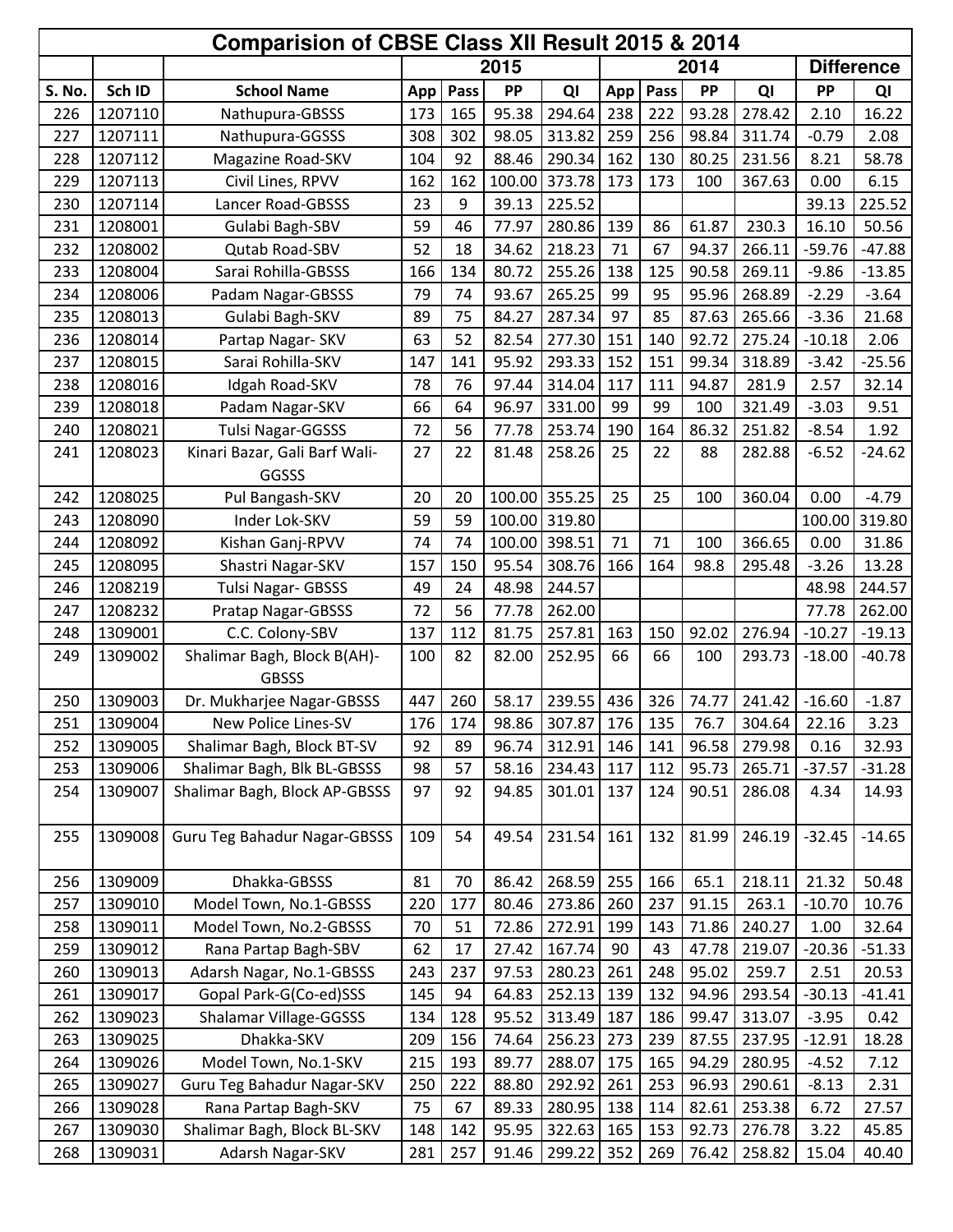|            |                    | Comparision of CBSE Class XII Result 2015 & 2014 |           |           |                 |                  |           |            |                |                  |                 |                   |
|------------|--------------------|--------------------------------------------------|-----------|-----------|-----------------|------------------|-----------|------------|----------------|------------------|-----------------|-------------------|
|            |                    |                                                  |           |           | 2015            |                  |           |            | 2014           |                  |                 | <b>Difference</b> |
| S. No.     | Sch ID             | <b>School Name</b>                               | App       | Pass      | PP              | QI               | App       | Pass       | PP             | QI               | PP              | QI                |
| 269        | 1309032            | Shalimar Bagh, Block B(AH)-SKV                   | 128       | 120       | 93.75           | 310.39           | 164       | 158        | 96.34          | 304.32           | $-2.59$         | 6.07              |
|            |                    |                                                  |           |           |                 |                  |           |            |                |                  |                 |                   |
| 270        | 1309033            | Shalimar Bagh, Block AP-GGSSS                    | 129       | 127       | 98.45           | 314.23           | 159       | 158        | 99.37          | 306.85           | $-0.92$         | 7.38              |
| 271        | 1309034            | <b>Adarsh Nagar-GGSSS</b>                        | 278       | 266       | 95.68           | 312.35           | 334       | 325        | 97.31          | 292.9            | $-1.63$         | 19.45             |
| 272        | 1309124            | Shalimar Bagh, Block BT-RPVV                     | 92        | 92        | 100.00          | 417.64           | 95        | 95         | 100            | 419.67           | 0.00            | $-2.03$           |
| 273        | 1309125            | Adarsh Nagar, No.2-GBSSS                         | 243       | 188       | 77.37           | 253.43           | 204       | 174        | 85.29          | 243.44           | $-7.92$         | 9.99              |
| 274        | 1309126            | Model Town, No.2-GGSSS                           | 90        | 90        | 100.00          | 324.40           | 147       | 142        | 96.6           | 286.63           | 3.40            | 37.77             |
| 275        | 1309127            | <b>Azadpur Colony-GGSSS</b>                      | 95        | 94        | 98.95           | 289.41           | 89        | 88         | 98.88          | 295.49           | 0.07            | $-6.08$           |
| 276        | 1309128            | <b>Azadpur Colony-GBSSS</b>                      | 58        | 40        | 68.97           | 242.02           | 109       | 75         | 68.81          | 237.6            | 0.16            | 4.42              |
| 277        | 1309167            | Vijay Nagar-SKV                                  | 116       | 110       | 94.83           | 296.18           | 134       | 119        | 88.81          | 266.43           | 6.02            | 29.75             |
| 278        | 1309253            | Jahangirpuri, Block A-SBV                        | 360       | 190       | 52.78           | 219.98           | 341       | 262        | 76.83          | 217.67           | $-24.05$        | 2.31              |
| 279        | 1309254            | Jahangirpuri, Block A, No.2 - SKV                | 302       | 283       | 93.71           | 310.39           | 360       | 355        | 98.61          | 285.46           | $-4.90$         | 24.93             |
| 280        | 1309255            | Jahangirpuri, Block D-GBSSS                      | 319       | 232       | 72.73           | 236.90           | 222       | 197        | 88.74          | 253.46           | $-16.01$        | $-16.56$          |
| 281        | 1309256            | Jahangirpuri, Block D-SKV (Rani                  | 365       | 270       | 73.97           | 248.81           | 597       | 468        | 78.39          | 250.78           | $-4.42$         | $-1.97$           |
|            |                    | Chennama)                                        |           |           |                 |                  |           |            |                |                  |                 |                   |
| 282        | 1309259            | Jahangirpuri, Block K-GBSSS                      | 313       | 256       | 81.79           | 270.21           | 754       | 553        | 73.34          | 225.4            | 8.45            | 44.81             |
| 283        | 1309260            | Jahangirpuri, Block K-GGSSS                      | 352       | 328       | 93.18           | 308.91           | 582       | 423        | 72.68          | 238.96           | 20.50           | 69.95             |
| 284        | 1309262            | Libaspur-GBSSS                                   | 203       | 154       | 75.86           | 252.56           | 215       | 116        | 53.95          | 215.56           | 21.91           | 37.00             |
| 285        | 1309263            | Libaspur-GGSSS                                   | 277       | 244       | 88.09           | 271.88           | 289       | 274        | 94.81          | 263.71           | $-6.72$         | 8.17              |
| 286        | 1309264            | Qadipur-GBSSS                                    | 201       | 141       | 70.15           | 260.48           | 336       | 287        | 85.42          | 231.04           | $-15.27$        | 29.44             |
| 287        | 1309265            | Qadipur-GGSSS                                    | 168       | 147       | 87.50           | 282.12           | 337       | 298        | 88.43          | 250.91           | $-0.93$         | 31.21             |
| 288        | 1309266            | Bakhtawarpur-GBSSS                               | 163       | 149       | 91.41           | 293.76           | 195       | 185        | 94.87          | 285.58           | $-3.46$         | 8.18              |
| 289        | 1309267            | Bakhtawarpur-SKV (BMS)                           | 199       | 175       | 87.94           | 299.08           | 294       | 277        | 94.22          | 299.21           | $-6.28$         | $-0.14$           |
| 290        | 1309268            | Singhu-G(Co-Ed)SSS                               | 63        | 63        | 100.00          | 318.73           | 134       | 132        | 98.51          | 296.31           | 1.49            | 22.42             |
| 291        | 1309269            | Palla Majra-GBSSS                                | 45        | 45        |                 | 100.00 290.56    | 89        | 67         |                | 75.28 231.79     | 24.72           | 58.77             |
| 292        | 1309270            | Mukhmail Pur-G(Co-ed)SSS                         | 91        | 80        | 87.91           | 273.25           | 159       | 105        | 66.04          | 230.39           | 21.87           | 42.86             |
| 293        | 1309273<br>1310002 | <b>Shalamar Village-GBSSS</b>                    | 126       | 98        | 77.78           | 246.47           | 156       | 148        | 94.87<br>96.89 | 265.35           | $-17.09$        | $-18.88$<br>22.67 |
| 294        |                    | Prahalad Pur-SBV                                 | 125       | 123       | 98.40           | 299.06           | 257       | 249        |                | 276.39           | 1.51            |                   |
| 295        | 1310004<br>1310005 | Sannoth-SV<br>Tikri Khurd- SKV                   | 41        | 41        | 100.00<br>89.66 | 300.93           | 77<br>185 | 41         | 53.25          | 215.12           | 46.75           | 85.81<br>38.11    |
| 296<br>297 | 1310007            | Nangal Thakran-SBV (Ved Pandit                   | 145<br>84 | 130<br>78 | 92.86           | 290.24<br>291.70 | 117       | 164<br>115 | 88.65<br>98.29 | 252.13<br>302.07 | 1.01<br>$-5.43$ | $-10.37$          |
|            |                    | Khushi Ram)                                      |           |           |                 |                  |           |            |                |                  |                 |                   |
| 298        | 1310008            | Pooth Khurd-GBSSS                                | 57        | 51        | 89.47           | 305.19           | 78        | 77         | 98.72          | 295.03           | $-9.25$         | 10.16             |
| 299        | 1310009            | Badli-GBSSS                                      | 238       | 236       | 99.16           | 306.12           | 308       | 300        | 97.4           | 279.88           | 1.76            | 26.24             |
| 300        | 1310010            | Katewara-GBSSS                                   | 81        | 77        | 95.06           | 290.84           | 97        | 96         | 98.97          | 270.03           | $-3.91$         | 20.81             |
| 301        | 1310014            | Alipur-GBSSS                                     | 206       | 204       | 99.03           | 308.30           | 312       | 285        | 91.35          | 273.29           | 7.68            | 35.01             |
| 302        | 1310015            | Khera Khurd-GBSSS                                | 41        | 41        | 100.00          | 270.88           | 64        | 64         | 100            | 271.83           | 0.00            | $-0.95$           |
| 303        | 1310017            | Narela, SBV                                      | 274       | 264       | 96.35           | 293.98           | 320       | 313        | 97.81          | 283.97           | $-1.46$         | 10.01             |
| 304        | 1310019            | Bawana-GBSSS                                     | 216       | 201       | 93.06           | 297.01           | 273       | 266        | 97.44          | 325.47           | $-4.38$         | $-28.47$          |
| 305        | 1310022            | Bhorgarh-G(Co-ed)SSS                             | 101       | 96        | 95.05           | 274.28           | 120       | 118        | 98.33          | 268.66           | $-3.28$         | 5.62              |
| 306        | 1310025            | Shahabad Dairy- GGSSS                            | 180       | 179       | 99.44           | 303.95           | 311       | 304        | 97.75          | 272.12           | 1.69            | 31.83             |
| 307        | 1310026            | Harewali-G(Co-ed)SSS                             | 38        | 38        | 100.00          | 309.26           | 48        | 48         | 100            | 302.17           | 0.00            | 7.09              |
| 308        | 1310030            | Holambi Kalan-G(CO-ED)SSS                        | 80        | 77        | 96.25           | 286.24           | 63        | 62         | 98.41          | 272.71           | $-2.16$         | 13.53             |
| 309        | 1310031            | Alipur-SKV                                       | 201       | 198       | 98.51           | 306.07           | 315       | 300        | 95.24          | 259.62           | 3.27            | 46.45             |
| 310        | 1310032            | Prahalad Pur-SKV                                 | 170       | 169       | 99.41           | 329.28           | 184       | 182        | 98.91          | 311.95           | 0.50            | 17.33             |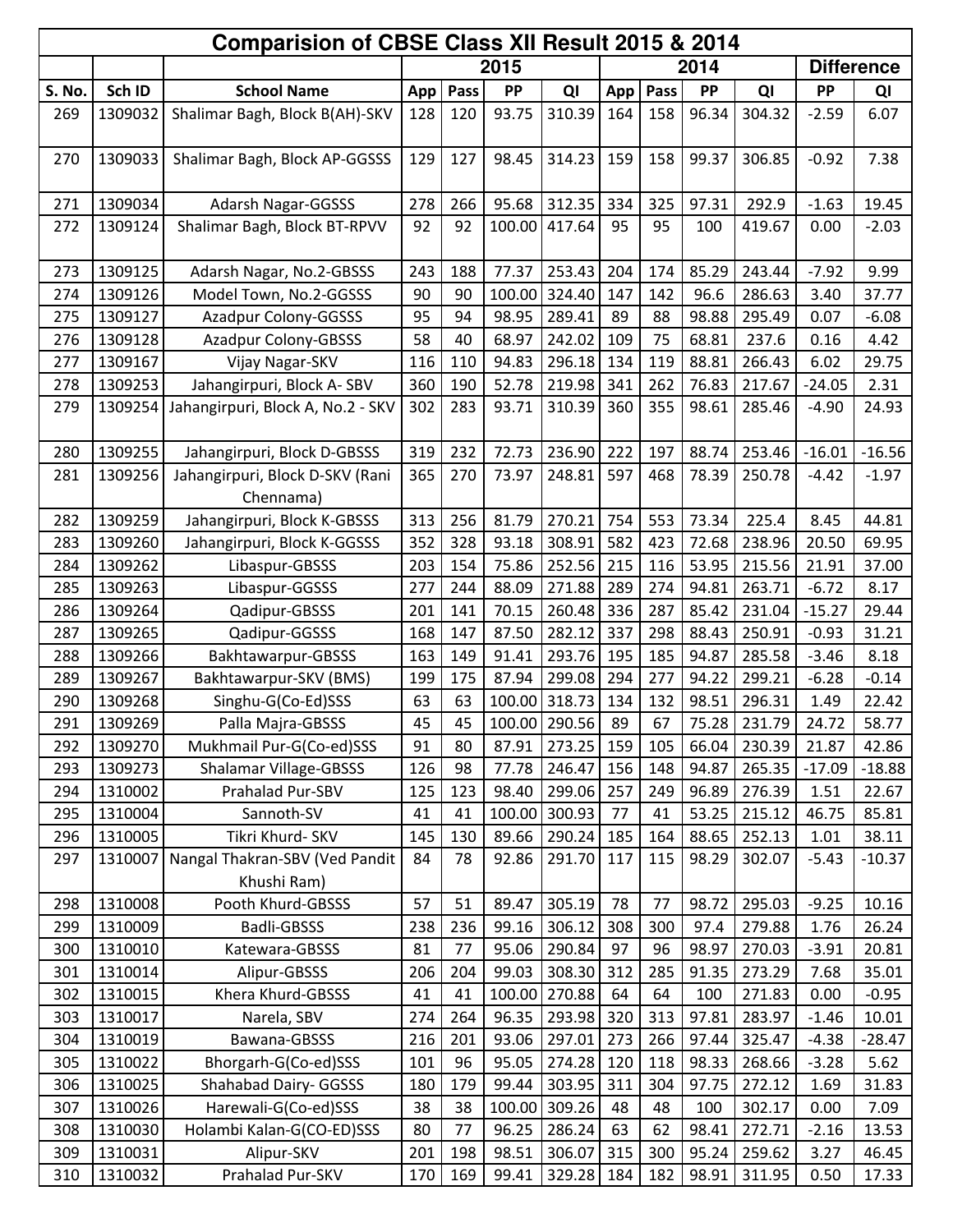|        | Comparision of CBSE Class XII Result 2015 & 2014 |                                  |     |      |        |               |     |      |       |        |           |                   |  |
|--------|--------------------------------------------------|----------------------------------|-----|------|--------|---------------|-----|------|-------|--------|-----------|-------------------|--|
|        |                                                  |                                  |     |      | 2015   |               |     |      | 2014  |        |           | <b>Difference</b> |  |
| S. No. | Sch ID                                           | <b>School Name</b>               | App | Pass | PP     | QI            | App | Pass | PP    | QI     | <b>PP</b> | QI                |  |
| 311    | 1310033                                          | Dariyapur Kalan-SKV (Updesh      | 122 | 122  | 100.00 | 342.13        | 157 | 157  | 100   | 306.31 | 0.00      | 35.82             |  |
|        |                                                  | Kaur)                            |     |      |        |               |     |      |       |        |           |                   |  |
| 312    | 1310034                                          | Badli-SKV                        | 260 | 259  | 99.62  | 320.35        | 311 | 308  | 99.04 | 291.28 | 0.58      | 29.07             |  |
| 313    | 1310036                                          | Narela, No.1-SKV                 | 378 | 370  | 97.88  | 343.92        | 475 | 461  | 97.05 | 318.86 | 0.83      | 25.06             |  |
| 314    | 1310039                                          | Khera Kalan-SKV (Baba Nane       | 72  | 71   | 98.61  | 347.94        | 92  | 91   | 98.91 | 318.3  | $-0.30$   | 29.64             |  |
|        |                                                  | Nath)                            |     |      |        |               |     |      |       |        |           |                   |  |
| 315    | 1310041                                          | Khera Khurd-SKV                  | 61  | 61   |        | 100.00 326.49 | 78  | 78   | 100   | 298.81 | 0.00      | 27.68             |  |
| 316    | 1310042                                          | Bawana-SKV (Ravi Shankar)        | 172 | 172  |        | 100.00 361.57 | 198 | 197  | 99.49 | 314.91 | 0.51      | 46.66             |  |
| 317    | 1310043                                          | Pooth Khurd-SKV (Raja            | 72  | 70   | 97.22  | 307.83        | 77  | 77   | 100   | 326.26 | $-2.78$   | $-18.43$          |  |
|        |                                                  | RamMohan Roy)                    |     |      |        |               |     |      |       |        |           |                   |  |
| 318    | 1310045                                          | Samaipur-GGSSS                   | 313 | 309  | 98.72  | 322.30        | 310 | 303  | 97.74 | 291.03 | 0.98      | 31.27             |  |
| 319    | 1310049                                          | Bankner-GGSSS                    | 98  | 97   | 98.98  | 320.26        | 174 | 169  | 97.13 | 283.23 | 1.85      | 37.03             |  |
| 320    | 1310157                                          | Siraspur-GGSSS                   | 112 | 109  | 97.32  | 296.28        | 128 | 128  | 100   | 313.13 | $-2.68$   | $-16.85$          |  |
| 321    | 1310161                                          | Barwala-G(Co-ed)SSS              | 41  | 41   |        | 100.00 293.59 |     |      |       |        | 100.00    | 293.59            |  |
| 322    | 1310164                                          | Narela, Pocket 5 & 6-GGSSS       | 70  | 70   |        | 100.00 316.00 | 106 | 62   | 58.49 | 222.97 | 41.51     | 93.03             |  |
| 323    | 1310166                                          | Narela-GBSSS (Mussadi Lal)       | 168 | 167  | 99.41  | 334.28        | 190 | 188  | 98.95 | 293.61 | 0.46      | 40.67             |  |
| 324    | 1310168                                          | Bankner-SBV                      | 235 | 233  | 99.15  | 307.12        | 365 | 354  | 96.99 | 274.19 | 2.16      | 32.93             |  |
| 325    | 1310169                                          | Holambi Kalan, B-Block GGSSS     | 107 | 106  | 99.07  | 304.98        | 149 | 121  | 81.21 | 256.87 | 17.86     | 48.11             |  |
| 326    | 1310170                                          | Narela, No.2-SKV                 | 357 | 349  | 97.76  | 319.13        | 383 | 379  | 98.96 | 314.52 | $-1.20$   | 4.61              |  |
| 327    | 1310395                                          | <b>Shahabad Dairy-GBSSS</b>      | 200 | 186  | 93.00  | 296.82        | 281 | 221  | 78.65 | 249.53 | 14.35     | 47.29             |  |
| 328    | 1310399                                          | HOLAMBI KALAN, METRO             | 98  | 89   | 90.82  | 261.77        | 164 | 160  | 97.56 | 259.5  | $-6.74$   | 2.27              |  |
|        |                                                  | VIHAR, A-BLK G(CO-ED)SSS         |     |      |        |               |     |      |       |        |           |                   |  |
| 329    | 1310400                                          | GHOGA G(CO-ED)SSS                | 22  | 22   |        | 100.00 293.86 | 49  | 37   | 75.51 | 243.98 | 24.49     | 49.88             |  |
| 330    | 1310409                                          | Narela, A-10 Pocket-5, RPVV      | 78  | 77   | 98.72  | 381.01        | 76  | 74   | 97.37 | 334.43 | 1.35      | 46.58             |  |
| 331    | 1310410                                          | Narela, Sec. A-6, Pkt-2- GGSSS   | 82  | 81   | 98.78  | 333.52        | 130 | 127  | 97.69 | 273.18 | 1.09      | 60.34             |  |
| 332    | 1310411                                          | <b>Shahbad Daulatpur- GGSSS</b>  | 45  | 45   |        | 100.00 295.00 | 58  | 58   | 100   | 292.53 | 0.00      | 2.47              |  |
| 333    | 1310414                                          | Bawana J. J. Colony No.1 GGSSS   | 113 | 111  | 98.23  | 308.75        | 143 | 83   | 58.04 | 237.88 | 40.19     | 70.87             |  |
| 334    | 1310415                                          | Bawana J. J. Colony No.2 GBSSS   | 130 | 121  | 93.08  | 290.54        | 176 | 154  | 87.5  | 278.91 | 5.58      | 11.63             |  |
|        |                                                  |                                  |     |      |        |               |     |      |       |        |           |                   |  |
| 335    | 1310420                                          | Siraspur-GBSSS                   | 64  | 61   | 95.31  | 287.55        | 110 | 93   | 84.55 | 247.77 | 10.76     | 39.78             |  |
| 336    | 1310429                                          | Holambi Kalan, B-Block GBSSS     | 129 | 109  | 84.50  | 254.74        | 180 | 107  | 59.44 | 233.66 | 25.06     | 21.08             |  |
| 337    | 1310430                                          | Narela, Sect. A-6, Pkt-2 - GBSSS | 107 | 104  | 97.20  | 280.67        | 178 | 175  | 98.31 | 262.83 | $-1.11$   | 17.84             |  |
| 338    | 1310431                                          | <b>Shahbad Daulatpur- GBSSS</b>  | 44  | 44   |        | 100.00 323.73 | 83  | 81   | 97.59 | 291.57 | 2.41      | 32.16             |  |
| 339    | 1411001                                          | Anandwas-SBV                     | 160 | 145  | 90.63  | 311.44        | 231 | 196  | 84.85 | 280.46 | 5.78      | 30.98             |  |
| 340    | 1411002                                          | Shakurpur, No.1-SBV              | 149 | 140  | 93.96  | 337.01        | 192 | 170  | 88.54 | 276.27 | 5.42      | 60.74             |  |
| 341    | 1411003                                          | Ashok Vihar, Ph I, Block H-SBV   | 103 | 68   | 66.02  | 262.56        | 143 | 133  | 93.01 | 278.71 | $-26.99$  | $-16.15$          |  |
| 342    | 1411005                                          | Kailash Enclave-SV               | 131 | 126  | 96.18  | 290.28        | 209 | 191  | 91.39 | 275.54 | 4.79      | 14.74             |  |
| 343    | 1411007                                          | Pitampura, Block GP- Sarvodaya   | 114 | 113  | 99.12  | 311.15        | 177 | 160  | 90.4  | 283.37 | 8.72      | 27.78             |  |
|        |                                                  | Co-ed SSS                        |     |      |        |               |     |      |       |        |           |                   |  |
| 344    | 1411008                                          | Pitampura, Block FU-SV           | 219 | 218  | 99.54  | 302.53        | 254 | 250  | 98.43 | 304.3  | 1.11      | $-1.77$           |  |
| 345    | 1411009                                          | Keshavpuram, No.1-GBSSS          | 98  | 97   | 98.98  | 285.20        | 141 | 141  | 100   | 290.38 | $-1.02$   | $-5.18$           |  |
| 346    | 1411010                                          | Keshavpuram, No.2-GBSSS          | 80  | 76   | 95.00  | 275.30        | 135 | 131  | 97.04 | 295.64 | $-2.04$   | $-20.34$          |  |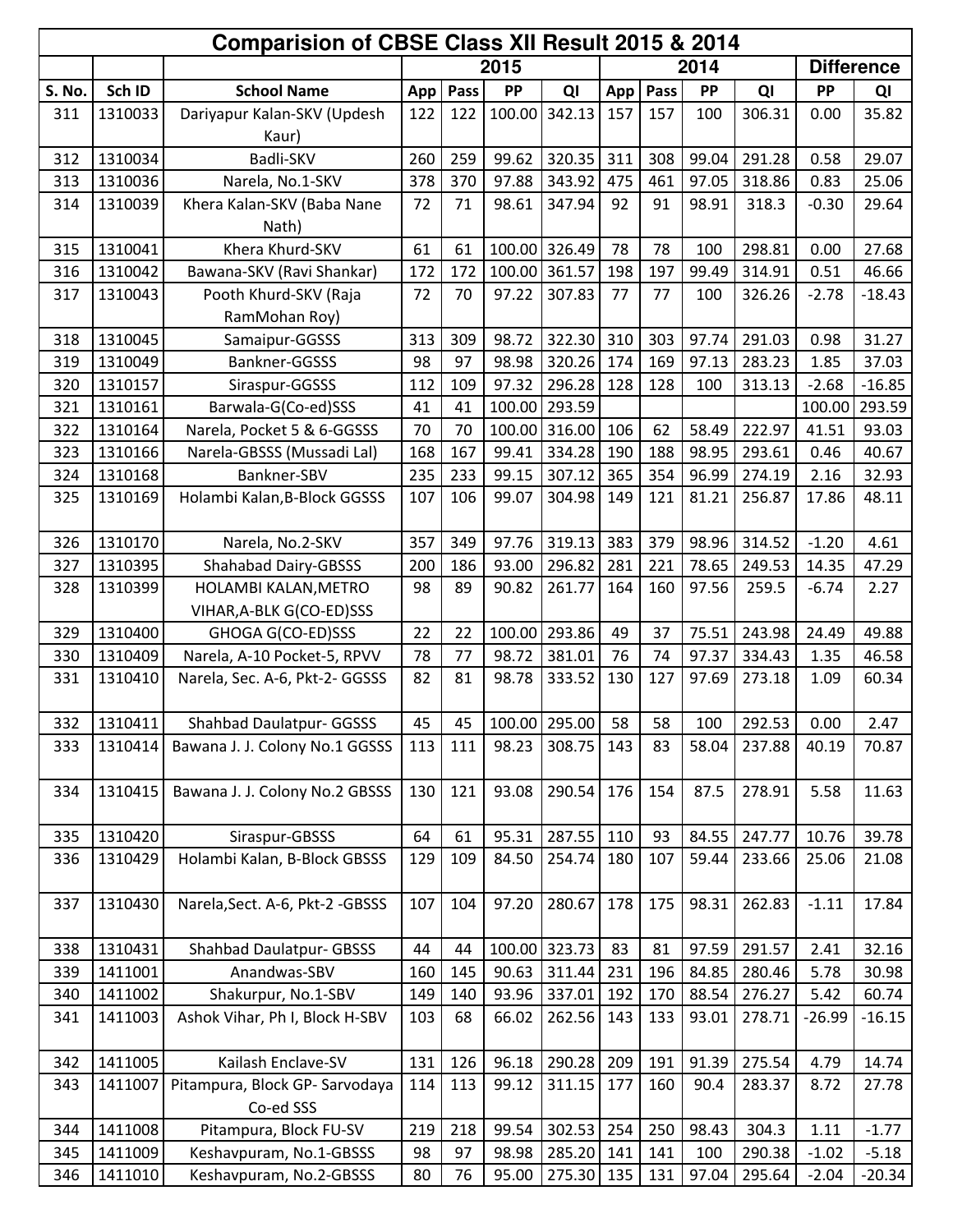|        | Comparision of CBSE Class XII Result 2015 & 2014 |                                                      |     |         |           |                  |     |      |       |        |          |                   |
|--------|--------------------------------------------------|------------------------------------------------------|-----|---------|-----------|------------------|-----|------|-------|--------|----------|-------------------|
|        |                                                  |                                                      |     |         | 2015      |                  |     |      | 2014  |        |          | <b>Difference</b> |
| S. No. | Sch ID                                           | <b>School Name</b>                                   | App | Pass    | <b>PP</b> | QI               | App | Pass | PP    | QI     | PP       | QI                |
| 347    | 1411011                                          | Shakurpur, No.2-GBSSS                                | 72  | 70      | 97.22     | 327.53           | 120 | 120  | 100   | 307    | $-2.78$  | 20.53             |
| 348    | 1411012                                          | Tri Nagar, Narang Colony-GBSSS                       | 81  | 79      | 97.53     | 290.57           | 45  | 45   | 100   | 274.71 | $-2.47$  | 15.86             |
| 349    | 1411014                                          | Ashok Vihar, Block D-GBSSS                           | 104 | 81      | 77.89     | 273.40           | 85  | 63   | 74.12 | 238.91 | 3.77     | 34.49             |
| 350    | 1411015                                          | Ashok Vihar, Phase II-GBSSS                          | 77  | 72      | 93.51     | 290.46           | 200 | 159  | 79.5  | 247.93 | 14.01    | 42.53             |
| 351    | 1411016                                          | Rani Bagh-GBSSS                                      | 73  | 72      | 98.63     | 285.90           | 152 | 144  | 94.74 | 267.2  | 3.89     | 18.70             |
| 352    | 1411017                                          | Pitampura, Block SU-GBSSS                            | 108 | 101     | 93.52     | 323.78           | 139 | 137  | 98.56 | 348.06 | $-5.04$  | $-24.28$          |
| 353    | 1411019                                          | <b>Bharat Nagar-GBSSS</b>                            | 32  | 32      | 100.00    | 293.41           | 109 | 64   | 58.72 | 218.94 | 41.28    | 74.47             |
| 354    | 1411021                                          | Keshavpuram, Block A-SKV                             | 52  | 51      | 98.08     | 308.81           |     |      |       |        | 98.08    | 308.81            |
| 355    | 1411022                                          | Wazirpur, J.J. Colony-GBSSS                          | 101 | 92      | 91.09     | 262.77           | 127 | 81   | 63.78 | 223.61 | 27.31    | 39.16             |
| 356    | 1411026                                          | Ashok Vihar, Ph I, Block H-SKV                       | 164 | 143     | 87.20     | 292.04           | 202 | 189  | 93.56 | 286.82 | $-6.37$  | 5.22              |
| 357    | 1411027                                          | Ashok Vihar, Phase II-SKV                            | 190 | 189     | 99.47     | 307.28           | 166 | 165  | 99.4  | 298.2  | 0.07     | 9.08              |
| 358    | 1411028                                          | Keshavpuram, No.1-SKV                                | 70  | 70      | 100.00    | 328.94           | 187 | 179  | 95.72 | 301.58 | 4.28     | 27.36             |
| 359    | 1411029                                          | Keshavpuram, No.2-SKV                                | 127 | 124     | 97.64     | 320.49           | 141 | 137  | 97.16 | 323.87 | 0.48     | $-3.38$           |
| 360    | 1411030                                          | Shakurpur, No.2-SKV                                  | 112 | 108     | 96.43     | 318.16           | 115 | 114  | 99.13 | 306.72 | $-2.70$  | 11.44             |
| 361    | 1411031                                          | <b>Bharat Nagar-SKV</b>                              | 73  | 73      | 100.00    | 318.62           | 91  | 91   | 100   | 307.48 | 0.00     | 11.14             |
| 362    | 1411032                                          | Rampura-SKV                                          | 70  | 67      | 95.71     | 299.40           | 72  | 72   | 100   | 313.39 | $-4.29$  | $-13.99$          |
| 363    | 1411034                                          | Wazirpur, J.J. Colony-SKV                            | 131 | 129     | 98.47     | 291.84           | 169 | 132  | 78.11 | 241.41 | 20.36    | 50.43             |
| 364    | 1411035                                          | <b>Wazirpur Village-SV</b>                           | 49  | 48      | 97.96     | 341.02           |     |      |       |        | 97.96    | 341.02            |
| 365    | 1411037                                          | Tri Nagar, Narang Colony-GGSSS                       | 77  | 76      | 98.70     | 322.62           | 70  | 70   | 100   | 313.14 | $-1.30$  | 9.48              |
| 366    | 1411038                                          | Anandwas-GGSSS                                       | 122 | 109     | 89.34     | 312.00           | 110 | 104  | 94.55 | 305.88 | $-5.21$  | 6.12              |
| 367    | 1411040                                          | Ashok Vihar, Block D-GGSSS                           | 53  | 53      | 100.00    | 352.09           | 69  | 69   | 100   | 276.36 | 0.00     | 75.73             |
| 368    | 1411041                                          | Pitampura, Block SU-GGSSS                            | 115 | 112     | 97.39     | 298.88           | 178 | 159  | 89.33 | 272.99 | 8.06     | 25.89             |
| 369    | 1411042                                          | Saraswati Vihar, Block A-GGSSS                       | 114 | 114     | 100.00    | 335.02           | 177 | 176  | 99.44 | 320.37 | 0.56     | 14.65             |
| 370    | 1411043                                          | Rani Bagh-GGSSS                                      |     | 160 148 |           | 92.50 291.31 151 |     | 149  | 98.68 | 307.13 | $-6.18$  | $-15.82$          |
| 371    | 1411123                                          | Saraswati Vihar, Block C-SV                          | 150 | 148     | 98.67     | 330.51           | 127 | 127  | 100   | 312.72 | $-1.33$  | 17.79             |
| 372    | 1411124                                          | Sharda Niketan-SV                                    | 77  | 77      | 100.00    | 327.79           | 110 | 110  | 100   | 335.18 | 0.00     | $-7.39$           |
| 373    | 1411125                                          | Shakurpur, No.1-GGSSS                                | 185 | 181     | 97.84     | 335.95           | 226 | 220  | 97.35 | 329.57 | 0.49     | 6.38              |
| 374    | 1411178                                          | Sainik Vihar-G(Co-ed)SSS                             | 47  | 44      | 93.62     | 280.15           |     |      |       |        | 93.62    | 280.15            |
| 375    | 1412001                                          | Sultanpuri, Block-C, Sarvodaya<br>Sr. Sec. Vidyalaya | 329 | 234     | 71.13     | 247.27           | 509 | 410  | 80.55 | 226.93 | $-9.43$  | 20.34             |
| 376    | 1412002                                          | Mangolpuri, Block K-SBV                              | 271 | 250     | 92.25     | 297.44           | 335 | 288  | 85.97 | 277.91 | 6.28     | 19.53             |
| 377    | 1412005                                          | Sultanpuri, Block C-SBV                              | 224 | 182     | 81.25     | 266.34           | 546 | 473  | 86.63 | 264.3  | $-5.38$  | 2.04              |
| 378    | 1412006                                          | Sultanpuri, Block BC-GBSSS                           | 163 | 123     | 75.46     | 235.88           | 92  | 76   | 82.61 | 236.53 | $-7.15$  | $-0.65$           |
| 379    | 1412007                                          | Pooth Kalan-SBV                                      | 376 | 338     | 89.89     | 284.79           | 365 | 271  | 74.25 | 237.37 | 15.64    | 47.42             |
| 380    | 1412008                                          | Sultanpuri, Block H-SBV                              | 251 | 192     | 76.49     | 244.27           | 421 | 321  | 76.25 | 232.22 | 0.24     | 12.05             |
| 381    | 1412009                                          | Mangolpuri, Block U-GBSSS                            | 148 | 142     | 95.95     | 284.12           | 206 | 194  | 94.17 | 285.49 | 1.78     | $-1.38$           |
| 382    | 1412011                                          | Mangolpuri, Block R-SBV                              | 201 | 199     | 99.01     | 311.28           | 355 | 351  | 98.87 | 297.39 | 0.14     | 13.89             |
| 383    |                                                  | 1412013 Mangolpuri, PI II, Kamdhenu-SBV              | 163 | 135     | 82.82     | 250.47           | 157 | 142  | 90.45 | 254.01 | $-7.63$  | $-3.54$           |
| 384    | 1412014                                          | Mangolpuri, Block O-SBV                              | 87  | 85      | 97.70     | 298.67           | 146 | 115  | 78.77 | 244.28 | 18.93    | 54.39             |
| 385    | 1412018                                          | Mangolpuri, Block Y-SBV                              | 24  | 24      | 100.00    | 269.83           | 34  | 33   | 97.06 | 264.38 | 2.94     | 5.45              |
| 386    | 1412019                                          | Sultanpuri, P-Block - GGSSS                          | 288 | 232     | 80.56     | 245.41           | 206 | 194  | 94.17 | 255.76 | $-13.61$ | $-10.35$          |
| 387    | 1412022                                          | Mangolpuri, Block-C, S(Co-ed)Sr.<br>Sec. Vidyalaya   | 213 | 207     | 97.18     | 293.66           | 380 | 378  | 99.47 | 283.19 | $-2.29$  | 10.47             |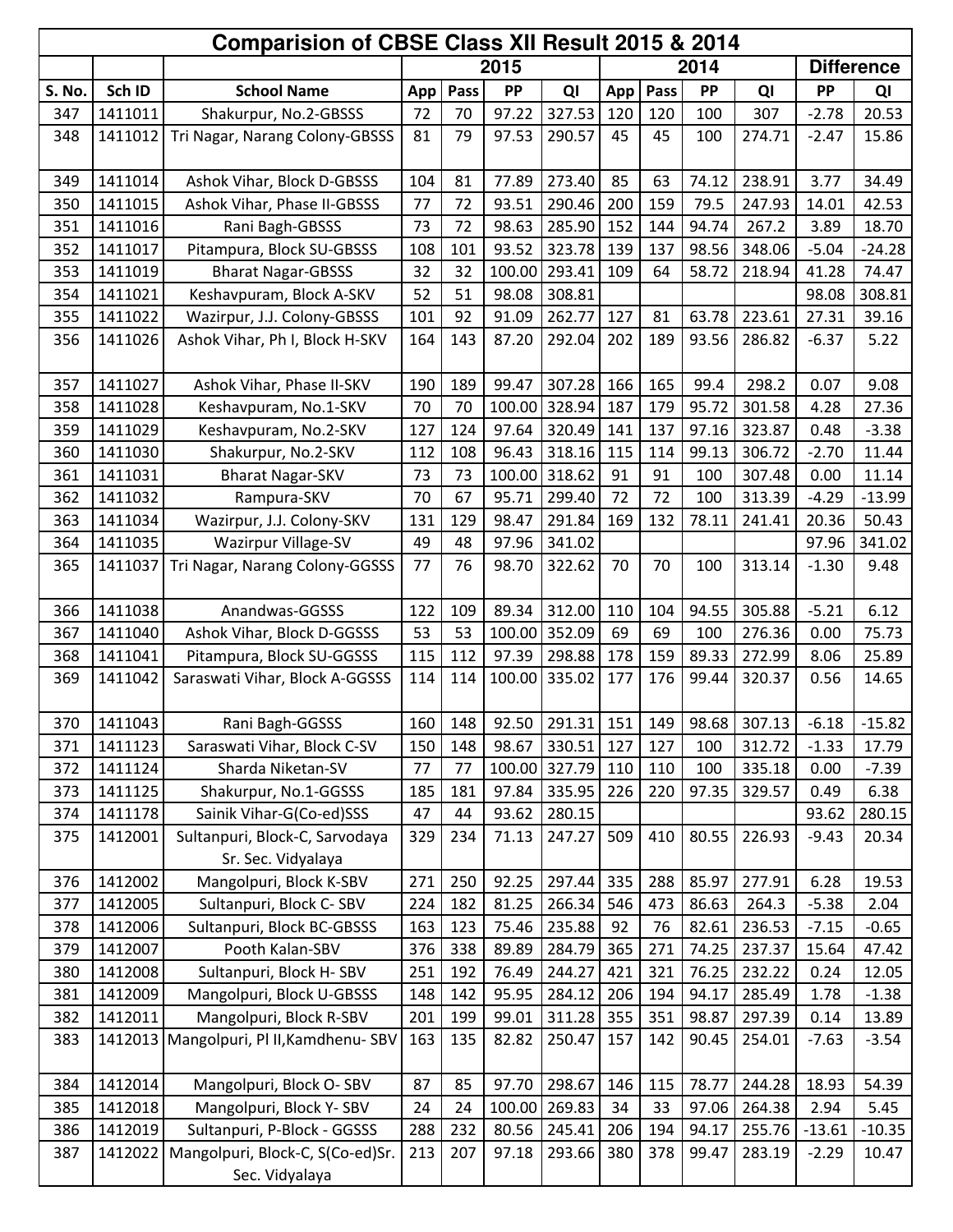|        | Comparision of CBSE Class XII Result 2015 & 2014 |                                                            |     |      |        |                 |     |      |       |        |          |                   |  |
|--------|--------------------------------------------------|------------------------------------------------------------|-----|------|--------|-----------------|-----|------|-------|--------|----------|-------------------|--|
|        |                                                  |                                                            |     |      | 2015   |                 |     |      | 2014  |        |          | <b>Difference</b> |  |
| S. No. | Sch ID                                           | <b>School Name</b>                                         | App | Pass | PP     | QI              | App | Pass | PP    | QI     | PP       | QI                |  |
| 388    | 1412024                                          | Mangolpuri, Block H-SKV                                    | 226 | 222  | 98.23  | 289.58          | 165 | 162  | 98.18 | 285.98 | 0.05     | 3.60              |  |
| 389    | 1412025                                          | Mangolpuri, Block D-SKV                                    | 177 | 174  | 98.31  | 330.39          | 300 | 295  | 98.33 | 307.67 | $-0.03$  | 22.72             |  |
|        |                                                  | (Kamdhenu)                                                 |     |      |        |                 |     |      |       |        |          |                   |  |
| 390    | 1412026                                          | Sultanpuri, Block C-SKV                                    | 271 | 249  | 91.88  | 293.12          | 655 | 569  | 86.87 | 258.82 | 5.01     | 34.30             |  |
| 391    | 1412027                                          | Pooth Kalan-SKV                                            | 390 | 367  | 94.10  | 302.61          | 417 | 415  | 99.52 | 301.52 | $-5.42$  | 1.09              |  |
| 392    | 1412029                                          | Sultanpuri, Block H-SKV                                    | 543 | 407  | 74.95  | 255.22          | 675 | 416  | 61.63 | 218.23 | 13.32    | 36.99             |  |
| 393    | 1412030                                          | Mangolpuri, Block U-SKV                                    | 220 | 207  | 94.09  | 315.07          | 384 | 349  | 90.89 | 274.59 | 3.20     | 40.48             |  |
| 394    | 1412031                                          | Mangolpuri, Block O-SKV                                    | 229 | 220  | 96.07  | 304.59          | 293 | 285  | 97.27 | 283.85 | $-1.20$  | 20.74             |  |
| 395    | 1412033                                          | Mangolpur Kalan-G(co-ed)sss                                | 150 | 119  | 79.33  | 250.15          | 214 | 194  | 90.65 | 249.76 | $-11.32$ | 0.39              |  |
| 396    | 1412035                                          | Sultanpuri, Block BC-GGSSS                                 | 185 | 157  | 84.87  | 263.43          |     |      |       |        | 84.87    | 263.43            |  |
| 397    | 1412079                                          | Mangolpur Khrud- GBSSS                                     | 97  | 95   | 97.94  | 302.09          | 194 | 190  | 97.94 | 281.37 | 0.00     | 20.72             |  |
| 398    | 1412080                                          | Mangolpuri, Block Q-SKV                                    | 186 | 163  | 87.63  | 291.92          | 454 | 445  | 98.02 | 275.21 | $-10.39$ | 16.71             |  |
| 399    | 1412082                                          | Mangolpuri, Block-K-2,SV                                   | 205 | 197  | 96.10  | 292.48          | 312 | 311  | 99.68 | 270.05 | $-3.58$  | 22.43             |  |
| 400    |                                                  | 1412084 Pooth Kalan, Rohini Extn., Sector<br><b>20-SKV</b> | 230 | 219  | 95.22  | 285.54          | 286 | 282  | 98.6  | 277.98 | $-3.38$  | 7.56              |  |
| 401    | 1412089                                          | Sultanpuri, Block F-GGSSS                                  | 201 | 162  | 80.60  | 266.67          | 204 | 185  | 90.69 | 257.85 | $-10.09$ | 8.82              |  |
| 402    | 1412090                                          | Mangolpuri, Block P-SBV                                    | 113 | 83   | 73.45  | 249.15          |     |      |       |        | 73.45    | 249.15            |  |
| 403    | 1412092                                          | Nithari Village-SBV                                        | 516 | 359  | 69.57  | 242.23          | 737 | 614  | 83.31 | 252.06 | $-13.74$ | $-9.83$           |  |
| 404    | 1412093                                          | Nithari-SKV                                                | 555 | 536  | 96.58  | 308.98          | 708 | 625  | 88.28 | 278.68 | 8.30     | 30.30             |  |
| 405    | 1412095                                          | Rani Khera-S(Co-ed)V                                       | 181 | 172  | 95.03  | 304.81          | 109 | 109  | 100   | 307.41 | $-4.97$  | $-2.60$           |  |
| 406    | 1412130                                          | Mongolpuri, Block D GBSSS                                  | 109 | 109  | 100.00 | 306.84          | 154 | 151  | 98.05 | 280.49 | 1.95     | 26.35             |  |
| 407    | 1412131                                          | Nithari-GGSSS                                              | 464 | 410  | 88.36  | 285.96          | 599 | 503  | 83.97 | 268.21 | 4.39     | 17.75             |  |
| 408    | 1412132                                          | Nithari-GBSSS                                              | 503 | 263  | 52.29  | 245.24          | 386 | 171  | 44.3  | 192.99 | 7.99     | 52.25             |  |
| 409    | 1412133                                          | Mubarikpur Dabas-GGSSS                                     | 210 | 195  | 92.86  | 295.83          |     |      |       |        | 92.86    | 295.83            |  |
| 410    | 1412248                                          | Pooth Kalan, Rohini Extn., Sector<br>20-SBV                | 166 | 77   | 46.39  | 244.93          | 229 | 187  | 81.66 | 240.34 | $-35.27$ | 4.59              |  |
| 411    | 1413001                                          | Chandpur Majra-SV                                          | 100 | 73   |        | 73.00 256.73 70 |     | 56   | 80    | 260.31 | $-7.00$  | $-3.58$           |  |
| 412    | 1413002                                          | Rohini, Sector 3-SV                                        | 409 | 374  | 91.44  | 302.77          | 480 | 458  | 95.42 | 293.1  | $-3.98$  | 9.67              |  |
| 413    | 1413003                                          | Ghevra-SV                                                  | 73  | 62   | 84.93  | 274.04          | 72  | 71   | 98.61 | 276.1  | $-13.68$ | $-2.06$           |  |
| 414    | 1413004                                          | Rohini, Sector 6-SV                                        | 350 | 311  | 88.86  | 294.78          | 384 | 321  | 83.59 | 275.46 | 5.27     | 19.32             |  |
| 415    | 1413006                                          | Rohini, Sector 2 - G(Co-ed)                                | 291 | 283  | 97.25  | 307.79          | 410 | 388  | 94.63 | 293.67 | 2.62     | 14.12             |  |
|        |                                                  | Sarvodaya Vidyalaya                                        |     |      |        |                 |     |      |       |        |          |                   |  |
| 416    | 1413009                                          | Nizam Pur-G(Co-Ed)SSS                                      | 52  | 42   | 80.77  | 263.04          | 38  | 37   | 97.37 | 296.55 | $-16.60$ | $-33.51$          |  |
| 417    | 1413010                                          | Rohini, Sector 9-SV (shaheed<br>capt. Sanjeev Dahiya)      | 220 | 217  | 98.64  | 324.74          | 235 | 228  | 97.02 | 310.41 | 1.62     | 14.33             |  |
| 418    | 1413011                                          | Rohini, Avantika, Sector 1-GBSSS                           | 232 | 221  | 95.26  | 290.17          | 283 | 263  | 92.93 | 284.14 | 2.33     | 6.03              |  |
| 419    | 1413013                                          | Rithala-GBSSS                                              | 216 | 173  | 80.09  | 268.85          | 299 | 255  | 85.28 | 249.7  | $-5.19$  | 19.15             |  |
| 420    | 1413016                                          | Parshant Vihar-GBSSS                                       | 177 | 158  | 89.27  | 292.75          | 217 | 193  | 88.94 | 281.01 | 0.33     | 11.74             |  |
| 421    | 1413019                                          | Rohini, Avantika, Sector 1-GBSSS                           | 128 | 101  | 78.91  | 278.64          |     |      |       |        | 78.91    | 278.64            |  |
| 422    | 1413023                                          | Rohini, Sector 11-G(Co-ed)SSS                              | 93  | 92   | 98.93  | 306.59          | 152 | 144  | 94.74 | 290.41 | 4.19     | 16.18             |  |
| 423    | 1413025                                          | Kanjhawala-SKV                                             | 149 | 141  | 94.63  | 312.73          | 214 | 213  | 99.53 | 307.89 | $-4.90$  | 4.84              |  |
| 424    | 1413026                                          | Rithala-SKV                                                | 357 | 349  | 97.76  | 323.94          | 521 | 469  | 90.02 | 275.37 | 7.74     | 48.57             |  |
| 425    |                                                  | 1413027 Sarvodaya Co-ed Vidyalaya Sec. 8<br>Rohini         | 111 | 110  | 99.10  | 349.13          | 149 | 148  | 99.33 | 326.64 | $-0.23$  | 22.49             |  |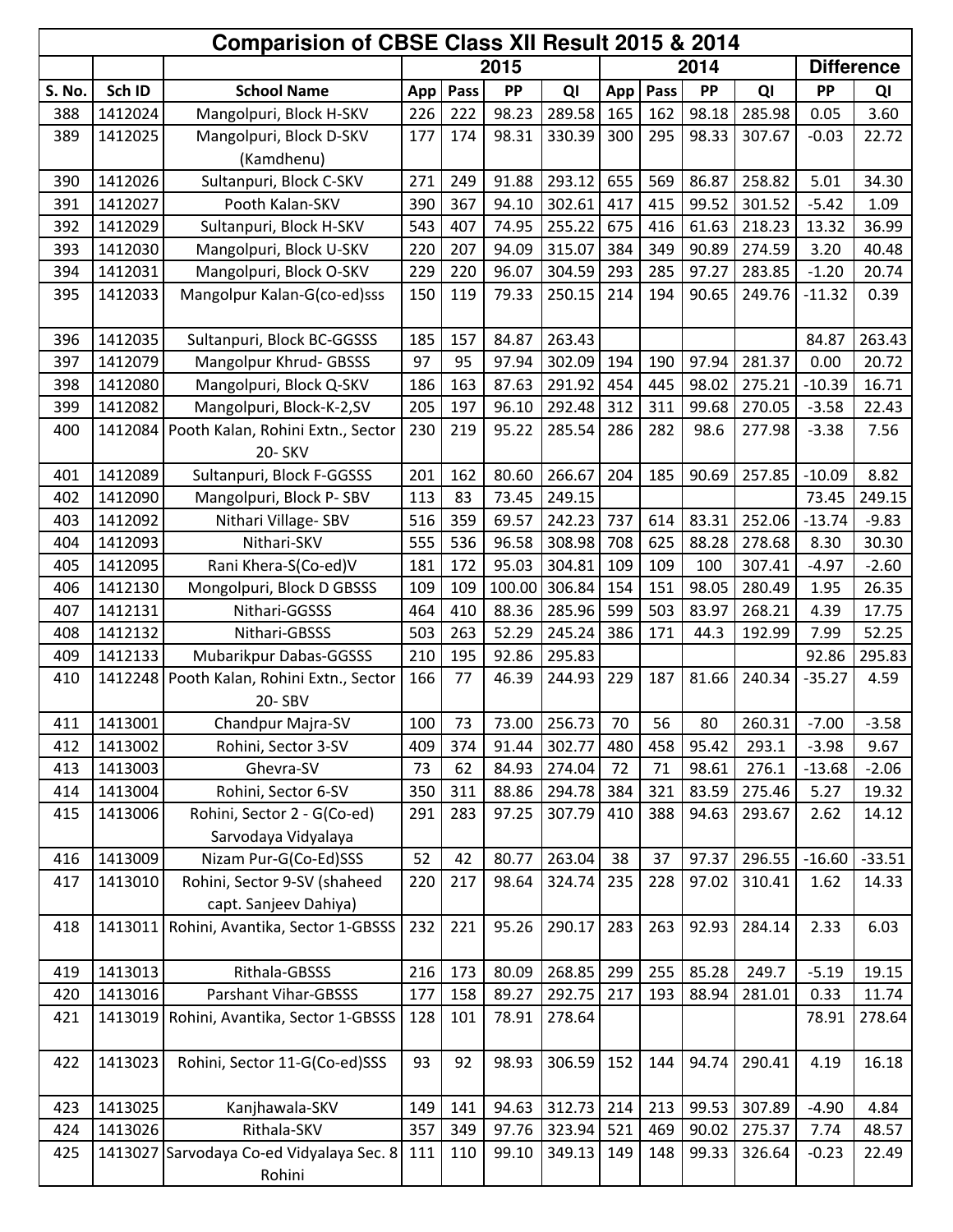| Comparision of CBSE Class XII Result 2015 & 2014 |         |                                                             |     |      |        |               |     |      |       |              |           |                   |
|--------------------------------------------------|---------|-------------------------------------------------------------|-----|------|--------|---------------|-----|------|-------|--------------|-----------|-------------------|
|                                                  |         |                                                             |     |      | 2015   |               |     |      | 2014  |              |           | <b>Difference</b> |
| S. No.                                           | Sch ID  | <b>School Name</b>                                          | App | Pass | PP     | QI            | App | Pass | PP    | QI           | <b>PP</b> | QI                |
| 426                                              | 1413028 | Qutabgarh-SKV                                               | 117 | 117  |        | 100.00 359.56 | 164 | 161  | 98.17 | 341.4        | 1.83      | 18.16             |
| 427                                              | 1413030 | Rohini, Avantika, Sector 1-SKV                              | 311 | 307  | 98.71  | 314.03        | 346 | 343  | 99.13 | 313.62       | $-0.42$   | 0.41              |
| 428                                              | 1413067 | Prashant Vihar-SKV                                          | 135 | 134  | 99.26  | 339.24        | 137 | 133  | 97.08 | 321.21       | 2.18      | 18.03             |
| 429                                              | 1413069 | Rohini, Avantika, Sector 1-GGSSS                            | 140 | 128  | 91.43  | 287.06        |     |      |       |              | 91.43     | 287.06            |
| 430                                              | 1413070 | Rohini, Sector 16, Pocket A-SKV                             | 103 | 103  |        | 100.00 343.78 | 141 | 137  | 97.16 | 296.99       | 2.84      | 46.79             |
| 431                                              | 1413071 | Rohini, Sector 15-G(Co-ed)SSS                               | 173 | 164  | 94.80  | 304.20        | 182 | 174  | 95.6  | 282.52       | $-0.80$   | 21.68             |
| 432                                              | 1413074 | Rohini, Sector 7-SV                                         | 227 | 221  | 97.36  | 311.73        | 206 | 203  | 98.54 | 305.49       | $-1.18$   | 6.24              |
| 433                                              | 1413076 | Rohini, Sector 11-RPVV                                      | 106 | 106  | 100.00 | 414.35        | 113 | 113  | 100   | 403.65       | 0.00      | 10.70             |
| 434                                              | 1413077 | Begumpur-GBSSS                                              | 83  | 61   | 73.49  | 265.74        |     |      |       |              | 73.49     | 265.74            |
| 435                                              | 1413078 | Karala-SKV                                                  | 157 | 157  | 100.00 | 330.63        | 191 | 188  | 98.43 | 333.45       | 1.57      | $-2.82$           |
| 436                                              | 1413079 | Karala-GBSSS                                                | 134 | 117  | 87.31  | 289.16        | 218 | 204  | 93.58 | 280.51       | $-6.27$   | 8.65              |
| 437                                              | 1413181 | Jaunti-SV                                                   | 55  | 53   | 96.36  | 305.98        | 49  | 49   | 100   | 304.45       | $-3.64$   | 1.53              |
| 438                                              | 1413266 | Sawada(Ghevra) Cly, A-Blk- SKV                              | 81  | 44   | 54.32  | 222.28        | 96  | 71   | 73.96 | 239.8        | $-19.64$  | $-17.52$          |
| 439                                              | 1413268 | Begampur, GGSSS                                             | 267 | 209  | 78.28  | 271.66        | 310 | 276  | 89.03 | 272.25       | $-10.75$  | $-0.59$           |
| 440                                              | 1413284 | Rohini, Sector 16, Pkt A-GBSSS                              | 128 | 126  | 98.44  | 292.12        | 136 | 128  | 94.12 | 300.49       | 4.32      | $-8.37$           |
| 441                                              | 1413323 | Sawada(Ghevra) Cly, B-Blk-SBV                               | 97  | 48   | 49.49  | 212.19        |     |      |       |              | 49.49     | 212.19            |
| 442                                              | 1514003 | Khyala, J.J. Colony, No.1-GBSSS                             | 87  | 86   | 98.85  | 336.49        | 55  | 51   | 92.73 | 285.44       | 6.12      | 51.05             |
| 443                                              | 1514004 | Khyala, No.2-GBSSS                                          | 74  | 68   | 91.89  | 293.00        | 83  | 71   | 85.54 | 260.17       | 6.35      | 32.83             |
| 444                                              | 1514005 | Tilak Nagar, No.1-SBV                                       | 98  | 76   | 77.55  | 265.94        | 127 | 99   | 77.95 | 274.39       | $-0.40$   | $-8.45$           |
| 445                                              | 1514006 | Tilak Nagar, No.2-SBV                                       | 112 | 105  | 93.75  | 301.05 128    |     | 114  |       | 89.06 281.92 | 4.69      | 19.13             |
| 446                                              | 1514008 | Janakpuri, Block B, No.2-SBV<br>(Shaheed Capt. Anuj Nayyar) | 112 | 93   | 83.04  | 319.45        | 157 | 151  | 96.18 | 315.43       | $-13.14$  | 4.02              |
| 447                                              | 1514011 | Chand Nagar, No.1-SKV                                       | 247 | 210  | 85.02  | 279.16        | 255 | 234  | 91.76 | 283.26       | $-6.74$   | $-4.10$           |
| 448                                              | 1514012 | Khyala, No.1-GGSSS                                          | 200 | 185  | 92.50  | 293.63        | 190 | 185  | 97.37 | 305.28       | $-4.87$   | $-11.65$          |
| 449                                              | 1514013 | Khyala, No.2-SKV                                            | 102 | 95   | 93.14  | 292.81        | 150 | 144  | 96    | 292.83       | $-2.86$   | $-0.02$           |
| 450                                              | 1514014 | Tilak Nagar, No.1-GGSSS                                     | 170 | 166  | 97.65  | 337.49        | 226 | 225  | 99.56 | 329.54       | $-1.91$   | 7.95              |
| 451                                              | 1514016 | Tilak Nagar, No.3-SKV                                       | 157 | 138  | 87.90  | 299.50        | 180 | 167  | 92.78 | 288.59       | $-4.88$   | 10.91             |
| 452                                              | 1514017 | Vikas Puri, Distt. Centre-SKV                               | 147 | 134  | 91.16  | 306.03        | 155 | 154  | 99.35 | 322.06       | $-8.19$   | $-16.03$          |
| 453                                              | 1514018 | <b>Ashok Nagar-GGSSS</b>                                    | 99  | 93   | 93.94  | 313.35        | 92  | 87   | 94.57 | 302.87       | $-0.63$   | 10.48             |
| 454                                              | 1514019 | Janakpuri, Block B SKV                                      | 127 | 127  | 100.00 | 340.13        | 193 | 183  | 94.82 | 335.24       | 5.18      | 4.89              |
| 455                                              | 1514021 | Hari Nagar, Clock Tower- SKV                                | 105 | 101  | 96.19  | 312.03        | 131 | 108  | 82.44 | 264.76       | 13.75     | 47.27             |
| 456                                              | 1514022 | Hari Nagar, Block-L S(Co-ed)V                               | 151 | 144  | 95.36  | 314.76        | 177 | 167  | 94.35 | 299.5        | 1.01      | 15.26             |
| 457                                              | 1514023 | Hari Nagar, Block BE-RPVV                                   | 77  | 77   | 100.00 | 396.62        | 93  | 93   | 100   | 363.4        | 0.00      | 33.22             |
| 458                                              | 1514110 | Chand Nagar-SBV                                             | 138 | 117  | 84.78  | 252.25        | 185 | 177  | 95.68 | 272.65       | $-10.90$  | $-20.40$          |
| 459                                              | 1514112 | Hari Nagar, Clock Tower, Site-2-<br><b>GBSSS</b>            | 132 | 105  | 79.55  | 271.00        | 143 | 107  | 74.83 | 245.82       | 4.72      | 25.18             |
| 460                                              | 1515001 | Jaidev Park-SV                                              | 172 | 156  | 90.70  | 309.98        | 218 | 183  | 83.94 | 273.39       | 6.76      | 36.59             |
| 461                                              | 1515002 | <b>Ashok Nagar-SBV</b>                                      | 114 | 107  | 93.86  | 319.13        | 157 | 141  | 89.81 | 289.23       | 4.05      | 29.90             |
| 462                                              | 1515003 | Subhash Nagar-SBV                                           | 131 | 94   | 71.76  | 257.53        | 145 | 126  | 86.9  | 254.66       | $-15.14$  | 2.87              |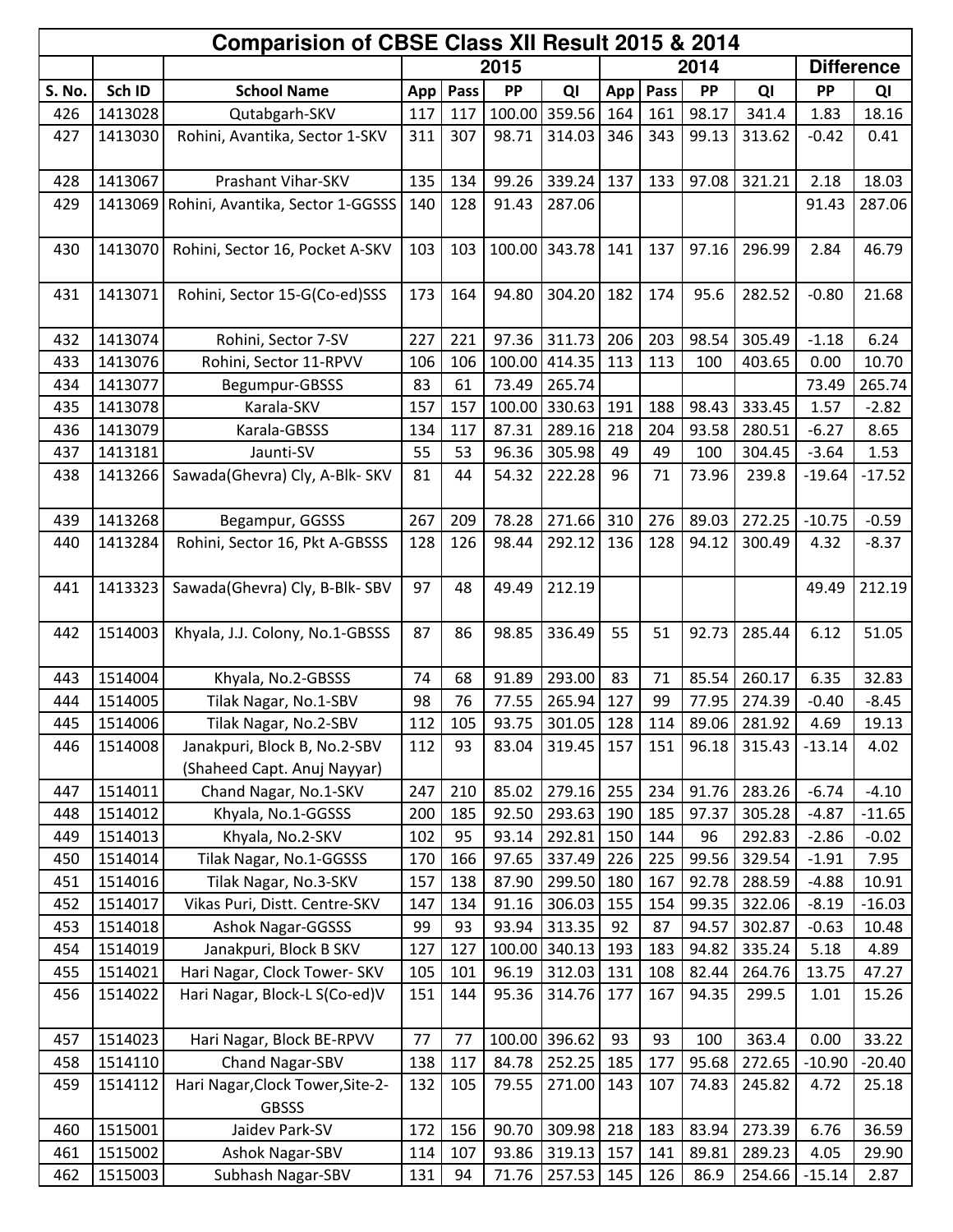|        | Comparision of CBSE Class XII Result 2015 & 2014<br>2015<br><b>Difference</b><br>2014 |                                          |     |      |        |        |     |      |       |        |          |          |  |  |
|--------|---------------------------------------------------------------------------------------|------------------------------------------|-----|------|--------|--------|-----|------|-------|--------|----------|----------|--|--|
|        |                                                                                       |                                          |     |      |        |        |     |      |       |        |          |          |  |  |
| S. No. | Sch ID                                                                                | <b>School Name</b>                       | App | Pass | PP     | QI     | App | Pass | PP    | QI     | PP       | QI       |  |  |
| 463    | 1515004                                                                               | East Punjabi Bagh-SV                     | 94  | 93   | 98.94  | 300.70 | 113 | 83   | 73.45 | 245.87 | 25.49    | 54.83    |  |  |
| 464    | 1515005                                                                               | Rajouri Garden Main-GBSSS                | 53  | 53   | 100.00 | 325.55 | 98  | 90   | 91.84 | 317.34 | 8.16     | 8.21     |  |  |
| 465    | 1515006                                                                               | Rajouri Garden Extn.-GBSSS               | 113 | 93   | 82.30  | 295.50 | 156 | 140  | 89.74 | 265.49 | $-7.44$  | 30.01    |  |  |
| 466    | 1515007                                                                               | Madipur, No.1-SBV                        | 89  | 88   | 98.88  | 321.65 | 80  | 78   | 97.5  | 321.99 | 1.38     | $-0.34$  |  |  |
| 467    | 1515010                                                                               | Punjabi Bagh, No.1-GBSSS                 | 157 | 123  | 78.34  | 277.14 | 210 | 185  | 88.1  | 286.8  | $-9.76$  | $-9.66$  |  |  |
| 468    | 1515021                                                                               | Rajouri Garden Extn.-SKV                 | 194 | 172  | 88.66  | 287.17 | 194 | 189  | 97.42 | 300.14 | $-8.76$  | $-12.97$ |  |  |
| 469    | 1515022                                                                               | Rajouri Garden Main-SKV                  | 114 | 112  | 98.25  | 328.52 | 131 | 131  | 100   | 322.01 | $-1.75$  | 6.51     |  |  |
| 470    | 1515023                                                                               | Punjabi Bagh, No.2-SKV                   | 118 | 114  | 96.61  | 320.20 | 165 | 156  | 94.55 | 309.52 | 2.06     | 10.68    |  |  |
| 471    | 1515024                                                                               | Madipur, No.2-SKV                        | 152 | 138  | 90.79  | 302.98 | 156 | 152  | 97.44 | 306.62 | $-6.65$  | $-3.64$  |  |  |
| 472    | 1515025                                                                               | Tagore Garden, No.2-SKV                  | 65  | 65   | 100.00 | 329.75 | 111 | 104  | 93.69 | 299.23 | 6.31     | 30.52    |  |  |
| 473    | 1515026                                                                               | Tagore Garden, No.1-GGSSS                | 124 | 122  | 98.39  | 310.88 | 162 | 156  | 96.3  | 300.35 | 2.09     | 10.53    |  |  |
| 474    | 1515028                                                                               | Madipur, No.1-GGSSS                      | 104 | 103  | 99.04  | 318.33 | 115 | 114  | 99.13 | 299.02 | $-0.09$  | 19.31    |  |  |
| 475    | 1515029                                                                               | Subhash Nagar, No.1-GGSSS                | 82  | 78   | 95.12  | 303.33 | 111 | 103  | 92.79 | 295.05 | 2.33     | 8.28     |  |  |
| 476    | 1515139                                                                               | <b>Tagore Garden-GBSSS</b>               | 133 | 127  | 95.49  | 299.79 | 123 | 123  | 100   | 299.78 | $-4.51$  | 0.01     |  |  |
| 477    | 1516002                                                                               | Ramesh Nagar-SBV                         | 247 | 235  | 95.14  | 305.13 | 238 | 230  | 96.64 | 297.11 | $-1.50$  | 8.02     |  |  |
| 478    | 1516003                                                                               | Mansarovar Garden-SV                     | 103 | 102  | 99.03  | 320.61 | 78  | 74   | 94.87 | 306.74 | 4.16     | 13.87    |  |  |
| 479    | 1516010                                                                               | Moti Nagar SBV                           | 134 | 130  | 97.02  | 306.94 | 136 | 136  | 100   | 317.49 | $-2.99$  | $-10.55$ |  |  |
| 480    | 1516011                                                                               | Shadi Khampur-GBSSS                      | 115 | 80   | 69.57  | 220.17 | 143 | 54   | 37.76 | 203.67 | 31.81    | 16.50    |  |  |
| 481    | 1516013                                                                               | Prem Nagar-GBSSS                         | 113 | 92   | 81.42  | 249.26 | 61  | 45   | 73.77 | 262.39 | 7.65     | $-13.13$ |  |  |
| 482    | 1516018                                                                               | Moti Nagar SKV                           | 128 | 125  | 97.66  | 326.55 | 173 | 172  | 99.42 | 341.55 | $-1.76$  | $-15.00$ |  |  |
| 483    | 1516019                                                                               | Basai Darapur-SKV                        | 39  | 29   | 74.36  | 292.39 | 68  | 60   | 88.24 | 285    | $-13.88$ | 7.39     |  |  |
| 484    | 1516021                                                                               | Ranjit Nagar-SKV                         | 127 | 103  | 81.10  | 255.46 | 95  | 73   | 76.84 | 239.62 | 4.26     | 15.84    |  |  |
| 485    | 1516022                                                                               | Shadi Khampur-SKV                        | 59  | 58   | 98.31  | 324.44 | 47  | 46   | 97.87 | 344.34 | 0.44     | $-19.90$ |  |  |
| 486    | 1516025                                                                               | Kirti Nagar-GGSSS                        | 130 | 119  | 91.54  | 297.49 | 145 | 145  | 100   | 317.78 | $-8.46$  | $-20.30$ |  |  |
| 487    | 1516027                                                                               | Ramesh Nagar-SKV                         | 112 | 112  | 100.00 | 342.45 | 138 | 138  | 100   | 351.29 | 0.00     | $-8.84$  |  |  |
| 488    | 1516030                                                                               | Prem Nagar-GGSSS                         | 112 | 108  | 96.43  | 309.55 | 201 | 109  | 54.23 | 227.62 | 42.20    | 81.93    |  |  |
| 489    |                                                                                       | 1516068 Karampura, Industrial Area-G(Co- | 51  | 45   | 88.24  | 271.26 | 80  | 63   | 78.75 | 240.61 | 9.49     | 30.65    |  |  |
|        |                                                                                       | ed)SSS                                   |     |      |        |        |     |      |       |        |          |          |  |  |
| 490    | 1516104                                                                               | Karampura, Block H-G(Co-ed)              | 102 | 101  | 99.02  | 328.05 | 113 | 113  | 100   | 308.91 | $-0.98$  | 19.14    |  |  |
|        |                                                                                       | Sarvodaya Vidyalaya                      |     |      |        |        |     |      |       |        |          |          |  |  |
| 491    | 1516140                                                                               | West Patel Nagar-GBSSS                   | 253 | 236  | 93.28  | 290.70 | 240 | 179  | 74.58 | 259.72 | 18.70    | 30.98    |  |  |
| 492    | 1516141                                                                               | <b>West Patel Nagar-GGSSS</b>            | 164 | 161  | 98.17  | 301.66 | 213 | 205  | 96.24 | 292.6  | 1.93     | 9.06     |  |  |
| 493    | 1516142                                                                               | West Patel Nagar-SKV                     | 356 | 337  | 94.66  | 294.70 | 136 | 136  | 100   | 303.96 | $-5.34$  | $-9.26$  |  |  |
| 494    | 1516143                                                                               | West Patel Nagar-SBV                     | 135 | 121  | 89.63  | 313.46 | 137 | 135  | 98.54 | 308.99 | $-8.91$  | 4.47     |  |  |
| 495    | 1617002                                                                               | Nangloi-SBV                              | 346 | 300  | 86.71  | 282.97 | 371 | 346  | 93.26 | 310.59 | $-6.56$  | $-27.63$ |  |  |
| 496    | 1617003                                                                               | Paschim Vihar, A 2-SV(Co-ed)             | 191 | 180  | 94.24  | 274.50 | 180 | 170  | 94.44 | 278.07 | $-0.20$  | $-3.57$  |  |  |
|        |                                                                                       |                                          |     |      |        |        |     |      |       |        |          |          |  |  |
| 497    | 1617004                                                                               | Nangloi, Kavita Colony-G(Co-             | 117 | 115  | 98.29  | 306.79 | 165 | 164  | 99.39 | 284.75 | $-1.10$  | 22.04    |  |  |
|        |                                                                                       | ed)SSS                                   |     |      |        |        |     |      |       |        |          |          |  |  |
| 498    | 1617005                                                                               | Ranhaula-SKV                             | 171 | 169  | 98.83  | 315.49 | 259 | 223  | 86.1  | 271.85 | 12.73    | 43.64    |  |  |
| 499    | 1617006                                                                               | Hiran Kudna-SV(Co-ed)                    | 81  | 50   | 61.73  | 240.51 | 119 | 103  | 86.55 | 259.71 | $-24.82$ | $-19.20$ |  |  |
| 500    | 1617007                                                                               | New Multan Nagar-SV(Co-ed)               | 208 | 191  | 91.83  | 307.80 | 209 | 180  | 86.12 | 310.3  | 5.71     | $-2.50$  |  |  |
|        |                                                                                       |                                          |     |      |        |        |     |      |       |        |          |          |  |  |
| 501    | 1617008                                                                               | Paschim Vihar, B 4-SV(Co-ed)             | 206 | 196  | 95.15  | 310.64 | 226 | 194  | 85.84 | 293.52 | 9.31     | 17.12    |  |  |
|        |                                                                                       |                                          |     |      |        |        |     |      |       |        |          |          |  |  |
| 502    | 1617009                                                                               | Paschim Vihar, A 6-RPVV                  | 119 | 119  | 100.00 | 401.60 | 91  | 91   | 100   | 400.85 | 0.00     | 0.75     |  |  |
| 503    | 1617010                                                                               | Nangloi-SKV                              | 360 | 352  | 97.78  | 306.74 | 356 | 354  | 99.44 | 339.77 | $-1.66$  | $-33.03$ |  |  |
| 504    | 1617011                                                                               | Paschim Vihar, B 3-SKV                   | 182 | 181  | 99.45  | 346.31 | 211 | 211  | 100   | 350.28 | $-0.55$  | $-3.97$  |  |  |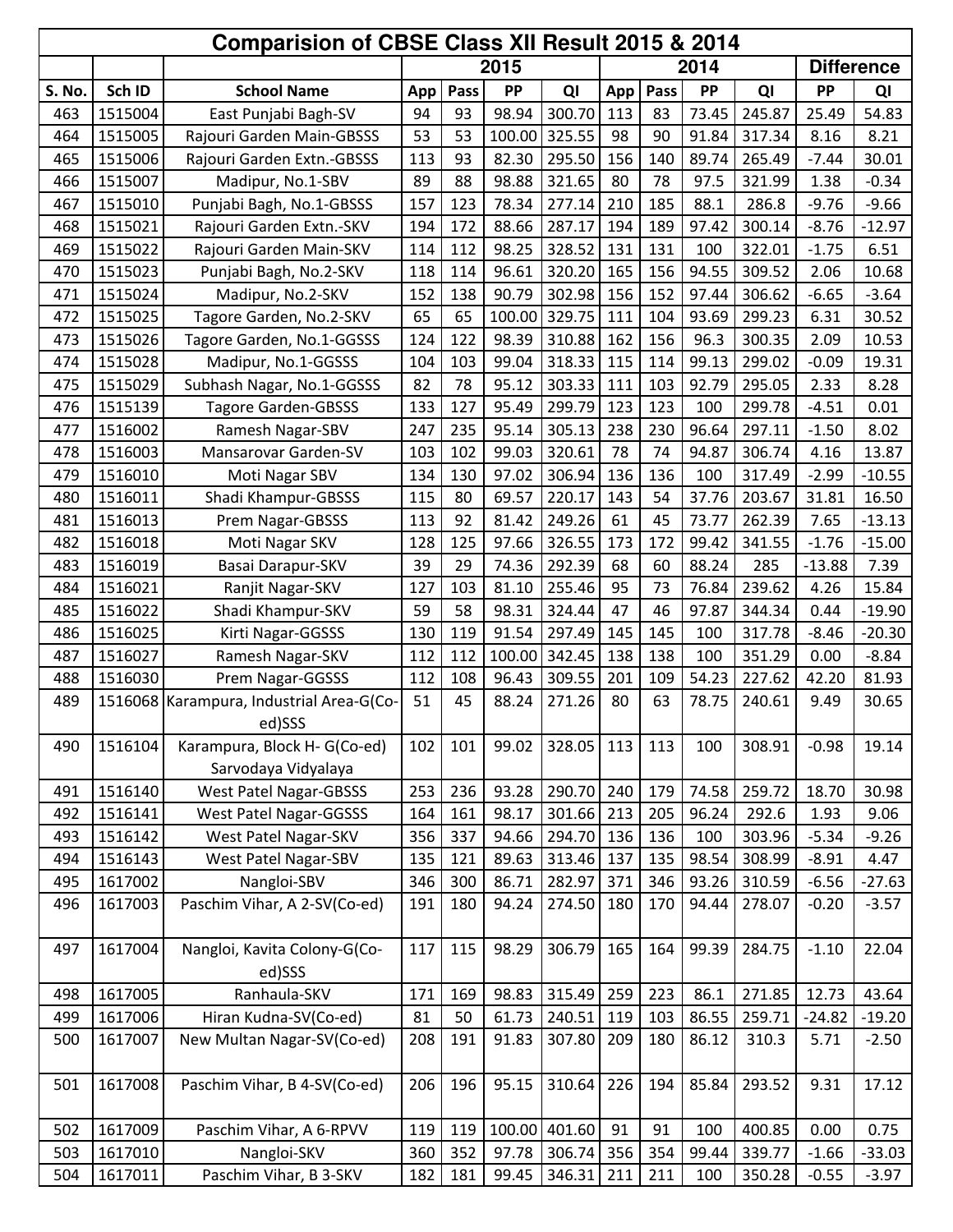| Comparision of CBSE Class XII Result 2015 & 2014<br>2015<br>2014<br><b>Difference</b> |         |                                                           |     |      |       |        |     |      |       |        |          |          |  |
|---------------------------------------------------------------------------------------|---------|-----------------------------------------------------------|-----|------|-------|--------|-----|------|-------|--------|----------|----------|--|
|                                                                                       |         |                                                           |     |      |       |        |     |      |       |        |          |          |  |
| S. No.                                                                                | Sch ID  | <b>School Name</b>                                        | App | Pass | PP    | QI     | App | Pass | PP    | QI     | PP       | QI       |  |
| 505                                                                                   | 1617012 | Tikri Kalan-SKV                                           | 76  | 75   | 98.68 | 335.84 | 102 | 102  | 100   | 321.58 | $-1.32$  | 14.26    |  |
| 506                                                                                   | 1617013 | Nangloi, Sultanpuri Road-SKV                              | 292 | 282  | 96.58 | 312.53 | 322 | 322  | 100   | 341.61 | $-3.43$  | $-29.08$ |  |
| 507                                                                                   | 1617014 | Mundka Village-SKV                                        | 251 | 230  | 91.63 | 299.87 | 230 | 218  | 94.78 | 306.43 | $-3.15$  | $-6.56$  |  |
| 508                                                                                   | 1617015 | Amalwas, Jawalapuri-GBSSS                                 | 143 | 136  | 95.11 | 287.56 | 193 | 173  | 89.64 | 273.31 | 5.47     | 14.25    |  |
| 509                                                                                   | 1617017 | Nangloi, Sultanpuri Road-GBSSS                            | 205 | 161  | 78.54 | 249.17 | 212 | 196  | 92.45 | 282.32 | $-13.91$ | $-33.15$ |  |
| 510                                                                                   | 1617018 | Mundka Village-GBSSS                                      | 68  | 56   | 82.35 | 303.16 | 77  | 65   | 84.42 | 297.26 | $-2.07$  | 5.90     |  |
| 511                                                                                   | 1617021 | Nangloi-GGSSS                                             | 156 | 154  | 98.72 | 336.49 | 208 | 205  | 98.56 | 308.62 | 0.16     | 27.87    |  |
| 512                                                                                   | 1617024 | Nangloi, Phase II-GBSSS                                   | 122 | 88   | 72.13 | 259.30 | 243 | 118  | 48.56 | 211.81 | 23.57    | 47.49    |  |
| 513                                                                                   | 1617025 | Nangloi, Phase I-GBSSS                                    | 140 | 127  | 90.71 | 278.08 | 86  | 81   | 94.19 | 281.81 | $-3.48$  | $-3.73$  |  |
| 514                                                                                   | 1617026 | Nilothi-SKV                                               | 110 | 79   | 71.82 | 263.54 | 148 | 137  | 92.57 | 272.95 | $-20.75$ | $-9.41$  |  |
| 515                                                                                   | 1617027 | Punjabi Basti-G(Co-ed)SSS                                 | 105 | 92   | 87.62 | 286.30 | 128 | 99   | 77.34 | 243.63 | 10.28    | 42.67    |  |
| 516                                                                                   | 1617028 | Peera Garhi Village-Govt.<br>Sarvodaya (Co-ed) Vidhyalaya | 314 | 304  | 96.82 | 300.66 | 259 | 228  | 88.03 | 279.71 | 8.79     | 20.95    |  |
| 517                                                                                   | 1617029 | Bakkarwala-G(Co-ed)SSS                                    | 157 | 148  | 94.27 | 291.24 | 160 | 156  | 97.5  | 285.24 | $-3.23$  | 6.00     |  |
| 518                                                                                   | 1617030 | Baprola-G(Co-ed)SSS                                       | 421 | 403  | 95.72 | 297.68 | 280 | 274  | 97.86 | 295.74 | $-2.14$  | 1.94     |  |
| 519                                                                                   | 1617032 | Paschim Vihar, A 6-G(Co-ed)SSS                            | 104 | 87   | 83.65 | 292.14 | 185 | 169  | 91.35 | 272.97 | $-7.70$  | 19.17    |  |
| 520                                                                                   | 1617033 | Ambika Vihar-GGSSS                                        | 199 | 190  | 95.48 | 288.22 | 194 | 174  | 89.69 | 291.1  | 5.79     | $-2.88$  |  |
| 521                                                                                   | 1617035 | Nangloi, J.J. Colony-GGSSS                                | 397 | 370  | 93.20 | 297.37 | 360 | 350  | 97.22 | 318.52 | $-4.02$  | $-21.15$ |  |
| 522                                                                                   | 1617036 | Amalwas, Jawalapuri-SKV                                   | 403 | 358  | 88.83 | 272.28 | 383 | 379  | 98.96 | 285.46 | $-10.13$ | $-13.19$ |  |
| 523                                                                                   | 1617037 | Nangloi, J.J. Colony-GBSSS                                | 269 | 224  | 83.27 | 267.20 | 311 | 276  | 88.75 | 264.11 | $-5.48$  | 3.09     |  |
| 524                                                                                   | 1617137 | Paschim Vihar, B 3-G(Co-ed)SSS                            | 144 | 131  | 90.97 | 281.11 | 87  | 86   | 98.85 | 315.24 | $-7.88$  | $-34.13$ |  |
| 525                                                                                   | 1617219 | Nilothi-SBV                                               | 127 | 77   | 60.63 | 239.23 | 167 | 150  | 89.82 | 272.89 | $-29.19$ | $-33.66$ |  |
| 526                                                                                   | 1617227 | Ranhaula- SBV                                             | 118 | 87   | 73.73 | 290.91 | 245 | 159  | 64.9  | 247.57 | 8.83     | 43.34    |  |
| 527                                                                                   | 1618001 | Matiala-SBV                                               | 163 | 147  | 90.18 | 300.73 | 139 | 139  | 100   | 298.85 | $-9.82$  | 1.88     |  |
| 528                                                                                   | 1618002 | Vikas Puri, Block A-SBV                                   | 213 | 205  | 96.24 | 304.17 | 290 | 280  | 96.55 | 303.03 | $-0.31$  | 1.14     |  |
| 529                                                                                   |         | 1618003 Janakpuri, Possangipur B1-SV(Co-<br>ed)           | 206 | 202  | 98.06 | 304.38 | 189 | 185  | 97.88 | 307.68 | 0.18     | $-3.30$  |  |
| 530                                                                                   | 1618004 | Uttam Nagar, No.2-GBSSS                                   | 123 | 121  | 98.37 | 298.42 | 115 | 115  | 100   | 322.09 | $-1.63$  | $-23.67$ |  |
| 531                                                                                   | 1618005 | Janakpuri, Block C, No.2-SBV                              | 148 | 111  | 75.00 | 255.22 | 289 | 251  | 86.85 | 266.1  | $-11.85$ | $-10.88$ |  |
| 532                                                                                   | 1618006 | Janakpuri, Block C, No.1-GBSSS                            | 155 | 149  | 96.13 | 298.86 | 194 | 189  | 97.42 | 290.23 | $-1.29$  | 8.63     |  |
| 533                                                                                   | 1618008 | <b>Uttam Nagar-SBV</b>                                    | 108 | 101  | 93.52 | 302.19 | 133 | 133  | 100   | 287.56 | $-6.48$  | 14.63    |  |
| 534                                                                                   | 1618009 | Kakrola-SBV                                               | 238 | 196  | 82.35 | 252.39 | 234 | 223  | 95.3  | 270.39 | $-12.95$ | $-18.00$ |  |
| 535                                                                                   | 1618010 | Vikas Puri, Block G-GBSSS                                 | 124 | 108  | 87.10 | 286.92 | 198 | 187  | 94.44 | 299.82 | $-7.34$  | $-12.90$ |  |
| 536                                                                                   | 1618015 | Vikas Puri, KG-I/II-GBSSS                                 | 40  | 37   | 92.50 | 250.65 |     |      |       |        | 92.50    | 250.65   |  |
| 537                                                                                   | 1618017 | Janakpuri - SKV No.1, C-Block                             | 251 | 231  | 92.03 | 307.80 | 305 | 292  | 95.74 | 309.78 | $-3.71$  | $-1.98$  |  |
| 538                                                                                   | 1618018 | Janakpuri, Block A-SKV                                    | 199 | 194  | 97.49 | 321.59 | 223 | 223  | 100   | 347.01 | $-2.51$  | $-25.42$ |  |
| 539                                                                                   | 1618019 | Vikas Puri, Block G-SKV                                   | 205 | 198  | 96.59 | 306.73 | 175 | 175  | 100   | 322.79 | $-3.42$  | $-16.06$ |  |
| 540                                                                                   | 1618020 | Kakrola-SKV                                               | 379 | 319  | 84.17 | 286.30 | 424 | 419  | 98.82 | 298.9  | $-14.65$ | $-12.60$ |  |
| 541                                                                                   | 1618021 | Uttam Nagar, No.2-GGSSS                                   | 178 | 170  | 95.51 | 316.17 | 274 | 234  | 85.4  | 288.27 | 10.11    | 27.90    |  |
| 542                                                                                   | 1618022 | Janakpuri C-Block, SKV No.2                               | 188 | 179  | 95.21 | 293.58 | 230 | 228  | 99.13 | 309.16 | $-3.92$  | $-15.58$ |  |
| 543                                                                                   | 1618057 | <b>Uttam Nagar-SKV</b>                                    | 254 | 215  | 84.65 | 271.27 | 310 | 296  | 95.48 | 282    | $-10.83$ | $-10.73$ |  |
| 544                                                                                   | 1618058 | Hastsal-GBSSS                                             | 182 | 161  | 88.46 | 314.80 | 268 | 253  | 94.4  | 308.88 | $-5.94$  | 5.92     |  |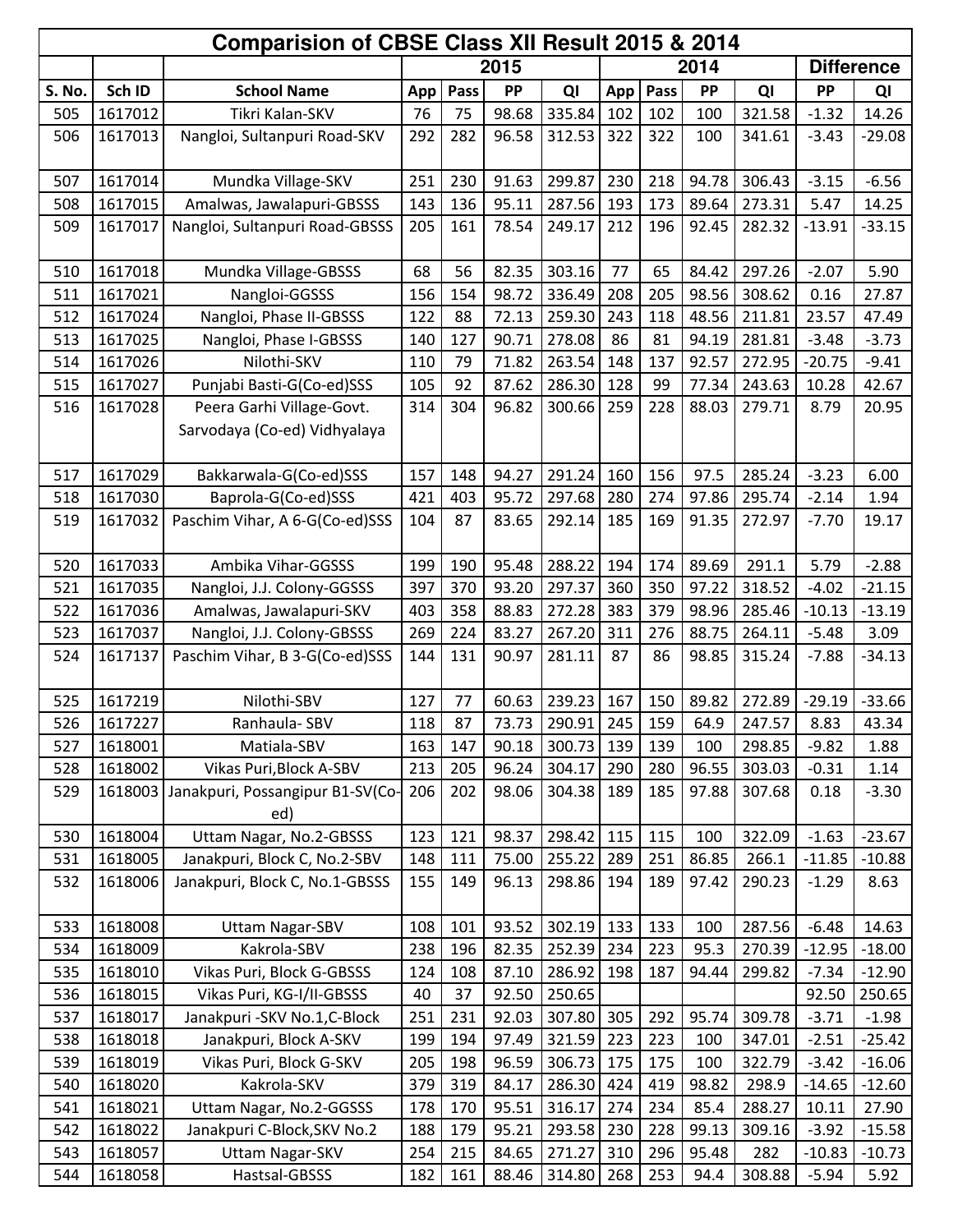| Comparision of CBSE Class XII Result 2015 & 2014<br>2015<br><b>Difference</b><br>2014 |         |                                                                |     |      |        |                |     |      |       |              |          |          |
|---------------------------------------------------------------------------------------|---------|----------------------------------------------------------------|-----|------|--------|----------------|-----|------|-------|--------------|----------|----------|
|                                                                                       |         |                                                                |     |      |        |                |     |      |       |              |          |          |
| S. No.                                                                                | Sch ID  | <b>School Name</b>                                             | App | Pass | PP     | QI             | App | Pass | PP    | QI           | PP       | QI       |
| 545                                                                                   | 1618059 | Bindapur-GBSSS                                                 | 122 | 120  | 98.36  | 295.27         | 139 | 135  | 97.12 | 294.98       | 1.24     | 0.29     |
| 546                                                                                   | 1618060 | Bindapur-GGSSS                                                 | 286 | 280  | 97.90  | 310.72         | 299 | 292  | 97.66 | 297.52       | 0.24     | 13.20    |
| 547                                                                                   | 1618061 | HASTSAL-SKV                                                    | 380 | 336  | 88.42  | 285.60         | 454 | 414  | 91.19 | 275.86       | $-2.77$  | 9.74     |
| 548                                                                                   | 1618062 | Vikas Puri, Block A-SKV                                        | 325 | 325  | 100.00 | 329.19         | 323 | 320  | 99.07 | 331.73       | 0.93     | $-2.55$  |
| 549                                                                                   | 1618063 | Mohan Garden-SKV                                               | 428 | 411  | 96.03  | 300.26         | 499 | 491  | 98.4  | 304.7        | $-2.37$  | $-4.44$  |
| 550                                                                                   | 1618064 | Janakpuri, Block A, No.2-GGSSS                                 | 171 | 168  | 98.25  | 318.33         | 196 | 196  | 100   | 307.99       | $-1.75$  | 10.34    |
| 551                                                                                   | 1618065 | Janakpuri, Block A-GBSSS                                       | 145 | 140  | 96.55  | 317.34         | 166 | 166  | 100   | 331.79       | $-3.45$  | $-14.45$ |
| 552                                                                                   | 1618070 | Matiala-SKV                                                    | 270 | 248  | 91.85  | 294.90         | 277 | 273  | 98.56 | 307.74       | $-6.71$  | $-12.84$ |
| 553                                                                                   | 1618072 | Mohan Garden-GBSSS No.1                                        | 387 | 351  | 90.70  | 279.76         | 282 | 274  | 97.16 | 291.28       | $-6.46$  | $-11.52$ |
| 554                                                                                   | 1618191 | Bindapur-G(co-ed)SSS                                           | 383 | 336  | 87.73  | 273.74         | 349 | 342  | 97.99 | 290.84       | $-10.26$ | $-17.10$ |
| 555                                                                                   | 1618264 | Mohan Garden-GGSSS                                             | 287 | 272  | 94.77  | 312.76         | 63  | 63   | 100   | 351.9        | $-5.23$  | $-39.14$ |
| 556                                                                                   | 1618277 | Mohan Garden-GBSSS No.2                                        | 63  | 52   | 82.54  | 312.16         | 104 | 101  | 97.12 | 324.12       | $-14.58$ | $-11.96$ |
| 557                                                                                   | 1618278 | HASTSAL- GGSSS                                                 | 328 | 315  | 96.04  | 307.85         | 667 | 513  | 76.91 | 237.17       | 19.13    | 70.68    |
| 558                                                                                   | 1618281 | Hastsal, Janta Flats- SBV                                      | 302 | 226  | 74.83  | 266.39         | 37  | 37   | 100   | 322.49       | $-25.17$ | $-56.10$ |
| 559                                                                                   |         | 1719001 R.K. Puram, St 12-SV (Jose Marti)                      | 107 | 86   | 80.37  | 311.78         | 153 | 145  | 94.77 | 284.23       | $-14.40$ | 27.55    |
| 560                                                                                   |         | 1719002 Sarojini Nagar, No.1-SBV (Ganesh<br>Shankar Vidyarthi) | 129 | 128  | 99.23  | 346.48         | 113 | 111  | 98.23 | 325.86       | 1.00     | 20.62    |
| 561                                                                                   | 1719005 | Sarojini Nagar, No.3-GBSSS                                     | 97  | 88   | 90.72  | 282.50         | 107 | 102  | 95.33 | 303.09       | $-4.61$  | $-20.60$ |
| 562                                                                                   | 1719006 | Sarojini Nagar, No.4-GBSSS                                     | 88  | 87   | 98.86  | 317.88         | 136 | 124  | 91.18 | 293.23       | 7.68     | 24.65    |
| 563                                                                                   | 1719010 | Moti Bagh I-GBSSS                                              | 101 | 96   | 95.05  | 288.42         | 156 | 147  | 94.23 | 280.57       | 0.82     | 7.85     |
| 564                                                                                   | 1719013 | R.K. Puram, Sector 2-Sarvodaya<br>Co-ed Vidyalaya              | 89  | 59   | 66.29  | 249.74         | 150 | 126  | 84    | 264.08       | $-17.71$ | $-14.34$ |
| 565                                                                                   | 1719022 | R.K. Puram, Sector 7, No.3-SV                                  | 211 | 205  | 97.16  | 290.21         | 201 | 189  | 94.03 | 273.42       | 3.13     | 16.79    |
| 566                                                                                   | 1719027 | Sarojini Nagar, No.3-GGSSS                                     | 137 | 134  | 97.81  | 303.28         | 166 | 166  | 100   | 317          | $-2.19$  | $-13.72$ |
| 567                                                                                   | 1719029 | Sarojini Nagar, No.1-SKV                                       | 113 | 106  | 93.81  | 314.60 123 116 |     |      |       | 94.31 293.13 | $-0.51$  | 21.47    |
| 568                                                                                   | 1719069 | R.K. Puram, Sector 2, No.1-SV                                  | 169 | 139  | 82.25  | 271.57         | 249 | 230  | 92.37 | 284.12       | $-10.12$ | $-12.55$ |
| 569                                                                                   |         | 1719070 R.K.Puram, Sector-6, Govt. S.(Co-                      | 161 | 159  | 98.76  | 321.21         | 262 | 258  | 98.47 | 300.93       | 0.29     | 20.28    |
|                                                                                       |         | ed) SSS                                                        |     |      |        |                |     |      |       |              |          |          |
| 570                                                                                   | 1719073 | Moti Bagh I-SKV                                                | 105 | 99   | 94.29  | 306.53         | 96  | 96   | 100   | 306.38       | $-5.71$  | 0.15     |
| 571                                                                                   | 1719101 | Laxmi Bai Nagar(Co-Ed)-SSS                                     | 85  | 80   | 94.12  | 279.48         | 102 | 101  | 99.02 | 293.08       | $-4.90$  | $-13.60$ |
| 572                                                                                   | 1719102 | Netaji Nagar(Co-Ed)-SV                                         | 69  | 63   | 91.30  | 296.97         | 93  | 81   | 87.1  | 254.35       | 4.20     | 42.62    |
| 573                                                                                   | 1719103 | R. K. Puram, Sec-3-GBSSS                                       | 104 | 85   | 81.73  | 262.93         | 118 | 99   | 83.9  | 266.31       | $-2.17$  | $-3.38$  |
| 574                                                                                   | 1719104 | R. K. Puram, Sec-5(Co-Ed)-GSSS                                 | 233 | 218  | 93.56  | 302.96         | 450 | 340  | 75.56 | 259.67       | 18.00    | 43.29    |
| 575                                                                                   | 1719105 | Moti Bagh-II, Nanakpura-(Co-<br>Ed)SV                          | 122 | 119  | 97.54  | 287.47         | 110 | 109  | 99.09 | 288.15       | $-1.55$  | $-0.68$  |
| 576                                                                                   |         | 1719106 Safdarjung Enclave-Sarvodaya(Co-<br>Ed)SSS             | 62  | 62   |        | 100.00 322.48  | 36  | 36   | 100   | 294.83       | 0.00     | 27.65    |
| 577                                                                                   | 1719125 | Munirka, Sarvodaya(Co-ed) SSS                                  | 50  | 48   | 96.00  | 286.34         | 46  | 42   | 91.3  | 257.2        | 4.70     | 29.14    |
| 578                                                                                   |         | 1719130 R.K. Puram, Sector-13 G(Co-ed)SV                       | 48  | 34   | 70.83  | 298.63         | 62  | 50   | 80.65 | 274.82       | $-9.82$  | 23.81    |
| 579                                                                                   | 1720001 | Delhi Cantt.-SBV                                               | 122 | 111  | 90.98  | 305.89         | 164 | 159  | 96.95 | 301.46       | $-5.97$  | 4.43     |
| 580                                                                                   | 1720002 | Naraina, Ist Shift-SBV                                         | 169 | 129  | 76.33  | 273.46         | 283 | 222  | 78.45 | 264.7        | $-2.12$  | 8.76     |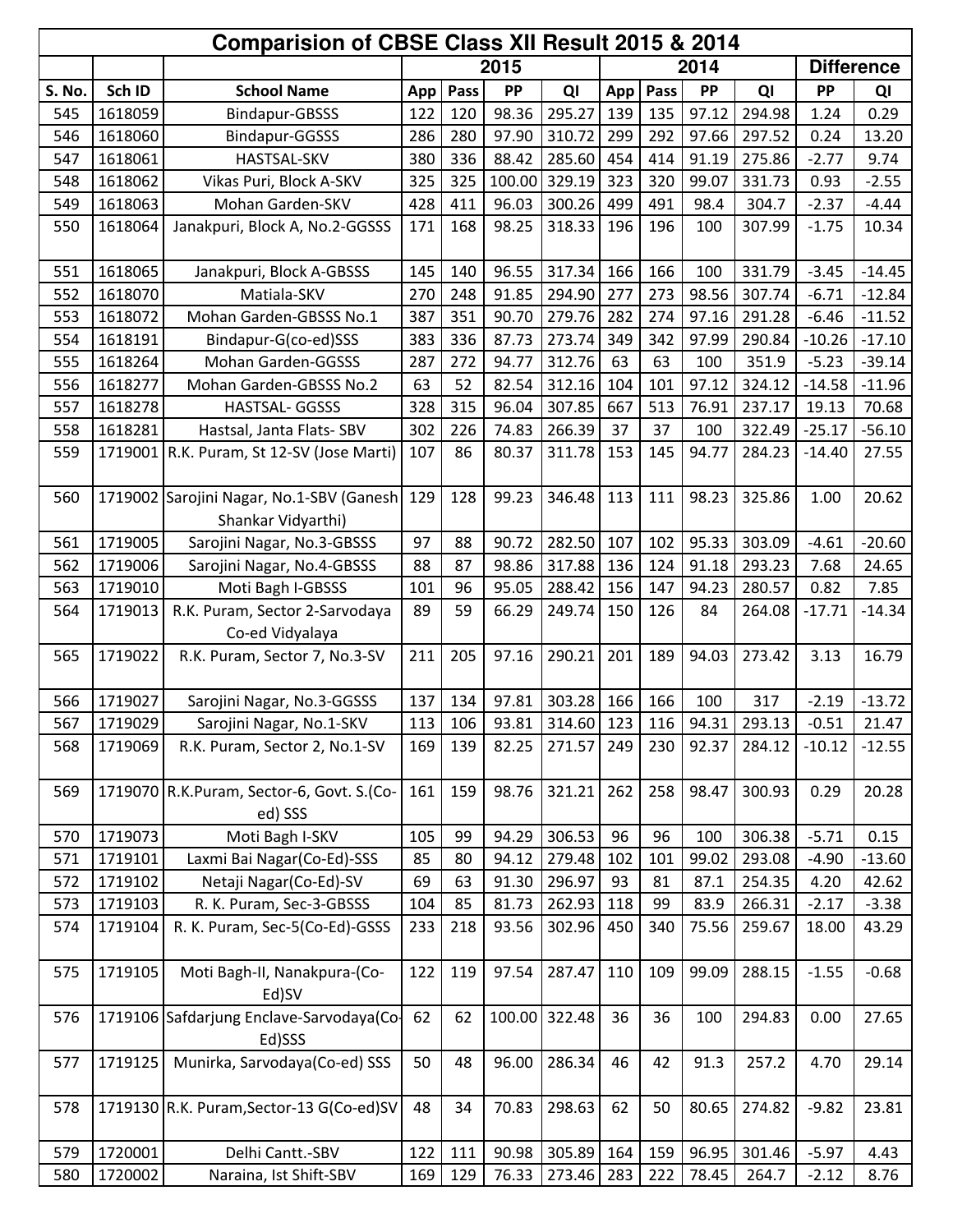| Comparision of CBSE Class XII Result 2015 & 2014<br><b>Difference</b><br>2015<br>2014 |                    |                                                |            |            |                |                                |            |            |                |                  |                    |                |  |
|---------------------------------------------------------------------------------------|--------------------|------------------------------------------------|------------|------------|----------------|--------------------------------|------------|------------|----------------|------------------|--------------------|----------------|--|
|                                                                                       |                    |                                                |            |            |                |                                |            |            |                |                  |                    |                |  |
| S. No.                                                                                | Sch ID             | <b>School Name</b>                             | App        | Pass       | PP             | QI                             | App        | Pass       | <b>PP</b>      | QI               | PP                 | QI             |  |
| 581                                                                                   | 1720003            | Mehram Nagar-S(Co-ed)V                         | 34         | 34         | 100.00         | 325.59                         | 61         | 61         | 100            | 322.69           | 0.00               | 2.90           |  |
| 582                                                                                   | 1720010            | Naraina, 2nd Shift-GBSSS                       | 33         | 30         | 90.91          | 291.58                         |            |            |                |                  | 90.91              | 291.58         |  |
| 583                                                                                   | 1720014            | Janak Puri, Block D, No.1-SKV                  | 276        | 270        | 97.83          | 304.07                         | 291        | 281        | 96.56          | 299.28           | 1.27               | 4.79           |  |
| 584                                                                                   | 1720015            | Naraina, J.J. Camp-SKV                         | 88         | 88         | 100.00         | 307.80                         | 87         | 86         | 98.85          | 317.82           | 1.15               | $-10.03$       |  |
| 585                                                                                   | 1720017            | Pusa, IARI-SKV                                 | 170        | 168        | 98.82          | 291.98                         | 112        | 111        | 99.11          | 300.55           | $-0.29$            | $-8.57$        |  |
| 586                                                                                   | 1720018            | Delhi Cantt.-SKV                               | 104        | 94         | 90.39          | 293.28                         | 166        | 158        | 95.18          | 300.37           | $-4.80$            | $-7.09$        |  |
| 587                                                                                   | 1720022            | Naraina-SKV                                    | 242        | 228        | 94.22          | 290.82                         | 305        | 300        | 98.36          | 290.97           | $-4.15$            | $-0.15$        |  |
| 588                                                                                   | 1720023            | Naraina, J.J. Camp-GBSSS                       | 55         | 30         | 54.55          | 230.62                         |            |            |                |                  | 54.55              | 230.62         |  |
| 589                                                                                   | 1720026            | <b>VASANT KUNJ- GGSSS</b>                      | 90         | 83         | 92.22          | 289.34                         | 125        | 119        | 95.2           | 277.36           | $-2.98$            | 11.98          |  |
| 590                                                                                   | 1720027            | Janak Puri, Block D-SBV                        | 208        | 192        | 92.31          | 296.59                         | 212        | 195        | 91.98          | 277.46           | 0.33               | 19.13          |  |
| 591                                                                                   | 1720028            | Rajokari-GBSSS                                 | 91         | 83         | 91.21          | 270.95                         | 85         | 79         | 92.94          | 254.58           | $-1.73$            | 16.37          |  |
| 592                                                                                   | 1720029            | <b>Mahipal Pur-GBSSS</b>                       | 95         | 94         | 98.95          | 346.23                         | 100        | 100        | 100            | 333.83           | $-1.05$            | 12.40          |  |
| 593                                                                                   | 1720030            | Rajokari-SKV                                   | 75         | 75         | 100.00         | 338.15                         | 110        | 103        | 93.64          | 280.45           | 6.36               | 57.70          |  |
| 594                                                                                   | 1720031            | Vasant Kunj, B1-RPVV                           | 81         | 80         | 98.77          | 373.67                         | 80         | 80         | 100            | 355.64           | $-1.24$            | 18.03          |  |
| 595                                                                                   | 1720032            | Mahipal Pur- Amar Shaheed                      | 237        | 231        | 97.47          | 313.65                         | 329        | 314        | 95.44          | 292.79           | 2.03               | 20.86          |  |
|                                                                                       |                    | Major Sehrawat SKV                             |            |            |                |                                |            |            |                |                  |                    |                |  |
| 596                                                                                   | 1720033            | Ghitorni-SKV                                   | 116        | 114        | 98.28          | 323.17                         | 146        | 141        | 96.58          | 295.29           | 1.70               | 27.88          |  |
| 597                                                                                   | 1720034            | Ghitorni-GBSSS                                 | 50         | 44         | 88.00          | 274.78                         | 83         | 62         | 74.7           | 245.67           | 13.30              | 29.11          |  |
| 598                                                                                   | 1720121            | Inder Puri, Shahid Captain Amit                | 183        | 159        | 86.89          | 275.02                         | 256        | 233        | 91.02          | 261.05           | $-4.14$            | 13.97          |  |
|                                                                                       |                    | Verma Govt. Sarvodaya (Co-ed)                  |            |            |                |                                |            |            |                |                  |                    |                |  |
|                                                                                       |                    | Vidyalaya                                      |            |            |                |                                |            |            |                |                  |                    |                |  |
| 599                                                                                   | 1720173            | <b>VASANT KUNJ- GBSSS</b>                      | 102        | 101        | 99.02          | 292.64                         | 73         | 70         | 95.89          | 283.79           | 3.13               | 8.85           |  |
| 600                                                                                   | 1821001            | Palam Enclave, No.2-SBV                        | 128        | 115        | 89.84          | 311.84                         | 169        | 161        | 95.27          | 312.04           | $-5.43$            | $-0.20$        |  |
| 601                                                                                   | 1821003            | Palam Village, Raj Nagar Extn.,                | 106        | 101        | 95.28          | 316.33                         | 146        | 141        | 96.58          | 283.38           | $-1.30$            | 32.95          |  |
|                                                                                       |                    | Part 2-GBSSS                                   |            |            |                |                                |            |            |                |                  |                    |                |  |
| 602                                                                                   | 1821004            | Palam Village, No.1-GBSSS                      | 98         | 95         | 96.94          | 313.96                         | 277        | 267        | 96.39          | 286.87           | 0.55               | 27.09          |  |
| 603                                                                                   | 1821005            | Samalka, No.1- GBSSS                           | 72         | 72         |                | 100.00 295.00                  | 160        | 137        | 85.63          | 282.26           | 14.37              | 12.74          |  |
| 604                                                                                   | 1821006            | Sagarpur, No.1-GBSSS                           | 154        | 150        |                | 97.40 312.94 230               |            | 205        |                | 89.13 269.35     | 8.27               | 43.59          |  |
| 605                                                                                   | 1821007            | Sagarpur, No.2-GBSSS                           | 161        | 158        | 98.14          | 291.01                         | 165        | 158        | 95.76          | 285.47           | 2.38               | 5.54           |  |
| 606                                                                                   | 1821010            | Palam Enclave, No.3-GBSSS                      | 104        | 101        | 97.12          | 312.45                         | 142        | 137        | 96.48          | 283.29           | 0.64               | 29.16          |  |
| 607                                                                                   | 1821014            | Palam Village, Raj Nagar, Part 1-              | 119        | 110        | 92.44          | 308.02                         | 137        | 125        | 91.24          | 276.04           | 1.20               | 31.98          |  |
|                                                                                       |                    | <b>GBSSS</b>                                   |            |            |                |                                |            |            |                |                  |                    |                |  |
| 608                                                                                   | 1821015            | Palam Village, No.2-SKV                        | 174        | 171        | 98.28          | 313.83                         | 205        | 194        | 94.63          | 295.31           | 3.65               | 18.52          |  |
| 609                                                                                   | 1821016            | Sagarpur, No.1-SKV                             | 211        | 207        | 98.10          | 327.59                         | 353        | 335        | 94.9           | 306.37           | 3.20               | 21.22          |  |
| 610                                                                                   | 1821017            | Sagarpur, No.2-SKV                             | 252        | 243        | 96.43          | 300.39                         | 306        | 301        | 98.37          | 289.2            | $-1.94$            | 11.19          |  |
| 611                                                                                   | 1821018            | Palam Enclave, No.1-SKV                        | 186        | 186        |                | 100.00 339.15<br>100.00 335.42 | 289        | 287<br>136 | 99.31          | 318.24           | 0.69               | 20.91          |  |
| 612                                                                                   | 1821020            | Raj Nagar-II SKV<br>Samalka-SKV                | 135        | 135        |                |                                | 136        | 175        | 100            | 325.9<br>318.46  | 0.00               | 9.52           |  |
| 613                                                                                   | 1821022            |                                                | 274        | 273        | 99.64          | 321.14                         | 175        |            | 100            |                  | $-0.37$            | 2.68           |  |
| 614<br>615                                                                            | 1821024<br>1821025 | Palam Enclave, No.3-GGSSS<br>Vijay Enclave-SKV | 152<br>233 | 142<br>231 | 93.42<br>99.14 | 323.70<br>313.34               | 245<br>291 | 237<br>289 | 96.73<br>99.31 | 296.81<br>287.86 | $-3.31$<br>$-0.17$ | 26.89<br>25.48 |  |
|                                                                                       |                    | Chhawla-SKV                                    |            | 162        |                |                                |            |            |                |                  |                    |                |  |
| 616<br>617                                                                            | 1821026<br>1821027 | Raj Nagar-I SKV                                | 164<br>118 | 118        | 98.78          | 344.16<br>100.00 320.12        | 196<br>109 | 188<br>108 | 95.92<br>99.08 | 308.87<br>300.81 | 2.86<br>0.92       | 35.29<br>19.31 |  |
| 618                                                                                   | 1821028            | Vijay Enclave-SBV                              | 201        | 179        | 89.06          | 278.60                         | 214        | 206        | 96.26          | 291.01           | $-7.21$            | $-12.41$       |  |
| 619                                                                                   | 1821029            | Dwarka, Sector II-G(Co-ed)SSS                  | 206        | 205        | 99.52          | 310.25                         | 333        | 330        | 99.1           | 300.98           | 0.42               | 9.27           |  |
|                                                                                       |                    |                                                |            |            |                |                                |            |            |                |                  |                    |                |  |
| 620                                                                                   | 1821030            | Dwarka, Sector-I, Pkt-7-SKV                    | 90         | 88         | 97.78          | 300.13                         | 101        | 91         | 90.1           | 260.28           | 7.68               | 39.85          |  |
| 621                                                                                   | 1821031            | Dwarka, Sector-VI, G(Co-ed)SSS                 | 201        | 200        | 99.50          | 317.57                         | 187        | 178        | 95.19          | 290.55           | 4.31               | 27.02          |  |
|                                                                                       |                    |                                                |            |            |                |                                |            |            |                |                  |                    |                |  |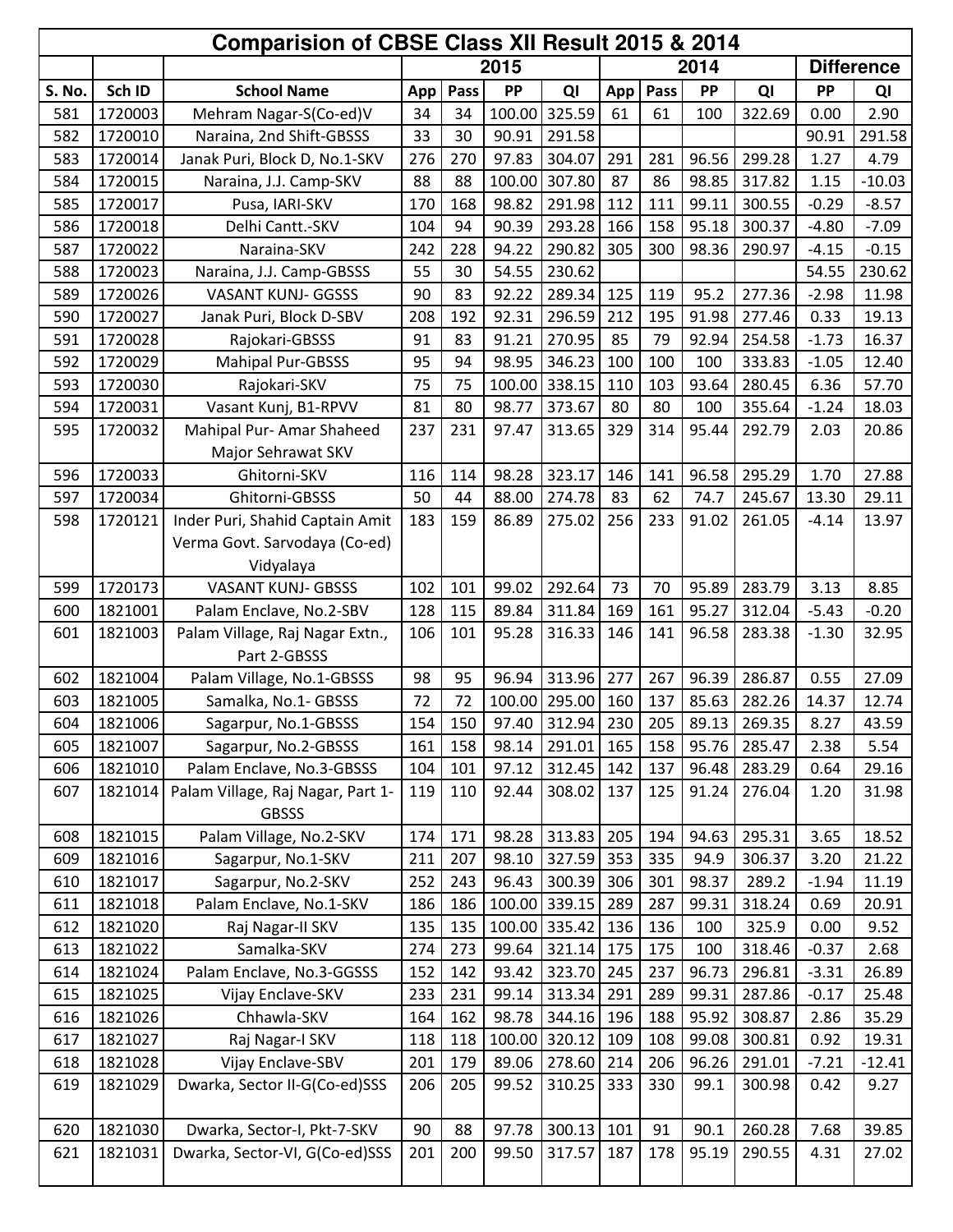|        | Comparision of CBSE Class XII Result 2015 & 2014<br><b>Difference</b><br>2015<br>2014 |                                                |     |      |        |               |     |      |       |        |          |          |  |  |
|--------|---------------------------------------------------------------------------------------|------------------------------------------------|-----|------|--------|---------------|-----|------|-------|--------|----------|----------|--|--|
|        |                                                                                       |                                                |     |      |        |               |     |      |       |        |          |          |  |  |
| S. No. | Sch ID                                                                                | <b>School Name</b>                             | App | Pass | PP     | QI            | App | Pass | PP    | QI     | PP       | QI       |  |  |
| 622    | 1821032                                                                               | Bijwasan(Bharthal)SBV                          | 124 | 117  | 94.36  | 303.17        | 136 | 134  | 98.53 | 307.2  | $-4.18$  | $-4.03$  |  |  |
| 623    |                                                                                       | 1821033 Shahabad Mohammadpur-GGSSS             | 52  | 52   | 100.00 | 340.96        | 55  | 54   | 98.18 | 327.11 | 1.82     | 13.85    |  |  |
| 624    | 1821034                                                                               | Kangan Heri-G(Co-ed)SSS                        | 21  | 21   |        | 100.00 359.81 | 41  | 41   | 100   | 288.05 | 0.00     | 71.76    |  |  |
| 625    | 1821035                                                                               | Bijwasan, Bharthal Road, GGSSS                 | 270 | 246  | 91.11  | 309.11        | 204 | 202  | 99.02 | 312.47 | $-7.91$  | $-3.36$  |  |  |
| 626    | 1821036                                                                               | Chhawla-GBSSS                                  | 24  | 22   | 91.67  | 294.71        | 54  | 42   | 77.78 | 228.09 | 13.89    | 66.62    |  |  |
| 627    | 1821037                                                                               | Pochanpur-G(Co-ed)SSS                          | 61  | 61   | 100.00 | 317.57        | 122 | 118  | 96.72 | 273.82 | 3.28     | 43.75    |  |  |
| 628    | 1821039                                                                               | Bamnoli, Dhulsiras -G(Co-ed)<br>Sr.Sec.School  | 60  | 59   | 98.33  | 315.23        | 46  | 46   | 100   | 303.15 | $-1.67$  | 12.08    |  |  |
| 629    |                                                                                       | 1821041 Shahabad Mohammadpur-GBSSS             | 69  | 68   | 98.55  | 291.13        | 38  | 37   | 97.37 | 305.13 | 1.18     | $-14.00$ |  |  |
| 630    | 1821137                                                                               | Dwarka Sector-10, RPVV                         | 105 | 105  | 100.00 | 418.57        | 102 | 102  | 100   | 426.15 | 0.00     | $-7.58$  |  |  |
| 631    | 1821203                                                                               | Dwarka, Sector III(Ist Site)-GGSSS             | 106 | 103  | 97.17  | 318.45        | 72  | 72   | 100   | 315.18 | $-2.83$  | 3.27     |  |  |
| 632    | 1821204                                                                               | Dwarka Sector-22, G(Co-ed)SSS                  | 47  | 47   |        | 100.00 334.87 | 76  | 76   | 100   | 337.03 | 0.00     | $-2.16$  |  |  |
| 633    | 1821206                                                                               | Dwarka Sector-6, Govt. (Co-ed)<br>SSS (Site-I) | 206 | 204  | 99.03  | 310.66        | 130 | 130  | 100   | 297.18 | $-0.97$  | 13.48    |  |  |
| 634    | 1821234                                                                               | Dwarka, Sector-I, Pkt-7-GBSSS                  | 78  | 73   | 93.59  | 313.03        | 62  | 62   | 100   | 302.5  | $-6.41$  | 10.53    |  |  |
| 635    | 1821237                                                                               | Dwarka, Sector III(Ist Site)-GBSSS             | 54  | 52   | 96.30  | 288.57        | 51  | 50   | 98.04 | 274.37 | $-1.74$  | 14.20    |  |  |
| 636    | 1821244                                                                               | Samalka, No.2- GBSSS                           | 82  | 81   | 98.78  | 305.88        |     |      |       |        | 98.78    | 305.88   |  |  |
| 637    | 1822002                                                                               | Najafgarh-S(Co-ed)V                            | 61  | 61   | 100.00 | 389.80        | 72  | 72   | 100   | 359.6  | 0.00     | 30.20    |  |  |
| 638    | 1822003                                                                               | Surhera-SV                                     | 127 | 124  | 97.64  | 359.48        | 156 | 151  | 96.79 | 307.17 | 0.85     | 52.31    |  |  |
| 639    | 1822004                                                                               | Mundela Kalan-Govt.(Co-ed)SSS                  | 26  | 26   | 100.00 | 314.15        | 63  | 63   | 100   | 289.25 | 0.00     | 24.90    |  |  |
| 640    | 1822005                                                                               | Pandwala Kalan-SV                              | 22  | 21   | 95.46  | 354.09        | 24  | 23   | 95.83 | 289.96 | $-0.38$  | 64.13    |  |  |
| 641    | 1822006                                                                               | Daulat Pur-SV                                  | 21  | 21   | 100.00 | 348.19        | 29  | 29   | 100   | 309.28 | 0.00     | 38.91    |  |  |
| 642    | 1822007                                                                               | Shikar Pur-SV                                  | 24  | 23   | 95.83  | 312.96        | 25  | 21   | 84    | 268.88 | 11.83    | 44.08    |  |  |
| 643    | 1822009                                                                               | Najafgarh, No.2-GBSSS                          | 210 | 193  | 91.91  | 306.77        | 229 | 209  | 91.27 | 282.61 | 0.64     | 24.16    |  |  |
| 644    | 1822010                                                                               | Ghumanhera-GBSSS                               | 19  | 18   | 94.74  | 321.79        | 37  | 32   | 86.49 | 278.05 | 8.25     | 43.74    |  |  |
| 645    | 1822012                                                                               | Kair-GBSSS                                     | 22  | 18   | 81.82  | 291.14        | 33  | 33   | 100   | 298.7  | $-18.18$ | $-7.56$  |  |  |
| 646    | 1822013                                                                               | Ujwa-GBSSS                                     | 20  | 17   | 85.00  | 342.35        | 37  | 31   | 83.78 | 282.76 | 1.22     | 59.59    |  |  |
| 647    | 1822014                                                                               | Dhansa-GBSSS                                   | 18  | 17   | 94.44  | 323.00        | 39  | 20   | 51.28 | 208.77 | 43.16    | 114.23   |  |  |
| 648    | 1822015                                                                               | Dichaon Kalan-GBSSS                            | 52  | 45   | 86.54  | 306.48        | 52  | 47   | 90.38 | 280.79 | $-3.84$  | 25.69    |  |  |
| 649    | 1822024                                                                               | Rawta-G(Co-ed)SSS                              | 26  | 26   | 100.00 | 322.96        | 50  | 49   | 98    | 303.58 | 2.00     | 19.38    |  |  |
| 650    | 1822025                                                                               | Jhatikara-G(Co-ed)SSS                          | 25  | 21   | 84.00  | 319.12        | 38  | 34   | 89.47 | 281.03 | $-5.47$  | 38.09    |  |  |
| 651    | 1822027                                                                               | Paprawat-GGSSS                                 | 103 | 98   | 95.15  | 325.88        | 44  | 44   | 100   | 307.7  | $-4.85$  | 18.18    |  |  |
| 652    | 1822028                                                                               | Goela Khurd-GGSSS                              | 81  | 81   |        | 100.00 368.38 | 119 | 114  | 95.8  | 297    | 4.20     | 71.38    |  |  |
| 653    | 1822031                                                                               | Khera Dabar-G(Co-ed)SSS                        | 32  | 32   |        | 100.00 375.06 | 50  | 50   | 100   | 329.9  | 0.00     | 45.16    |  |  |
| 654    | 1822033                                                                               | Kazipur-G(Co-ed)SSS                            | 66  | 66   | 100.00 | 302.47        | 104 | 70   | 67.31 | 251.21 | 32.69    | 51.26    |  |  |
| 655    | 1822039                                                                               | Dhansa-SKV                                     | 38  | 37   | 97.37  | 343.42        | 58  | 57   | 98.28 | 299.98 | $-0.91$  | 43.44    |  |  |
| 656    | 1822040                                                                               | Kair-SKV                                       | 22  | 21   | 95.46  | 322.09        | 32  | 32   | 100   | 300.97 | $-4.55$  | 21.12    |  |  |
| 657    | 1822044                                                                               | Najafgarh, No.1-GGSSS                          | 334 | 316  | 94.61  | 319.57        | 312 | 300  | 96.15 | 309.48 | $-1.54$  | 10.09    |  |  |
| 658    | 1822047                                                                               | Najafgarh, No.2-GGSSS                          | 275 | 272  | 98.91  | 340.40        | 375 | 358  | 95.47 | 302.9  | 3.44     | 37.50    |  |  |
| 659    | 1822048                                                                               | Ujwa-GGSSS                                     | 38  | 38   |        | 100.00 381.55 | 68  | 68   | 100   | 364.59 | 0.00     | 16.96    |  |  |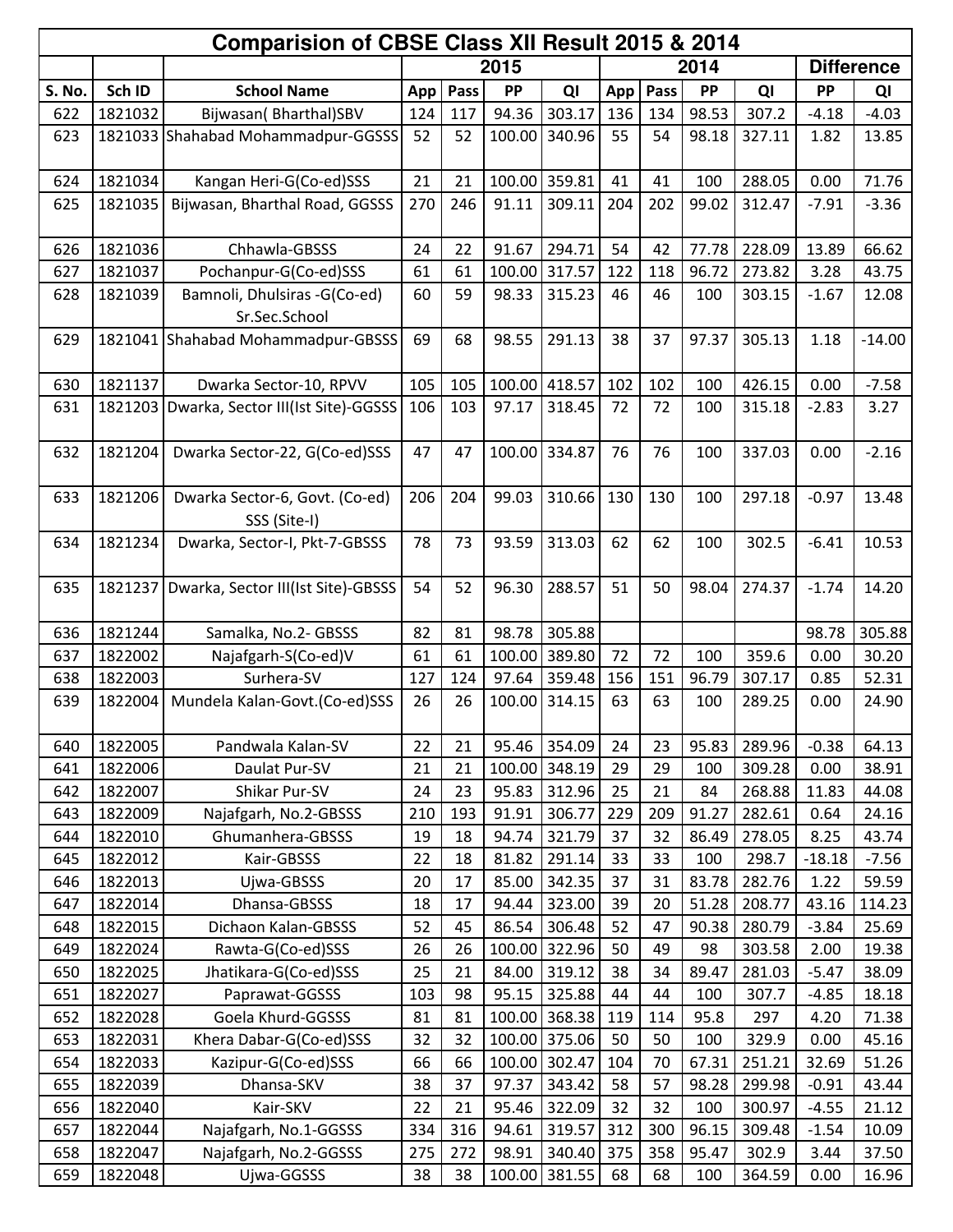|            | Comparision of CBSE Class XII Result 2015 & 2014<br>2015<br><b>Difference</b><br>2014 |                                                |           |           |                 |        |                                        |     |       |        |          |          |  |  |
|------------|---------------------------------------------------------------------------------------|------------------------------------------------|-----------|-----------|-----------------|--------|----------------------------------------|-----|-------|--------|----------|----------|--|--|
|            |                                                                                       |                                                |           |           |                 |        | PP<br>Pass<br>App<br>56<br>53<br>94.64 |     |       |        |          |          |  |  |
| S. No.     | Sch ID                                                                                | <b>School Name</b>                             | App       | Pass      | PP              | QI     |                                        |     |       | QI     | PP       | QI       |  |  |
| 660        | 1822050                                                                               | Dichaon Kalan-GGSSS                            | 46        | 46        | 100.00          | 342.65 |                                        |     |       | 289.13 | 5.36     | 53.52    |  |  |
| 661        | 1822051                                                                               | Ghumanhera-GGSSS                               | 30        | 30        | 100.00          | 391.07 | 37                                     | 37  | 100   | 347    | 0.00     | 44.07    |  |  |
| 662        | 1822055                                                                               | Jaffarpur Kalan-S(Co-ed)V                      | 115       | 114       | 99.13           | 317.71 | 167                                    | 159 | 95.21 | 287.81 | 3.92     | 29.90    |  |  |
| 663        | 1822056                                                                               | Khaira-GGSSS                                   | 105       | 105       | 100.00          | 353.81 | 150                                    | 147 | 98    | 331.13 | 2.00     | 22.68    |  |  |
| 664        | 1822057                                                                               | Najafgarh, No.3-GBSSS                          | 167       | 167       | 100.00          | 369.32 | 178                                    | 178 | 100   | 349.08 | 0.00     | 20.24    |  |  |
| 665        | 1822058                                                                               | Pandawala Khurd-GGSSS                          | 37        | 37        | 100.00          | 370.60 | 40                                     | 38  | 95    | 355.33 | 5.00     | 15.27    |  |  |
| 666        | 1822059                                                                               | Malikpur-G(Co-ed)SSS                           | 50        | 49        | 98.00           | 339.54 | 57                                     | 57  | 100   | 326.04 | $-2.00$  | 13.50    |  |  |
| 667        | 1822060                                                                               | Najafgarh, No.3-GGSSS                          | 238       | 238       | 100.00          | 351.52 | 299                                    | 290 | 96.99 | 314.63 | 3.01     | 36.89    |  |  |
| 668        | 1822061                                                                               | Najafgarh, Dharampura-SKV                      | 160       | 155       | 96.88           | 335.71 | 195                                    | 188 | 96.41 | 313.81 | 0.47     | 21.90    |  |  |
| 669        | 1822063                                                                               | Najafgarh, No.1-GBSSS                          | 142       | 136       | 95.78           | 347.78 | 218                                    | 203 | 93.12 | 294.96 | 2.66     | 52.82    |  |  |
| 670        | 1822064                                                                               | Khaira-GBSSS                                   | 56        | 56        | 100.00          | 340.21 | 86                                     | 82  | 95.35 | 309.73 | 4.65     | 30.48    |  |  |
| 671        | 1822065                                                                               | Najafgarh, Jharoda Kalan-GBSSS                 | 115       | 109       | 94.78           | 295.04 | 113                                    | 109 | 96.46 | 282.88 | $-1.68$  | 12.16    |  |  |
| 672        | 1822066                                                                               | Najafgarh, Jharoda Kalan-GGSSS                 | 61        | 61        | 100.00          | 382.15 | 127                                    | 127 | 100   | 346.57 | 0.00     | 35.58    |  |  |
|            |                                                                                       |                                                |           |           |                 |        |                                        |     |       |        |          |          |  |  |
| 673        | 1822176                                                                               | Deendar Pur-Sarvodaya Kanya                    | 109       | 99        | 90.83           | 339.17 | 140                                    | 137 | 97.86 | 310.28 | $-7.03$  | 28.89    |  |  |
|            | 1822177                                                                               | Vidalaya                                       |           |           |                 | 358.25 | 159                                    | 156 | 98.11 | 309.3  | 1.89     | 48.95    |  |  |
| 674<br>675 | 1822178                                                                               | Najafgarh Stadium-GGSSS<br>Mitraon-G(Co-ed)SSS | 108<br>47 | 108<br>39 | 100.00<br>82.98 | 303.32 | 58                                     | 52  | 89.66 | 304.24 | $-6.68$  | $-0.92$  |  |  |
| 676        | 1822247                                                                               | Deendar Pur -Boys Senior                       | 60        | 60        | 100.00          | 328.20 | 61                                     | 61  | 100   | 308.7  | 0.00     | 19.50    |  |  |
|            |                                                                                       | Secondary School                               |           |           |                 |        |                                        |     |       |        |          |          |  |  |
| 677        | 1822249                                                                               | Najafgarh-GBSSS(Stadium)                       | 77        | 77        | 100.00          | 359.12 | 115                                    | 115 | 100   | 331.6  | 0.00     | 27.52    |  |  |
| 678        | 1822257                                                                               | Goela Khurd-GBSSS                              | 103       | 102       | 99.03           | 321.98 | 160                                    | 157 | 98.13 | 285.83 | 0.90     | 36.15    |  |  |
| 679        | 1822258                                                                               | Najafgarh, Dharampura-GBSSS                    | 221       | 204       | 92.31           | 306.15 | 219                                    | 210 | 95.89 | 299.08 | $-3.58$  | 7.07     |  |  |
|            |                                                                                       |                                                |           |           |                 |        |                                        |     |       |        |          |          |  |  |
| 680        | 1822263                                                                               | Paprawat- GBSSS                                | 87        | 83        | 95.40           | 328.38 | 100                                    | 91  | 91    | 276.86 | 4.40     | 51.52    |  |  |
| 681        | 1923003                                                                               | Jonapur- Baba Neem Karoli, SKV                 | 84        | 73        | 86.91           | 269.69 | 155                                    | 149 | 96.13 | 261.49 | $-9.23$  | 8.20     |  |  |
| 682        | 1923004                                                                               | Mehrauli Qutab, Sarvodaya Bal                  | 90        | 62        | 68.89           | 228.64 | 125                                    | 88  | 70.4  | 204.75 | $-1.51$  | 23.89    |  |  |
|            |                                                                                       | Sr. Sec. Vidyalaya                             |           |           |                 |        |                                        |     |       |        |          |          |  |  |
| 683        | 1923005                                                                               | Dr. Ambedkar Nagar, Sector IV-                 | 114       | 98        | 85.97           | 262.27 | 89                                     | 88  | 98.88 | 274.25 | $-12.92$ | $-11.98$ |  |  |
|            |                                                                                       | SBV (Yogi Arvind)                              |           |           |                 |        |                                        |     |       |        |          |          |  |  |
| 684        | 1923008                                                                               | Dr. Ambedkar Nagar, Sector IV,<br>No.1-GBSSS   | 282       | 153       | 54.26           | 225.60 | 355                                    | 183 | 51.55 | 188.46 | 2.71     | 37.14    |  |  |
| 685        | 1923009                                                                               | Dr. Ambedkar Nagar, Sector IV,<br>No.2-GBSSS   | 242       | 73        | 30.17           | 205.58 | 442                                    | 290 | 65.61 | 235.21 | $-35.45$ | $-29.63$ |  |  |
| 686        | 1923010                                                                               | Malviya Nagar-GBSSS                            | 82        | 56        | 68.29           | 248.17 | 200                                    | 142 | 71    | 229.9  | $-2.71$  | 18.27    |  |  |
| 687        | 1923011                                                                               | Dr. Ambedkar Nagar, Sector V-                  | 138       | 111       | 80.44           | 245.24 | 577                                    | 243 | 42.11 | 176.63 | 38.33    | 68.61    |  |  |
|            |                                                                                       | <b>GBSSS (Shaheed Anushuya</b>                 |           |           |                 |        |                                        |     |       |        |          |          |  |  |
|            |                                                                                       | Prasad)                                        |           |           |                 |        |                                        |     |       |        |          |          |  |  |
| 688        | 1923012                                                                               | Chirag Delhi-GBSSS                             | 90        | 40        | 44.44           | 205.81 | 93                                     | 64  | 68.82 | 225    | $-24.38$ | $-19.19$ |  |  |
| 689        | 1923013                                                                               | Begumpur-GBSSS                                 | 81        | 74        | 91.36           | 277.36 | 96                                     | 66  | 68.75 | 220.63 | 22.61    | 56.73    |  |  |
| 690        | 1923014                                                                               | Fatehpur Beri-SBV                              | 130       | 91        | 70.00           | 243.16 | 295                                    | 111 | 37.63 | 190.01 | 32.37    | 53.15    |  |  |
| 691        | 1923015                                                                               | Mehrauli, No.2-GBSSS                           | 132       | 95        | 71.97           | 261.81 | 206                                    | 179 | 86.89 | 260.69 | $-14.92$ | 1.12     |  |  |
| 692        | 1923018                                                                               | Deoli-GBSSS                                    | 264       | 223       | 84.47           | 254.44 | 303                                    | 229 | 75.58 | 231.87 | 8.89     | 22.57    |  |  |
| 693        | 1923020                                                                               | Khanpur, No.1-GBSSS                            | 77        | 56        | 72.73           | 247.20 | 180                                    | 127 | 70.56 | 221.52 | 2.17     | 25.68    |  |  |
| 694        | 1923021                                                                               | Hauz Rani-GBSSS                                | 58        | 43        | 74.14           | 258.72 | 85                                     | 58  | 68.24 | 222.91 | 5.90     | 35.81    |  |  |
| 695        | 1923023                                                                               | Dera-GGSSS                                     | 30        | 25        | 83.33           | 288.40 | 93                                     | 79  | 84.95 | 248.88 | $-1.62$  | 39.52    |  |  |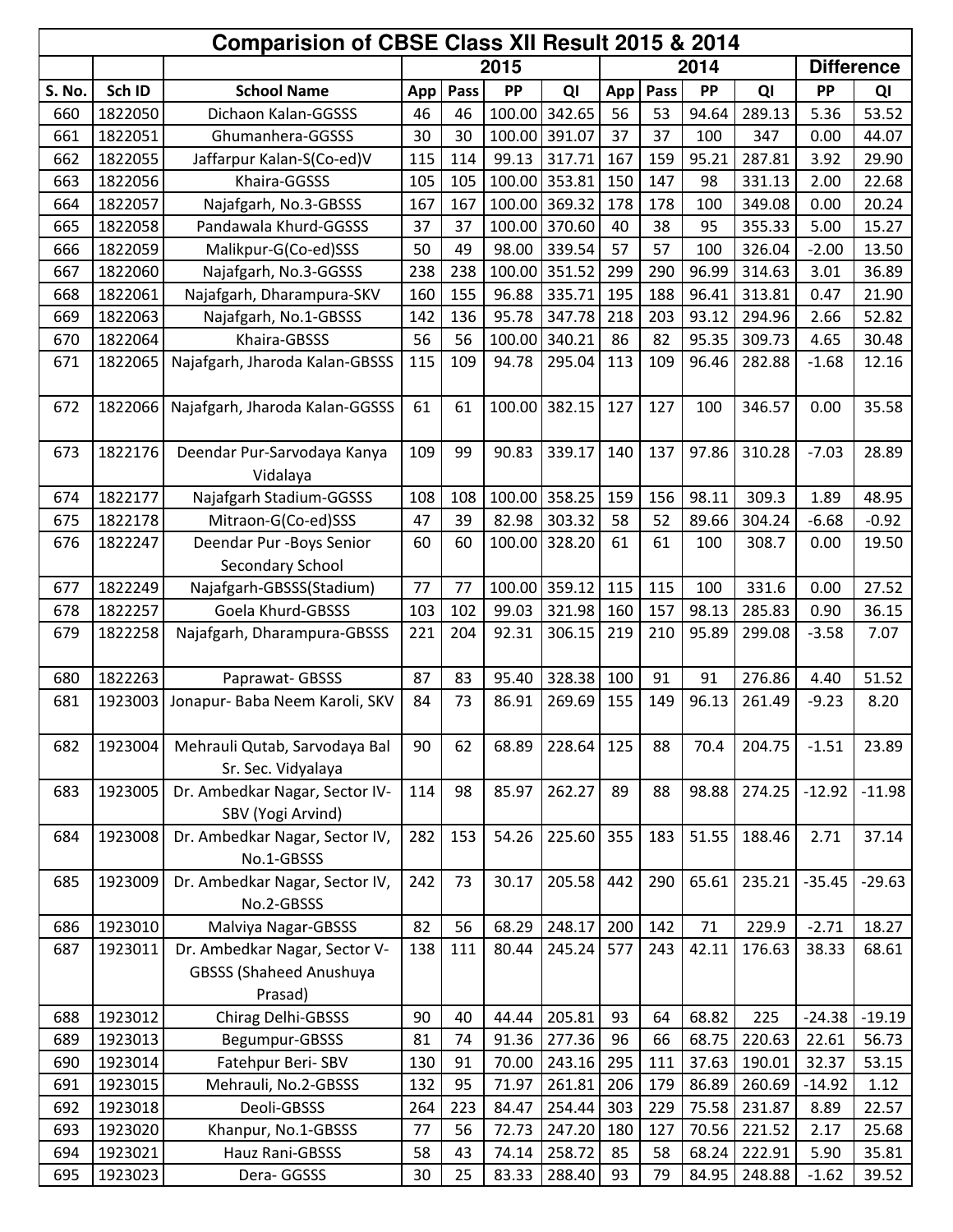| Comparision of CBSE Class XII Result 2015 & 2014<br><b>Difference</b><br>2015<br>2014 |         |                                 |     |      |       |        |     |      |       |        |          |          |
|---------------------------------------------------------------------------------------|---------|---------------------------------|-----|------|-------|--------|-----|------|-------|--------|----------|----------|
|                                                                                       |         |                                 |     |      |       |        |     |      |       |        |          |          |
| S. No.                                                                                | Sch ID  | <b>School Name</b>              | App | Pass | PP    | QI     | App | Pass | PP    | QI     | PP       | QI       |
| 696                                                                                   | 1923026 | Bhatti Mines-G(Co-ed)SSS        | 89  | 88   | 98.88 | 323.09 | 171 | 163  | 95.32 | 314.34 | 3.56     | 8.75     |
| 697                                                                                   | 1923027 | Sangam Vihar-GBSSS              | 295 | 284  | 96.27 | 290.06 | 455 | 391  | 85.93 | 260    | 10.34    | 30.06    |
| 698                                                                                   | 1923036 | Ishani Govt. Sarvodaya Kanya    | 265 | 255  | 96.23 | 302.44 | 345 | 341  | 98.84 | 310.01 | $-2.61$  | $-7.57$  |
|                                                                                       |         | Vidyalaya G-BLOCK SAKET         |     |      |       |        |     |      |       |        |          |          |
| 699                                                                                   | 1923037 | Chirag Delhi-SKV                | 138 | 134  | 97.10 | 315.72 | 149 | 149  | 100   | 288.85 | $-2.90$  | 26.87    |
| 700                                                                                   | 1923038 | Mehrauli Ramanujan-SKV          | 237 | 233  | 98.31 | 327.94 | 427 | 423  | 99.06 | 311.64 | $-0.75$  | 16.30    |
| 701                                                                                   | 1923041 | Hauz Rani-Sr.Sec.SKV (Raja      | 143 | 125  | 87.41 | 289.73 | 161 | 145  | 90.06 | 264.76 | $-2.65$  | 24.97    |
|                                                                                       |         | RamMohan Roy)                   |     |      |       |        |     |      |       |        |          |          |
| 702                                                                                   | 1923042 | Deoli-SKV (Bachhan Prasad)      | 522 | 473  | 90.61 | 284.67 | 557 | 537  | 96.41 | 288.08 | $-5.80$  | $-3.41$  |
| 703                                                                                   | 1923044 | Dr. Ambedkar Nagar, Sector IV,  | 331 | 241  | 72.81 | 261.23 | 370 | 290  | 78.38 | 263.47 | $-5.57$  | $-2.24$  |
|                                                                                       |         | No.1-GGSSS                      |     |      |       |        |     |      |       |        |          |          |
| 704                                                                                   | 1923045 | Dr. Ambedkar Nagar, Sector IV,  | 319 | 291  | 91.22 | 279.12 | 476 | 470  | 98.74 | 289.91 | $-7.52$  | $-10.79$ |
|                                                                                       |         | No.2-GGSSS                      |     |      |       |        |     |      |       |        |          |          |
| 705                                                                                   | 1923046 | Malviya Nagar-SKV               | 193 | 178  | 92.23 | 295.55 | 240 | 224  | 93.33 | 297.76 | $-1.10$  | $-2.21$  |
| 706                                                                                   | 1923047 | Dr. Ambedkar Nagar, St V-GGSSS  | 112 | 106  | 94.64 | 306.23 | 316 | 287  | 90.82 | 254.67 | 3.82     | 51.56    |
|                                                                                       |         |                                 |     |      |       |        |     |      |       |        |          |          |
| 707                                                                                   | 1923048 | Chattarpur-GGSSS                | 368 | 334  | 90.76 | 281.93 | 368 | 355  | 96.47 | 277.07 | $-5.71$  | 4.86     |
| 708                                                                                   | 1923050 | Dr. Ambedkar Nagar, Sector V,   | 118 | 32   | 27.12 | 214.00 |     |      |       |        | 27.12    | 214.00   |
|                                                                                       |         | No.2-GGSSS                      |     |      |       |        |     |      |       |        |          |          |
| 709                                                                                   | 1923052 | Sangam Vihar-GGSSS              | 508 | 441  | 86.81 | 289.37 | 896 | 653  | 72.88 | 236.6  | 13.93    | 52.77    |
| 710                                                                                   | 1923055 | Pushp Vihar, M.B.Road-GGSSS     | 223 | 215  | 96.41 | 314.81 | 272 | 270  | 99.26 | 309.58 | $-2.85$  | 5.23     |
|                                                                                       |         |                                 |     |      |       |        |     |      |       |        |          |          |
| 711                                                                                   | 1923056 | Saket, Block J-SBV (Vir Chander | 306 | 262  | 85.62 | 272.25 | 353 | 345  | 97.73 | 267.93 | $-12.11$ | 4.32     |
|                                                                                       |         | Singh Garhwal)                  |     |      |       |        |     |      |       |        |          |          |
| 712                                                                                   | 1923057 | Begumpur, MMTC/STC Cly-SKV      | 105 | 98   | 93.33 | 292.05 | 80  | 80   | 100   | 297.85 | $-6.67$  | $-5.80$  |
|                                                                                       |         |                                 |     |      |       |        |     |      |       |        |          |          |
| 713                                                                                   | 1923058 | Pushp Vihar, M.B.Road-GBSSS     | 192 | 164  | 85.42 | 273.25 | 199 | 188  | 94.47 | 278.31 | $-9.05$  | $-5.06$  |
|                                                                                       |         |                                 |     |      |       |        |     |      |       |        |          |          |
| 714                                                                                   | 1923059 | Fatehpur Beri-SKV (Priya        | 235 | 219  | 93.19 | 288.07 | 273 | 267  | 97.8  | 282.11 | $-4.61$  | 5.96     |
|                                                                                       |         | Darshani)                       |     |      |       |        |     |      |       |        |          |          |
| 715                                                                                   | 1923060 | Dr. Ambedkar Nagar, Sector IV,  | 278 | 268  | 96.40 | 277.25 | 356 | 353  | 99.16 | 297.34 | $-2.76$  | $-20.09$ |
|                                                                                       |         | No.3-GGSSS                      |     |      |       |        |     |      |       |        |          |          |
| 716                                                                                   | 1923061 | Sultanpur-SKV                   | 82  | 81   | 98.78 | 323.76 | 107 | 107  | 100   | 304.29 | $-1.22$  | 19.47    |
| 717                                                                                   | 1923063 | AYA NAGAR-SKV                   | 129 | 127  | 98.45 | 312.17 | 88  | 87   | 98.86 | 319.95 | $-0.41$  | $-7.78$  |
| 718                                                                                   | 1923064 | Mandi Village - GGSSS           | 64  | 61   | 95.31 | 295.28 | 60  | 43   | 71.67 | 241.15 | 23.64    | 54.13    |
| 719                                                                                   | 1923065 | Dr. Ambedkar Nagar, Sector IV,  | 130 | 110  | 84.62 | 268.01 | 254 | 234  | 92.13 | 261.53 | $-7.52$  | 6.48     |
|                                                                                       |         | No.3-GBSSS                      |     |      |       |        |     |      |       |        |          |          |
| 720                                                                                   | 1923066 | Dr. Ambedkar Nagar, Sector V,   | 108 | 58   | 53.70 | 207.59 |     |      |       |        | 53.70    | 207.59   |
|                                                                                       |         | No.3-GBSSS                      |     |      |       |        |     |      |       |        |          |          |
| 721                                                                                   | 1923068 | Saket, Block G-GBSSS            | 84  | 81   | 96.43 | 311.27 | 102 | 102  | 100   | 302.6  | $-3.57$  | 8.67     |
| 722                                                                                   | 1923071 | Pushp Vihar, M.B.Road-SKV       | 153 | 142  | 92.81 | 305.73 | 148 | 147  | 99.32 | 323.53 | $-6.51$  | $-17.80$ |
| 723                                                                                   | 1923074 | Saket, Block J-GBSSS            | 115 | 99   | 86.09 | 270.57 | 102 | 100  | 98.04 | 273.41 | $-11.95$ | $-2.84$  |
| 724                                                                                   | 1923081 | Chattarpur, Acharya Tulsi SBV   | 173 | 160  | 92.49 | 270.53 | 204 | 192  | 94.12 | 268.86 | $-1.63$  | 1.67     |
|                                                                                       |         |                                 |     |      |       |        |     |      |       |        |          |          |
| 725                                                                                   | 1923351 | Dr. Ambedkar Nagar, Sector-     | 256 | 249  | 97.27 | 316.66 | 310 | 281  | 90.65 | 262.91 | 6.62     | 53.75    |
|                                                                                       |         | V(Dashinpuri Extension)-SV      |     |      |       |        |     |      |       |        |          |          |
| 726                                                                                   | 1923354 | <b>GBSSS, AYA NAGAR</b>         | 65  | 39   | 60.00 | 254.63 | 99  | 83   | 83.84 | 262.12 | $-23.84$ | $-7.49$  |
| 727                                                                                   | 1923355 | Sultanpur-GBSSS                 | 69  | 61   | 88.41 | 266.65 | 67  | 67   | 100   | 279.9  | $-11.59$ | $-13.25$ |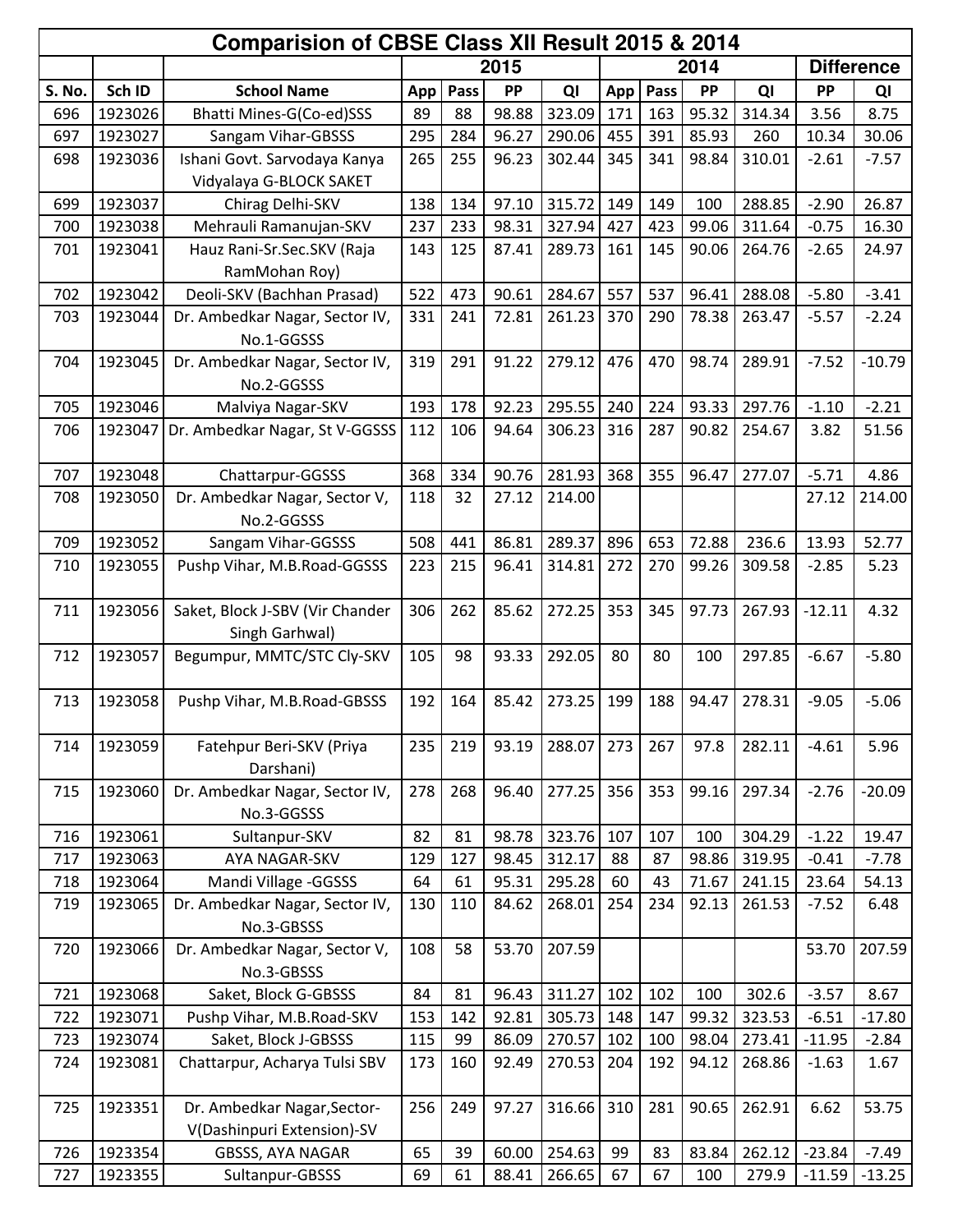| Comparision of CBSE Class XII Result 2015 & 2014<br>2015<br><b>Difference</b><br>2014 |         |                                                    |     |      |        |        |     |      |       |        |          |          |  |
|---------------------------------------------------------------------------------------|---------|----------------------------------------------------|-----|------|--------|--------|-----|------|-------|--------|----------|----------|--|
|                                                                                       |         |                                                    |     |      |        |        |     |      |       |        |          |          |  |
| S. No.                                                                                | Sch ID  | <b>School Name</b>                                 | App | Pass | PP     | QI     | App | Pass | PP    | QI     | PP       | QI       |  |
| 728                                                                                   | 1923358 | Mandi Village- GBSSS                               | 66  | 56   | 84.85  | 232.44 | 72  | 38   | 52.78 | 189.75 | 32.07    | 42.69    |  |
| 729                                                                                   | 1923359 | Jonapur - SBV                                      | 129 | 74   | 57.36  | 210.22 |     |      |       |        | 57.36    | 210.22   |  |
| 730                                                                                   | 1923360 | Dera-GBSSS                                         | 61  | 20   | 32.79  | 175.97 |     |      |       |        | 32.79    | 175.97   |  |
| 731                                                                                   | 1924001 | Sriniwaspuri-SBV (Govind Ballabh                   | 222 | 136  | 61.26  | 228.61 | 410 | 285  | 69.51 | 229.47 | $-8.25$  | $-0.86$  |  |
|                                                                                       |         | Pant)                                              |     |      |        |        |     |      |       |        |          |          |  |
| 732                                                                                   | 1924003 | Ali Ganj-SV                                        | 76  | 66   | 86.84  | 293.03 | 86  | 60   | 69.77 | 229.56 | 17.07    | 63.47    |  |
| 733                                                                                   | 1924004 | Jangpura-GBSSS                                     | 57  | 31   | 54.39  | 252.84 | 73  | 58   | 79.45 | 238.07 | $-25.06$ | 14.77    |  |
| 734                                                                                   | 1924005 | Hari Nagar Ashram-GBSSS                            | 87  | 38   | 43.68  | 206.54 | 182 | 115  | 63.19 | 209.18 | $-19.51$ | $-2.64$  |  |
| 735                                                                                   | 1924006 | Kidwai Nagar, No.1-GBSSS                           | 66  | 62   | 93.94  | 287.15 | 105 | 101  | 96.19 | 287.44 | $-2.25$  | $-0.29$  |  |
| 736                                                                                   | 1924009 | Sadiq Nagar-SBV                                    | 136 | 88   | 64.71  | 226.05 | 174 | 125  | 71.84 | 242.93 | $-7.13$  | $-16.88$ |  |
| 737                                                                                   | 1924014 | Defence Colony, Varun Marg-<br><b>GBSSS</b>        | 102 | 72   | 70.59  | 253.05 | 137 | 109  | 79.56 | 231.48 | $-8.97$  | 21.57    |  |
| 738                                                                                   | 1924023 | <b>GEORGI STOIKOV RAKOVSKI</b>                     | 39  | 31   | 79.49  | 271.28 | 106 | 99   | 93.4  | 292.22 | $-13.91$ | $-20.94$ |  |
|                                                                                       |         | SARVODAYA KANYA VIDYALAYA                          |     |      |        |        |     |      |       |        |          |          |  |
|                                                                                       |         | <b>C-BLOCK DEFENCE COLONY</b>                      |     |      |        |        |     |      |       |        |          |          |  |
| 739                                                                                   | 1924024 | Kidwai Nagar, No.1-SKV (Rani<br>Durgawati)         | 72  | 71   | 98.61  | 308.19 | 103 | 103  | 100   | 300.87 | $-1.39$  | 7.32     |  |
| 740                                                                                   | 1924025 | Defence Colony, Block A- SN SKV                    | 152 | 149  | 98.03  | 319.95 | 222 | 216  | 97.3  | 293.96 | 0.73     | 25.99    |  |
| 741                                                                                   | 1924027 | East of Kailash, No.2-SKV                          | 95  | 89   | 93.68  | 303.27 | 131 | 123  | 93.89 | 301.41 | $-0.21$  | 1.86     |  |
| 742                                                                                   | 1924030 | Kidwai Nagar, No.2-GGSSS                           | 93  | 82   | 88.17  | 297.52 | 109 | 98   | 89.91 | 273.77 | $-1.74$  | 23.75    |  |
| 743                                                                                   | 1924031 | Sriniwaspuri-GGSSS                                 | 157 | 145  | 92.36  | 280.10 | 275 | 262  | 95.27 | 278.23 | $-2.91$  | 1.87     |  |
| 744                                                                                   | 1924032 | East of Kailash, No.1-GGSSS                        | 135 | 131  | 97.04  | 309.73 | 144 | 139  | 96.53 | 297    | 0.51     | 12.73    |  |
| 745                                                                                   | 1924033 | Andrews Ganj-SKV                                   | 133 | 97   | 72.93  | 279.84 | 185 | 168  | 90.81 | 294.12 | $-17.88$ | $-14.28$ |  |
| 746                                                                                   | 1924037 | Jungpura-SKV (Kamla Nehru)                         | 73  | 61   | 83.56  | 271.45 | 100 | 81   | 81    | 252.76 | 2.56     | 18.69    |  |
| 747                                                                                   | 1924038 | Lodhi Road, Tyagraj Nagar-RPVV                     | 65  | 65   | 100.00 | 362.09 | 80  | 80   | 100   | 342.93 | 0.00     | 19.16    |  |
| 748                                                                                   | 1924039 | <b>INA Colony-SV</b>                               | 71  | 62   | 87.32  | 277.99 | 136 | 112  | 82.35 | 241.18 | 4.97     | 36.81    |  |
| 749                                                                                   | 1924041 | Nehru Nagar-G(Co-ed)SSS                            | 156 | 91   | 58.33  | 238.58 | 48  | 38   | 79.17 | 267.15 | $-20.84$ | $-28.57$ |  |
| 750                                                                                   | 1924043 | Hari Nagar Ashram-SKV                              | 204 | 130  | 63.73  | 247.44 | 182 | 160  | 87.91 | 288.32 | $-24.19$ | $-40.88$ |  |
| 751                                                                                   | 1924188 | Lodhi Road-G(Co-Ed)SSS                             | 96  | 84   | 87.50  | 262.40 | 73  | 68   | 93.15 | 262.44 | $-5.65$  | $-0.04$  |  |
| 752                                                                                   | 1925002 | Noor Nagar-SBV                                     | 155 | 124  | 80.00  | 279.70 | 194 | 107  | 55.15 | 220.28 | 24.85    | 59.42    |  |
| 753                                                                                   | 1925003 | Chirag Enclave-SBV (Kautilya)                      | 188 | 165  | 87.77  | 286.84 | 301 | 258  | 85.71 | 257.81 | 2.06     | 29.03    |  |
| 754                                                                                   | 1925005 | New Friends Colony-GBSSS<br>(Chander Shekhar Azad) | 148 | 143  | 96.62  | 283.01 | 143 | 135  | 94.41 | 274.49 | 2.21     | 8.52     |  |
| 755                                                                                   | 1925006 | Madanpur Khadar- SBV (Rama<br>Krishna)             | 304 | 259  | 85.20  | 264.87 | 321 | 269  | 83.8  | 240.15 | 1.40     | 24.72    |  |
| 756                                                                                   | 1925007 | Tuglakabad Extn.-SBV (Sardar<br>Vallabhbhai Patel) | 372 | 301  | 80.91  | 264.86 | 460 | 419  | 91.09 | 269.57 | $-10.18$ | $-4.71$  |  |
| 757                                                                                   | 1925009 | Molar Band, No.1- SBV                              | 668 | 518  | 77.55  | 248.27 | 814 | 494  | 60.69 | 208.05 | 16.86    | 40.22    |  |
| 758                                                                                   | 1925011 | Kalkaji, No.2-GBSSS                                | 154 | 147  | 95.46  | 294.18 | 287 | 281  | 97.91 | 279.72 | $-2.46$  | 14.46    |  |
| 759                                                                                   | 1925012 | Kalkaji, Block G-GBSSS                             | 45  | 42   | 93.33  | 298.96 | 110 | 95   | 86.36 | 242.87 | 6.97     | 56.09    |  |
| 760                                                                                   | 1925014 | <b>Tuglakabad Village-GBSSS</b>                    | 115 | 93   | 80.87  | 259.24 | 310 | 137  | 44.19 | 177.91 | 36.68    | 81.33    |  |
| 761                                                                                   | 1925015 | Badarpur, No.1-GBSSS                               | 274 | 216  | 78.83  | 271.75 | 467 | 352  | 75.37 | 238.84 | 3.46     | 32.91    |  |
| 762                                                                                   | 1925016 | Kalkaji, DDA Flats, Ph II-GBSSS                    | 191 | 144  | 75.39  | 247.54 | 364 | 120  | 32.97 | 178.27 | 42.42    | 69.27    |  |
|                                                                                       |         |                                                    |     |      |        |        |     |      |       |        |          |          |  |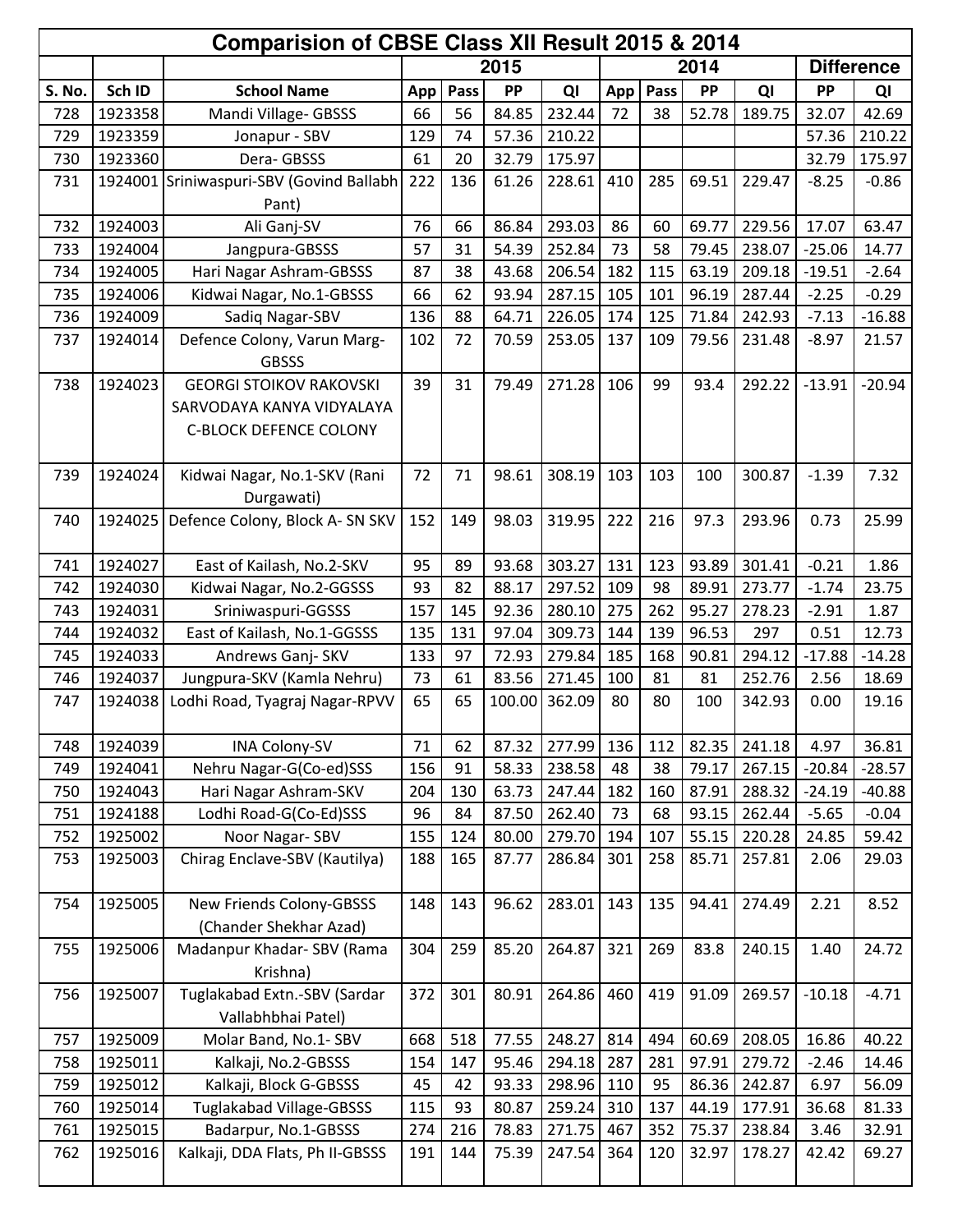| Comparision of CBSE Class XII Result 2015 & 2014<br><b>Difference</b><br>2015<br>2014 |         |                                                      |     |      |        |                      |     |      |       |                         |          |          |
|---------------------------------------------------------------------------------------|---------|------------------------------------------------------|-----|------|--------|----------------------|-----|------|-------|-------------------------|----------|----------|
|                                                                                       |         |                                                      |     |      |        |                      |     |      |       |                         |          |          |
| S. No.                                                                                | Sch ID  | <b>School Name</b>                                   | App | Pass | PP     | QI                   | App | Pass | PP    | QI                      | PP       | QI       |
| 763                                                                                   | 1925017 | Tuglakabad, Railway Colony- SBV                      | 248 | 178  | 71.77  | 256.29               | 266 | 250  | 93.98 | 260.6                   | $-22.21$ | $-4.31$  |
| 764                                                                                   | 1925020 | Tuglakabad Extn., No.2-GBSSS                         | 45  | 36   | 80.00  | 266.82               | 200 | 115  | 57.5  | 208.83                  | 22.50    | 57.99    |
| 765                                                                                   | 1925027 | Tekhand - GGSSS                                      | 116 | 95   | 81.90  | 279.95               |     |      |       |                         | 81.90    | 279.95   |
| 766                                                                                   | 1925029 | Kalkaji, No.1-SKV (Veer Savarkar)                    | 285 | 267  | 93.68  | 296.79               | 193 | 191  | 98.96 | 317.52                  | $-5.28$  | $-20.73$ |
| 767                                                                                   | 1925031 | Tuglakabad, Railway Colony-SKV<br>(Rani Jhansi)      | 331 | 327  | 98.79  | 333.87               | 373 | 362  | 97.05 | 310.25                  | 1.74     | 23.62    |
| 768                                                                                   | 1925032 | Green Park Extn.-SKV (Gargi)                         | 126 | 125  | 99.21  | 304.31               | 103 | 103  | 100   | 318.17                  | $-0.79$  | $-13.86$ |
| 769                                                                                   | 1925033 | New Friends Colony-SKV                               | 101 | 101  | 100.00 | 348.52               | 191 | 190  | 99.48 | 325.86                  | 0.52     | 22.66    |
| 770                                                                                   | 1925035 | Noor Nagar-SKV                                       | 275 | 251  | 91.27  | 321.69               | 297 | 281  | 94.61 | 306.79                  | $-3.34$  | 14.90    |
| 771                                                                                   | 1925037 | Molar Band- SKV                                      | 737 | 660  | 89.55  | 286.95               | 907 | 775  | 85.45 | 278.4                   | 4.10     | 8.55     |
| 772                                                                                   | 1925038 | Kalkaji, No.2-SKV                                    | 234 | 205  | 87.61  | 284.24               | 228 | 209  | 91.67 | 281.6                   | $-4.06$  | 2.64     |
| 773                                                                                   | 1925039 | Kalkaji, No.3-GGSSS                                  | 119 | 117  | 98.32  | 303.80               | 215 | 168  | 78.14 | 260.31                  | 20.18    | 43.49    |
| 774                                                                                   | 1925040 | Tuglakabad Village-SKV                               | 175 | 168  | 96.00  | 298.53               | 269 | 235  | 87.36 | 258.45                  | 8.64     | 40.08    |
| 775                                                                                   | 1925041 | Kalkaji, DDA Flats, Phase II-<br>GGSSS               | 288 | 229  | 79.51  | 263.42               | 338 | 319  | 94.38 | 277.3                   | $-14.87$ | $-13.88$ |
| 776                                                                                   | 1925042 | Badarpur, No.1-GGSSS                                 | 390 | 343  | 87.95  | 282.75               | 348 | 308  | 88.51 | 271.31                  | $-0.56$  | 11.44    |
| 777                                                                                   | 1925046 | Tuglakabad, Railway Colony,<br>No.2-GGSSS            | 272 | 267  | 98.16  | 294.52               | 360 | 346  | 96.11 | 295.91                  | 2.05     | $-1.39$  |
| 778                                                                                   | 1925049 | Joga Bai-GGSSS                                       | 188 | 174  | 92.55  | 302.96               | 272 | 267  | 98.16 | 311.33                  | $-5.61$  | $-8.37$  |
| 779                                                                                   | 1925051 | Badarpur, No.2-GBSSS                                 | 264 | 248  | 93.94  | 286.40               | 226 | 214  | 94.69 | 285.87                  | $-0.75$  | 0.53     |
| 780                                                                                   | 1925052 | Joga Bai-GBSSS                                       | 64  | 53   | 82.81  | 254.84               | 169 | 144  | 85.21 | 234.47                  | $-2.40$  | 20.37    |
| 781                                                                                   | 1925053 | Molar Band, No.2- GGSSS                              | 466 | 459  | 98.50  | 325.21               | 857 | 779  | 90.9  | 290.97                  | 7.60     | 34.24    |
| 782                                                                                   | 1925054 | Badarpur, No.2-GGSSS                                 | 140 | 136  | 97.14  | 304.49               | 263 | 243  | 92.4  | 278.25                  | 4.74     | 26.24    |
| 783                                                                                   | 1925055 | Chitranjan Park-GBSSS                                | 264 | 238  | 90.15  | 258.24               | 162 | 147  | 90.74 | 267                     | $-0.59$  | $-8.76$  |
| 784                                                                                   | 1925056 | Tughlakabad Extn.-SBV                                | 215 | 173  |        | 80.47 264.68 173 169 |     |      |       | 97.69   266.97   -17.23 |          | $-2.29$  |
| 785                                                                                   | 1925057 | Molar Band, No.2-GBSSS                               | 551 | 201  | 36.48  | 194.27               | 735 | 320  | 43.54 | 182.78                  | $-7.06$  | 11.49    |
| 786                                                                                   | 1925058 | Tughlakabad, Railway Colony,<br>No.2-GBSSS           | 98  | 87   | 88.78  | 283.89               | 201 | 161  | 80.1  | 236.06                  | 8.68     | 47.83    |
| 787                                                                                   | 1925059 | Lajpat Nagar, Ring Road-SBV<br>(Shaheed Hemu Kalani) | 152 | 146  | 96.05  | 308.64               | 266 | 230  | 86.47 | 266.37                  | 9.58     | 42.27    |
| 788                                                                                   | 1925060 | Chitranjan Park-SKV (Shyama<br>Prasad Mukherjee)     | 57  | 43   | 75.44  | 298.26               | 100 | 99   | 99    | 316.63                  | $-23.56$ | $-18.37$ |
| 789                                                                                   | 1925061 | Tughlakabad Extn., No.1-SKV<br>(Aruna Asif Ali)      | 435 | 406  | 93.33  | 288.04               | 438 | 432  | 98.63 | 290.22                  | $-5.30$  | $-2.18$  |
| 790                                                                                   | 1925062 | Madanpur Khadar- SKV                                 | 625 | 597  | 95.52  | 299.36               | 504 | 475  | 94.25 | 282.6                   | 1.27     | 16.76    |
| 791                                                                                   | 1925246 | Masjid Moth-Sarvodaya(Co-ed)<br>Vidyalaya            | 40  | 40   | 100.00 | 299.38               | 60  | 57   | 95    | 276.83                  | 5.00     | 22.55    |
| 792                                                                                   | 1925247 | Badarpur, No.3-GBSSS                                 | 170 | 126  | 74.12  | 252.20               | 405 | 196  | 48.4  | 197.11                  | 25.72    | 55.09    |
| 793                                                                                   | 1925248 | Badarpur, No.3-GGSSS                                 | 291 | 285  | 97.94  | 295.98               | 371 | 352  | 94.88 | 289.9                   | 3.06     | 6.08     |
| 794                                                                                   | 1925249 | Tughlakabad Extn.-GBSSS No.3                         | 103 | 83   | 80.58  | 257.56               | 148 | 143  | 96.62 | 258.07                  | $-16.04$ | $-0.51$  |
| 795                                                                                   | 1925250 | Tughlakabad Extn.-GGSSS No.2                         | 321 | 234  | 72.90  | 243.34               | 277 | 245  | 88.45 | 260.86                  | $-15.55$ | $-17.52$ |
| 796                                                                                   | 1925333 | Shahpur Jat-S(Co-Ed)V                                | 42  | 41   | 97.62  | 315.79               | 85  | 79   | 92.94 | 262.16                  | 4.68     | 53.63    |
| 797                                                                                   | 1925334 | Lajpat Nagar-RPVV                                    | 90  | 90   |        | 100.00 388.08        | 66  | 66   | 100   | 383.38                  | 0.00     | 4.70     |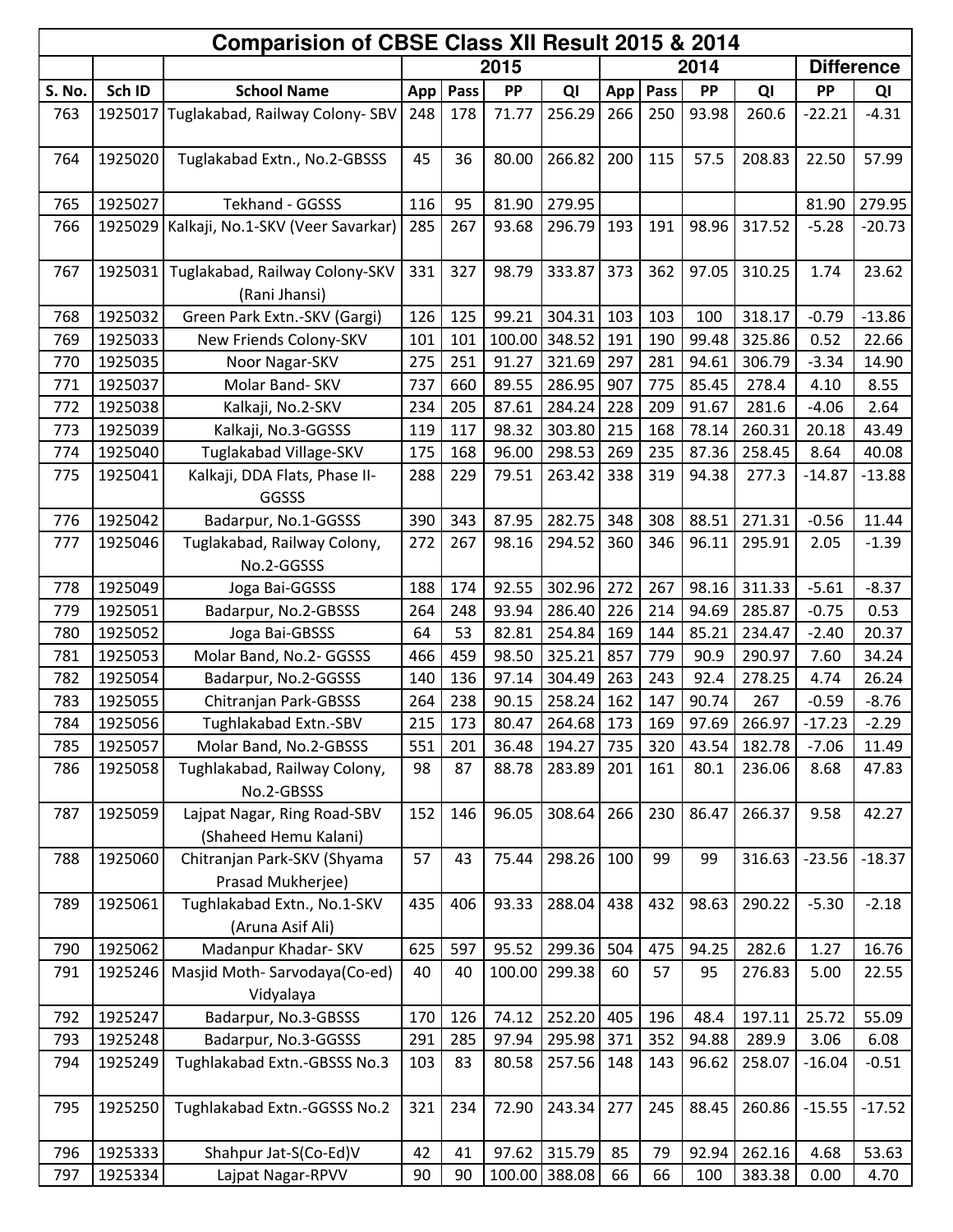| Comparision of CBSE Class XII Result 2015 & 2014<br>2015<br><b>Difference</b><br>2014 |         |                                                 |     |      |        |               |     |      |       |        |          |          |
|---------------------------------------------------------------------------------------|---------|-------------------------------------------------|-----|------|--------|---------------|-----|------|-------|--------|----------|----------|
|                                                                                       |         |                                                 |     |      |        |               |     |      |       |        |          |          |
| S. No.                                                                                | Sch ID  | <b>School Name</b>                              | App | Pass | PP     | QI            | App | Pass | PP    | QI     | PP       | QI       |
| 798                                                                                   | 1925335 | <b>LAJPAT NAGAR</b>                             | 176 | 156  | 88.64  | 284.53        | 169 | 145  | 85.8  | 284.19 | 2.84     | 0.34     |
|                                                                                       |         | GOVT.(CO.ED)S.S.S                               |     |      |        |               |     |      |       |        |          |          |
| 799                                                                                   | 1925341 | <b>HARKESH NAGAR GGSSS</b>                      | 154 | 149  | 96.75  | 284.78        | 118 | 115  | 97.46 | 283.8  | $-0.71$  | 0.98     |
| 800                                                                                   | 1925342 | <b>HARKESH NAGAR GBSSS</b>                      | 84  | 84   |        | 100.00 290.50 | 88  | 88   | 100   | 310.55 | 0.00     | $-20.05$ |
| 801                                                                                   | 1925345 | Jasola Village, GGSSS                           | 57  | 57   |        | 100.00 343.65 |     |      |       |        | 100.00   | 343.65   |
| 802                                                                                   | 1925353 | Jasola Village, GBSSS                           | 74  | 31   | 41.89  | 175.53        |     |      |       |        | 41.89    | 175.53   |
| 803                                                                                   | 1925356 | Tekhand - GBSSS                                 | 98  | 87   | 88.78  | 267.17        |     |      |       |        | 88.78    | 267.17   |
| 804                                                                                   | 1925359 | Badarpur, Tajpur Pahari - GGSSS                 | 36  | 36   | 100.00 | 312.00        |     |      |       |        | 100.00   | 312.00   |
| 805                                                                                   | 2026001 | President Estate-SV (Dr.Rajinder<br>Prasad)     | 152 | 146  | 96.05  | 302.00        | 153 | 152  | 99.35 | 302.98 | $-3.30$  | $-0.98$  |
| 806                                                                                   | 2026002 | Kitchner Road-SV                                | 118 | 112  | 94.92  | 287.14        | 125 | 121  | 96.8  | 271.86 | $-1.89$  | 15.28    |
| 807                                                                                   | 2026003 | Pandara Road-GBSSS                              | 59  | 53   | 89.83  | 288.07        | 65  | 63   | 96.92 | 271.02 | $-7.09$  | 17.05    |
| 808                                                                                   | 2026004 | Pandara Road-SKV                                | 37  | 37   | 100.00 | 367.24        | 39  | 39   | 100   | 333    | 0.00     | 34.24    |
| 809                                                                                   | 2026005 | Jor Bagh-SV                                     | 161 | 133  | 82.61  | 274.01        | 175 | 169  | 96.57 | 290.46 | $-13.96$ | $-16.45$ |
| 810                                                                                   | 2127001 | Rouse Avenue-SBV                                | 132 | 128  | 96.97  | 308.41        | 153 | 140  | 91.5  | 275.29 | 5.47     | 33.12    |
| 811                                                                                   | 2127002 | Jama Masjid, No.1(Urdu<br>Medium)-SBV           | 38  | 34   | 89.47  | 275.55        | 81  | 59   | 72.84 | 252.4  | 16.63    | 23.15    |
| 812                                                                                   | 2127003 | Darya Ganj, Pataudi House-SBV                   | 77  | 52   | 67.53  | 246.09        | 97  | 86   | 88.66 | 271.88 | $-21.13$ | $-25.79$ |
| 813                                                                                   | 2127004 | Kamla Market, Zeenat Mahal-<br><b>GBSSS</b>     | 33  | 33   |        | 100.00 288.27 | 37  | 33   | 89.19 | 239.32 | 10.81    | 48.95    |
| 814                                                                                   | 2127005 | Mata Sundri Road-GBSSS                          | 32  | 31   | 96.88  | 322.63        | 102 | 65   | 63.73 | 218.89 | 33.15    | 103.74   |
| 815                                                                                   | 2127007 | <b>Bela Road-GBSSS</b>                          | 47  | 47   |        | 100.00 324.62 | 24  | 19   | 79.17 | 216.46 | 20.83    | 108.16   |
| 816                                                                                   | 2127014 | Kamla Market, Zeenat Mahal-<br>SKV No.1         | 39  | 39   |        | 100.00 323.85 | 30  | 30   | 100   | 333.03 | 0.00     | $-9.18$  |
| 817                                                                                   | 2127015 | Mata Sundri Road-SKV                            | 64  | 64   |        | 100.00 311.92 | 64  | 64   | 100   | 314.59 | 0.00     | $-2.67$  |
| 818                                                                                   | 2127016 | Dayanand Road-SKV                               | 46  | 46   |        | 100.00 357.15 | 92  | 92   | 100   | 327.17 | 0.00     | 29.98    |
| 819                                                                                   | 2127017 | Jama Masjid, No.2-SKV                           | 78  | 77   | 98.72  | 353.41        | 69  | 68   | 98.55 | 339.07 | 0.17     | 14.34    |
| 820                                                                                   | 2127018 | Ram Nagar, No.1-GGSSS                           | 120 | 113  | 94.17  | 273.57        | 81  | 80   | 98.77 | 269.56 | $-4.60$  | 4.01     |
| 821                                                                                   | 2127020 | Darya Ganj, Pataudi House-                      | 49  | 49   |        | 100.00 314.35 | 65  | 64   | 98.46 | 307.18 | 1.54     | 7.17     |
|                                                                                       |         | GGSSS                                           |     |      |        |               |     |      |       |        |          |          |
| 822                                                                                   | 2127021 | Bulbuli Khana-SKV                               | 103 | 97   | 94.18  | 302.57        | 118 | 116  | 98.31 | 311.19 | $-4.14$  | $-8.62$  |
| 823                                                                                   | 2127022 | Haweli Azam Khan-SKV                            | 18  | 14   | 77.78  | 278.78        |     |      |       |        | 77.78    | 278.78   |
| 824                                                                                   | 2127023 | Jama Masjid, Panama Building-<br>GGSSS          | 26  | 26   |        | 100.00 324.35 | 41  | 39   | 95.12 | 312.29 | 4.88     | 12.06    |
| 825                                                                                   | 2127024 | Jama Masjid, No.1(Hindi<br>Medium)-SKV          | 72  | 69   | 95.83  | 309.85        | 69  | 69   | 100   | 335.42 | $-4.17$  | $-25.57$ |
| 826                                                                                   |         | 2127025 Chashma Building (Urdu Medium)<br>GGSSS | 50  | 48   | 96.00  | 350.70        | 42  | 42   | 100   | 343.48 | $-4.00$  | 7.22     |
| 827                                                                                   | 2127027 | Kalan Mahal-GGSSS                               | 29  | 25   | 86.21  | 312.45        | 38  | 37   | 97.37 | 334.29 | $-11.16$ | $-21.84$ |
| 828                                                                                   | 2127179 | Lal Kuan, Zeenat Mahal, No.2-<br><b>SKV</b>     | 65  | 65   |        | 100.00 389.60 | 63  | 63   | 100   | 364.1  | 0.00     | 25.50    |
| 829                                                                                   | 2128001 | Paharganj-SBV                                   | 122 | 63   | 51.64  | 209.46        | 58  | 56   | 96.55 | 246.47 | $-44.91$ | $-37.01$ |
| 830                                                                                   | 2128002 | Jhandewalan, Plot 6-SBV (Asharfi<br>Devi)       | 83  | 31   | 37.35  | 190.98        | 65  | 41   | 63.08 | 206.26 | $-25.73$ | $-15.28$ |
| 831                                                                                   | 2128006 | New Rohtak Road-GBSSS                           | 55  | 42   | 76.36  | 245.20        | 41  | 39   | 95.12 | 242.56 | $-18.76$ | 2.64     |
| 832                                                                                   | 2128007 | Dev Nagar-GBSSS                                 | 44  | 41   | 93.18  | 291.82        | 43  | 38   | 88.37 | 279.58 | 4.81     | 12.24    |